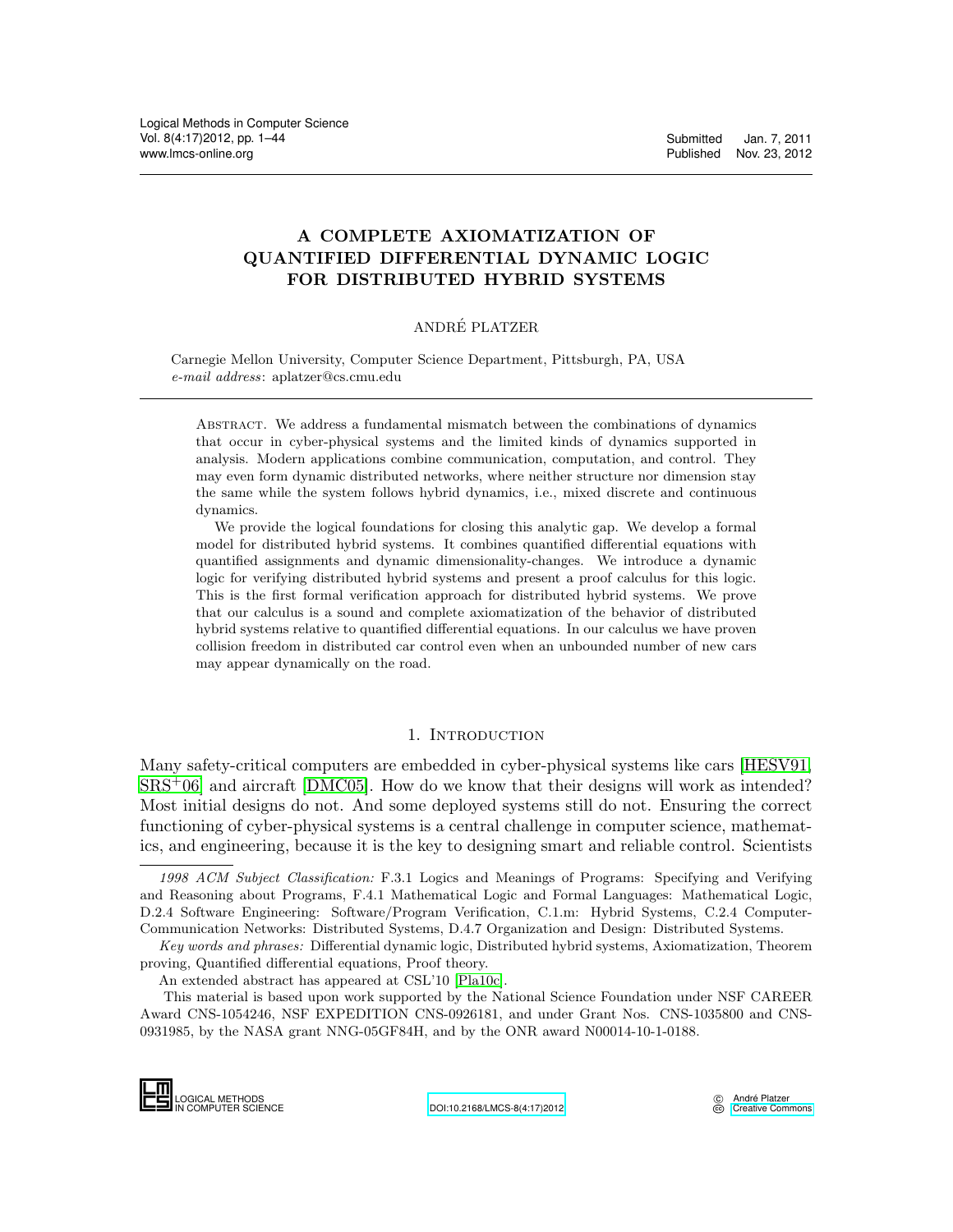and engineers need analytic tools to understand and predict the behavior of their systems. As systems become ever more complex, it becomes prohibitively expensive or impossible to test all possible interactions and rule out unsafe behavior by simulation. Formal verification techniques are used routinely to overcome this for finite systems. But for cyber-physical systems, there is not even a foundation for verification that would cover all required behavior.

There is a fundamental mismatch between the actual dynamics of cyber-physical system applications and the limits imposed by current modeling and analysis. Cyber-physical systems in automotive, aviation, railway, and power grids combine *communication*, *compu*tation, and control. Combining computation and control leads to hybrid systems [\[ACHH92,](#page-42-2) [Bra95,](#page-42-3) [Hen96,](#page-42-4) [BBM98,](#page-42-5) [Pla10b\]](#page-43-2), whose behavior involves both discrete and continuous dynamics originating, e.g., from discrete control decisions and differential equations of motion. Combining communication and computation leads to *distributed systems* [\[Lyn96,](#page-43-3) [AL01,](#page-42-6) [AdBO10\]](#page-42-7), whose dynamics are discrete transitions of system parts that communicate with each other. They may form *dynamic distributed systems*, where the structure of the system is not fixed but evolves over time and agents may appear or disappear during the system evolution.

Combinations of all three aspects (communication, computation, and control) are used in sophisticated applications, e.g., cooperative distributed car control [\[HESV91\]](#page-42-0) and decentralized aircraft control [\[PSFB07\]](#page-43-4). Neither the structure nor dimension of the system stay the same, because new cars can appear on the street or leave it; see Fig. [1.](#page-1-0) These systems



<span id="page-1-0"></span>Figure 1: Distributed car control.

are *(dynamic) distributed hybrid systems, i.e., systems that combine the dynamics of dis*tributed systems with the discrete and continuous dynamics of hybrid systems. More generally, distributed hybrid systems are multi-agent hybrid systems that interact through remote communication or physical interaction. They cannot be considered just as a distributed system (because, e.g., the continuous evolution of positions and velocities matters crucially for collision freedom in car control) nor just as a hybrid system (because the evolving system structure and appearance of new agents can make an otherwise collision-free system unsafe). It is generally impossible to split the analysis of distributed hybrid systems soundly into an analysis of a distributed system (without continuous movement) and an analysis of a hybrid system (without structural changes or appearance), because all kinds of dynamics interact. Just like hybrid systems are diffcult to analyze from a purely discrete or a purely continuous perspective [\[Hen96,](#page-42-4) [Pla12\]](#page-43-5).

Distributed hybrid systems have been considered to varying degrees in modeling languages [\[DGV96,](#page-42-8) [Rou04,](#page-43-6) [KSPL06,](#page-43-7) [MS06\]](#page-43-8). In order to build these systems, however, scientists and engineers also need analytic tools to understand and predict their behavior. But formal verification and proof techniques do not yet support the required combination of dynamical effects—which is not surprising given the numerous sources of undecidability for distributed hybrid systems verification.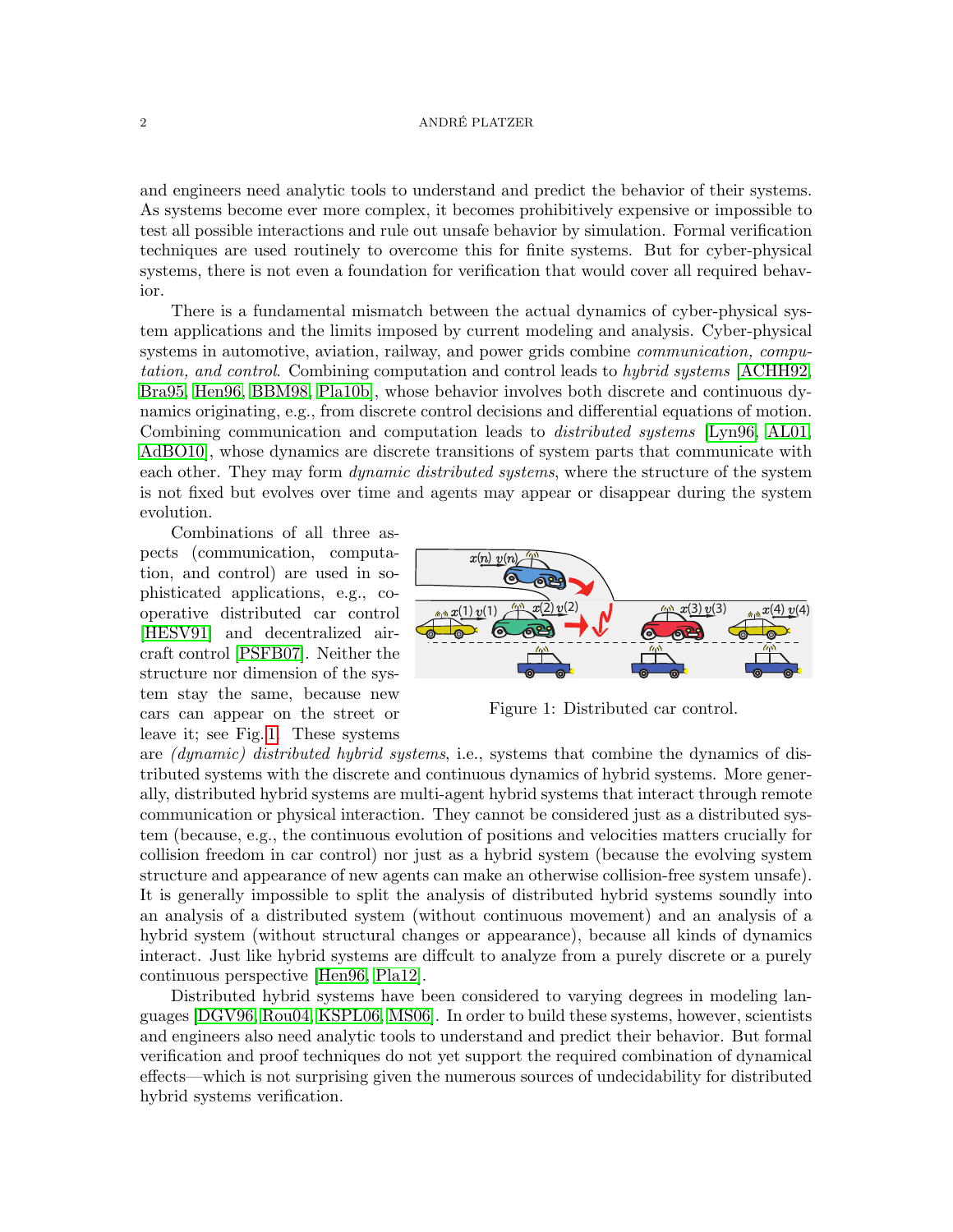In this article, we provide the logical foundations to close this fundamental analytic gap. We develop quantified hybrid programs (QHPs) as a formal model for distributed hybrid systems, which combine dynamical effects from multiple sources: discrete transitions,

continuous evolution, dimension changes, and structural dynamics. In order to account for changes in the dimension and for co-evolution of an unbounded and evolving number of participants, we generalize the notion of states from assignments for primitive system variables like x to full first-order structures. In a QHP, function term  $x(i)$  may denote the position of car i of type C, the term  $f(i)$  could be the car registered by communication as the car following car i, and the term  $d(i, f(i))$  could denote the minimum safety distance negotiated between car i and its follower  $f(i)$ . The values of all these terms may evolve for all i as time progresses according to interacting laws of discrete and continuous dynamics, because all cars evolve simultaneously. They are also affected by changing the system dimension as new cars appear, disappear, or by reconfiguring the system structure dynamically, e.g., by remote communication or physical interaction. The defining characteristic of QHPs is that they allow *quantified hybrid dynamics* in which variables like i that occur in function arguments of the system dynamics are quantified over, such that the system co-evolves, e.g., for all cars i of type C. This quantification is necessary to characterize the distributed hybrid systems dynamics with an unbounded and possibly evolving number of participants. Quantification is also necessary to represent structural dynamics when the number of participants is not fixed.

There is a crucial difference between a primitive system variable x and a first-order function term  $x(i)$ , where i is quantified over. Hybrid dynamics of primitive system variables can model a concrete number of, say, four cars (putting scalability issues aside), but neither a parametric number of n cars nor systems with a variable number of cars (a number  $n$ that may change over time). With first-order function symbols  $x(i)$  and hybrid dynamics quantifying over all cars i, a single QHP can represent any number of cars at once. QHPs can even represent (dis)appearance of cars by changing the domain that quantifiers range over dynamically at runtime. QHPs are thus a formal model for general (dynamic) distributed hybrid systems.

Verification of distributed hybrid systems is challenging. We show that they have three independent sources of undecidability: discrete dynamics, continuous dynamics, and structural/dimensional dynamics. As an analysis tool for distributed hybrid systems, we introduce a specification and verification logic for QHPs that we call quantified differential dynamic logic (QdC). QdC provides dynamic logic [\[Pra76,](#page-43-9) [HKT00\]](#page-42-9) modal operators [ $\alpha$ ] and  $\langle \alpha \rangle$  that refer to the states reachable by QHP  $\alpha$  and can be placed in front of any formula. Formula  $\alpha|\phi$  expresses that all states reachable by system  $\alpha$  satisfy formula  $\phi$ , while  $\langle \alpha \rangle \phi$  expresses that there is at least one reachable state satisfying  $\phi$ . These modalities can express necessary or possible properties of the transition behavior of QHP  $\alpha$ . With its ability to specify and verify properties of (dynamic) distributed hybrid systems and quantified dynamics,  $Qd\mathcal{L}$  is a major extension of prior work for static hybrid systems [\[Pla08a,](#page-43-10) [Pla10a\]](#page-43-11) and conventional discrete programs [\[BP06,](#page-42-10) Rüm06].

Our primary contributions are:

- We introduce a *formal system model and semantics* that succinctly captures the logical quintessence of (dynamic) distributed hybrid systems with joint discrete, continuous, structural, and dimension-changing dynamics.
- We introduce a *specification and verification logic* for (dynamic) distributed hybrid systems.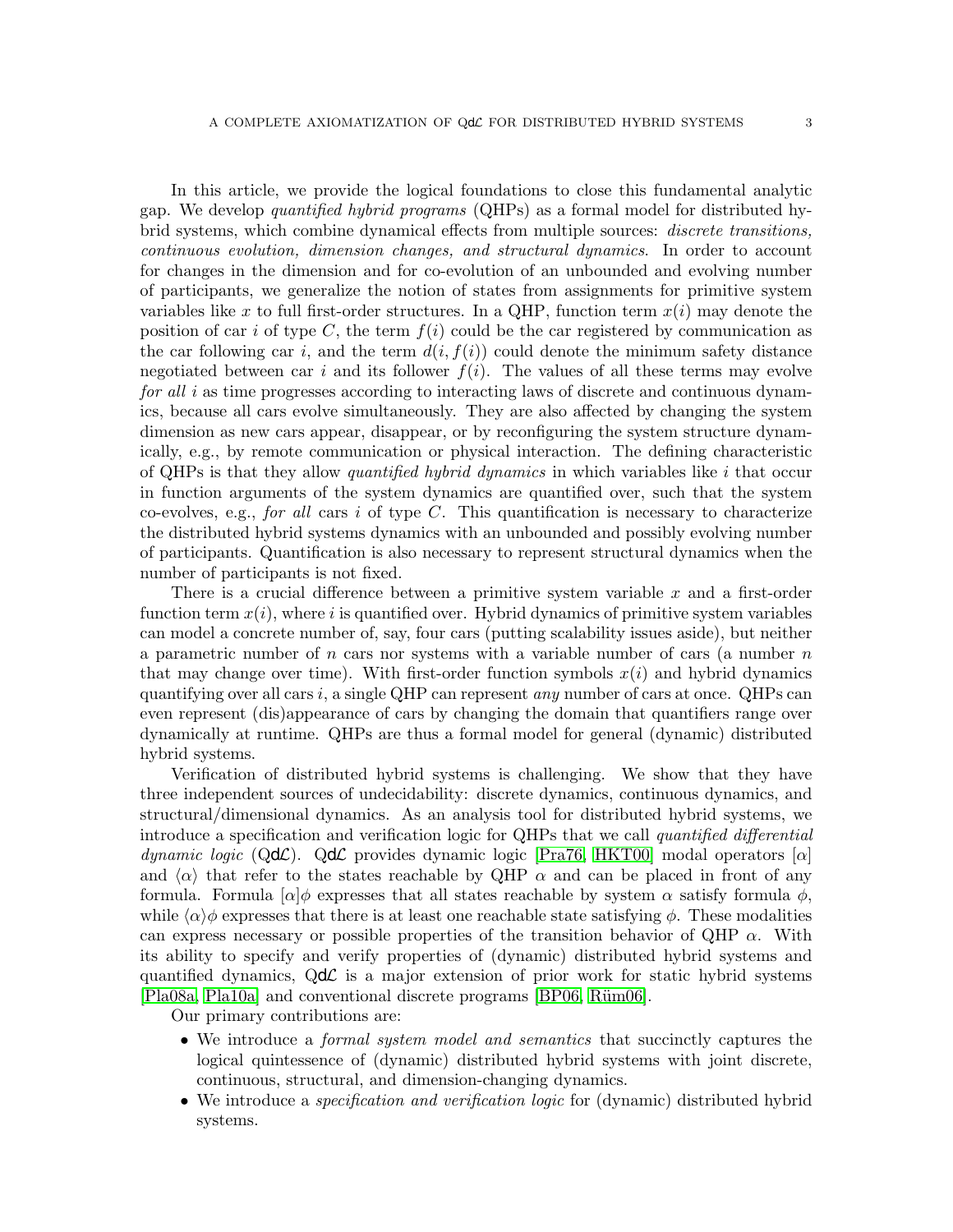- We present a *proof calculus* for this logic, which, to the best of our knowledge, is the first verification approach that can handle distributed hybrid systems with their hybrid dynamics and unbounded (and evolving) dimensions and structure.
- We prove that this compositional calculus is a *sound and complete axiomatization* of (dynamic) distributed hybrid systems relative to quantified differential equations.
- We have used our proof calculus to verify *collision freedom in a distributed car* control system, where an unbounded number of new cars may appear dynamically on the road.

In particular, we extend our previous extended abstract [\[Pla10c\]](#page-43-1) by 28 pages worth of

- soundness and relative completeness proofs
- new results on ineffective fragments
- more detailed explanations and more examples
- new derived proof rules
- new formal proofs illustrating the interaction of quantifiers, first-order function symbols, and quantified system dynamics in detail
- a proof of collision avoidance in a simple distributed car control system, and a new result about a more advanced distributed car control system.

This work constitutes the logical foundation for analysis of distributed hybrid systems. Since distributed hybrid control is the key to control numerous advanced systems, analytic approaches have significant potential for applications. With a theorem prover based on our approach, we have verified collision avoidance in a distributed car control system, which is out of scope for other approaches. The approach presented here has been used subsequently for verifying distributed adaptive cruise control systems for highways [\[LPN11\]](#page-43-13) and distributed air traffic control [\[Pla11\]](#page-43-14).

Our verification approach for distributed hybrid systems is a fundamental extension compared to previous approaches. In much the same way as first-order logic increases the expressive power over propositional logic (quantifiers and function symbols are required to express properties of unbounded structures),  $Qd\mathcal{L}$  increases the expressive power over its predecessors (because first-order functions and quantifiers in the dynamics of QHPs are required to characterize systems with unbounded and changing dimensions).

### 2. Related Work

Multi-party distributed control has been suggested for car control [\[HESV91\]](#page-42-0) and air traffic control [\[DMC05\]](#page-42-1). Due to limits in verification technology, no formal analysis of the distributed hybrid dynamics has been possible for these systems yet. Analysis results include discrete message handling [\[HESV91\]](#page-42-0) or collision avoidance for two participants [\[DMC05\]](#page-42-1). In distributed car control and air traffic control systems, appearance of new participants is a major unsolved challenge for formal verification.

Ad-hoc informal arguments have been used to discuss distribution effects away, e.g., assuming that at most 4 cars are close to one another. These arguments are treacherous, though. They are very case-specific and do not lend themselves to formal verification within one proof system because they need arguments outside the proof system to work. In distributed car control, for instance, it might, at first sight, be convincing to suspect that it would be enough to consider every possible constellation of, say, four cars. This breaks down at second thought, though, because, without a formal proof, there is no reason to believe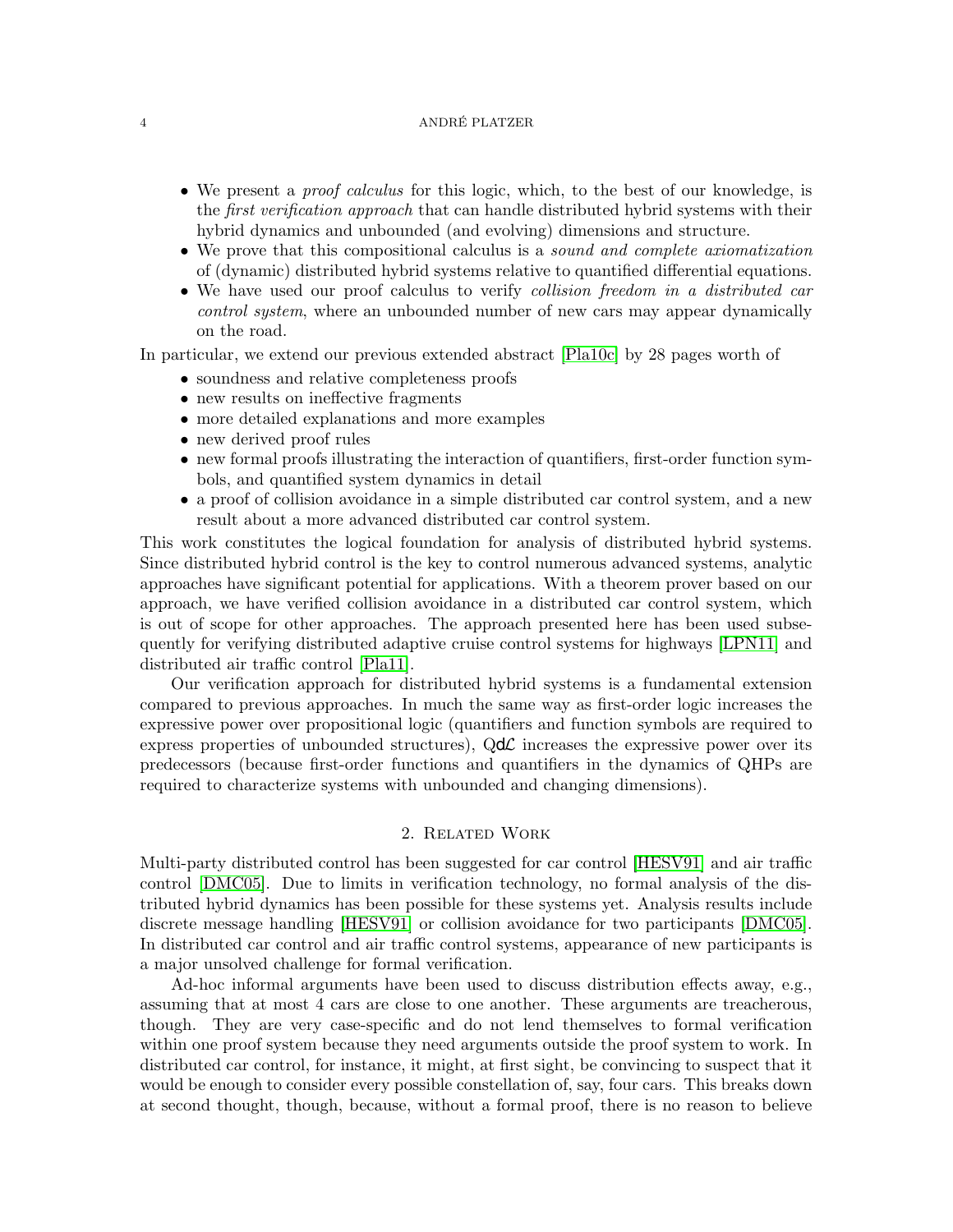that a locally consistent and safe system would be globally safe and consistent. Consider an example for the situation in Fig. [1,](#page-1-0) for instance. Even if hybrid systems verification techniques could show that local patterns consisting of the four cars  $\{1, 2, n, 3\}$  are safe and that local patterns consisting of the four cars  $\{2, n, 3, 4\}$  are safe, the full system consisting of all cars  $\{1, 2, n, 3, 4\}$  still does not have to be safe. For example, the local pattern  $\{1, 2, n, 3\}$ could be safe, because it will ask car  $n$  to change lanes and ask car 2 to keep speed and car 3 to speed up. But the pattern  $\{2, n, 3, 4\}$  could be safe, because it will ask car n to change lanes but, instead, ask car 2 to slow down and car 3 to keep speed. Those two locally safe patterns still lead to a globally incompatible maneuver choice resulting in a crash, because both cars 2 and 3 would be forced to keep the speed (for they would otherwise collide with car 1 or 4, respectively) and, henceforth, collide with car  $n$  during its lane change. More generally, independent actions in different parts of a system may still end up interacting by rippling effects. It is, thus, crucial to understand and verify the emergent behavior resulting from local control principles. The full distributed hybrid systems dynamics needs to be considered and we cannot generally hope to prove meaningful properties by simply ignoring part of the dynamics.

The importance of understanding dynamic / reconfigurable distributed hybrid systems was recognized in modeling languages SHIFT [\[DGV96\]](#page-42-8) and R-Charon [\[KSPL06\]](#page-43-7) before. They focused on simulation and compilation [\[DGV96\]](#page-42-8) or the development of a semantics [\[KSPL06\]](#page-43-7), so that no verification is possible yet. For stochastic simulation, see [\[MS06\]](#page-43-8), where soundness has not been proven, because ensuring coverage is difficult by a random simulation. See [\[ZPC10\]](#page-43-15) for a discussion of statistical evidence that can be obtained for randomized discrete-time hybrid systems by fair (i.i.d. sampled) simulation. This technique neither covers distributed hybrid systems nor continuous-time hybrid systems nor nondeterministic dynamics, all of which we cover in this article.

For distributed hybrid systems, even giving a formal semantics is very challenging [\[CJR95,](#page-42-11) [Rou04,](#page-43-6) [KSPL06,](#page-43-7) [vBMR](#page-43-16)+06]! Zhou et al. [\[CJR95\]](#page-42-11) gave a semantics for a hybrid version of CSP in the Extended Duration Calculus [\[ZRH92\]](#page-43-17). Rounds [\[Rou04\]](#page-43-6) gave a semantics in a rich set theory for a spatial logic for a hybrid version of the  $\pi$ -calculus. In the hybrid  $\pi$ -calculus, processes interact with a continuously changing environment, but cannot themselves evolve continuously, which would be crucial to capture the physical movement of traffic agents. From the semantics alone, no verification is possible in these approaches, except perhaps by manual reasoning in the semantics.

Other process-algebraic approaches, like  $\chi$  [\[vBMR](#page-43-16)<sup>+</sup>06], have been developed for modeling and simulation purposes. Verification is still limited to small fragments that can be translated directly to other verification tools like PHAVer or UPPAAL, which have fixed dimensions and restricted dynamics (thus no distributed hybrid systems).

Our approach is completely different. It is based on first-order structures and dynamic logic. We focus on developing a logic that supports distributed hybrid dynamics directly and that is amenable to automated theorem proving in the logic itself.

For a detailed discussion of verification approaches for static real-time and hybrid systems, we refer to previous work [\[Pla08a,](#page-43-10) [Pla10a,](#page-43-11) [Pla08b,](#page-43-18) [Pla10b\]](#page-43-2). Our previous work and other verification approaches for static hybrid systems cannot verify distributed hybrid systems. Distributed hybrid systems may have an unbounded and changing number of components/participants, which cannot be represented with any fixed finite number of dimensions of the state space. In distributed car control, for instance, there is no prior limit on the number of cars on the street. Even when there is a limit, explicit replication of the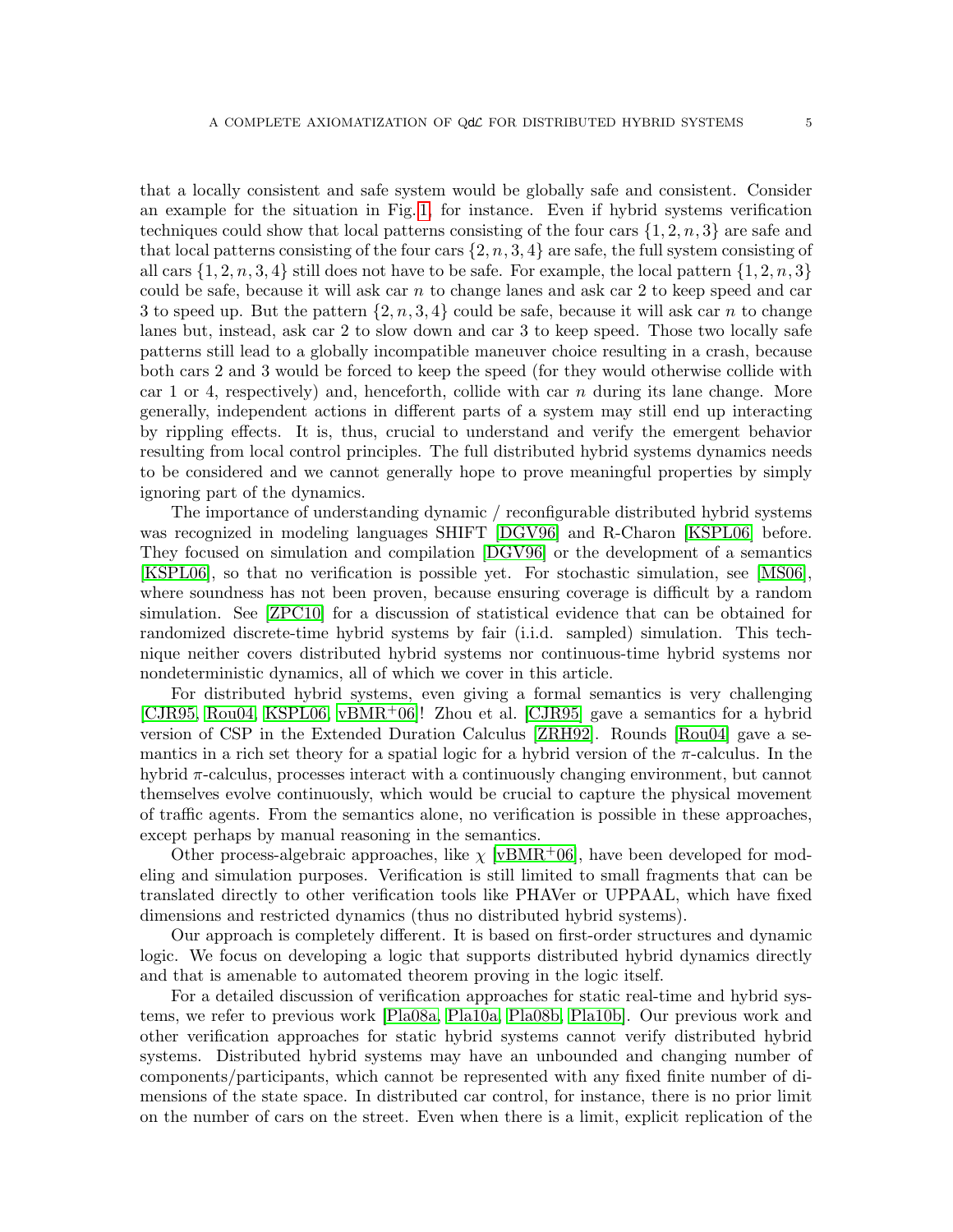system, say, 100 times, does not yield a scalable verification approach, because most hybrid systems verification approaches scale exponentially in the number of participants or worse.

Approaches for distributed systems [\[AL01\]](#page-42-6) do not cover hybrid systems, because the addition of differential equations to distributed systems is even more challenging than the addition of differential equations to discrete dynamics has been when forming hybrid systems. There is not even a bound on the number of differential equations that would need to be added to faithfully hybridize a distributed system.

In summary, previous approaches to distributed hybrid systems are limited to modeling, simulation, or the definition of a semantics. No formal verification technique was known for distributed hybrid systems before.

# 3. Syntax

<span id="page-5-0"></span>As a formal logic for specifying and verifying correctness properties of distributed hybrid systems, we introduce *quantified differential dynamic logic* ( $Qd\mathcal{L}$ ).  $Qd\mathcal{L}$  combines dynamic logic for reasoning about all  $([\alpha]\phi)$  or some  $(\langle \alpha \rangle \phi)$  system runs of a system  $\alpha$  [\[Pra76,](#page-43-9) [HKT00\]](#page-42-9) with many-sorted first-order logic for reasoning about all  $(\forall i: C \phi)$  or some  $(\exists i: C \phi)$  objects of a sort C, e.g., the sort of all cars. The most important defining characteristic of  $Qd\mathcal{L}$ is that  $\alpha$  can be a distributed hybrid system, because the QdC system model of quantified hybrid programs (QHP) supports quantified operations that affect all objects of a sort  $C$ at once. If C is the sort of cars, the quantified assignment  $\forall i: C \ a(i) := a(i) + 1$  increases the respective accelerations  $a(i)$  of all cars i at once by a single instantaneous discrete jump. It can be used to model simultaneous discrete changes in multiple agents at once. Discrete changes where only some of the cars change their acceleration, others do not, are easy to model with quantified assignments by masking. The quantified differential equation  $\forall i: C \ v(i)' = a(i)$  represents a continuous evolution of the respective velocities  $v(i)$  of all cars i at the same time according to their acceleration by their respective differential equations  $v(i)' = a(i)$ . Again, continuous evolutions where only some of the cars evolve, others remain stopped, are easy to model with quantified differential equations by masking. These quantified assignments and quantified differential equation systems of QHPs are crucial for representing distributed hybrid systems where an unbounded number of objects co-evolve simultaneously, because no finite set of classical assignments and classical differential equations could represent that. Note that, because of the close semantical relationship, we use the same quantifier notation  $\forall i: C$  for quantified operations in programs and for quantifiers in logical formulas, instead of a separate notation  $\Pi_{i:C}$  for parallel products in programs.

Interaction by communication can be modeled by (possibly quantified) discrete assignments to share data between agents  $i$  and  $j$  in QHPs. Physical interaction, instead, may be modeled either by (possibly quantified) discrete assignments when an agent i activates a response in agent j by an instantaneous discrete action (e.g., pushing a physical button) or by a (possibly quantified) differential equation involving multiple agents  $i$  and  $j$  when they come into physical contact and act jointly over a (nonzero) period of time (e.g., both agents jointly lifting and pulling on a rigid object). Observe that the cyber structure of the system reconfigures dynamically when discrete communication topologies change, whereas the physical structure reconfigures dynamically when agents engage in physical contact. QHPs for the latter case may involve structural changes in the quantified differential equation.

We model the appearance of new participants in the distributed hybrid system, e.g., new cars entering the road, by a QHP  $n :=$  new C. It creates a new object of type C, thereby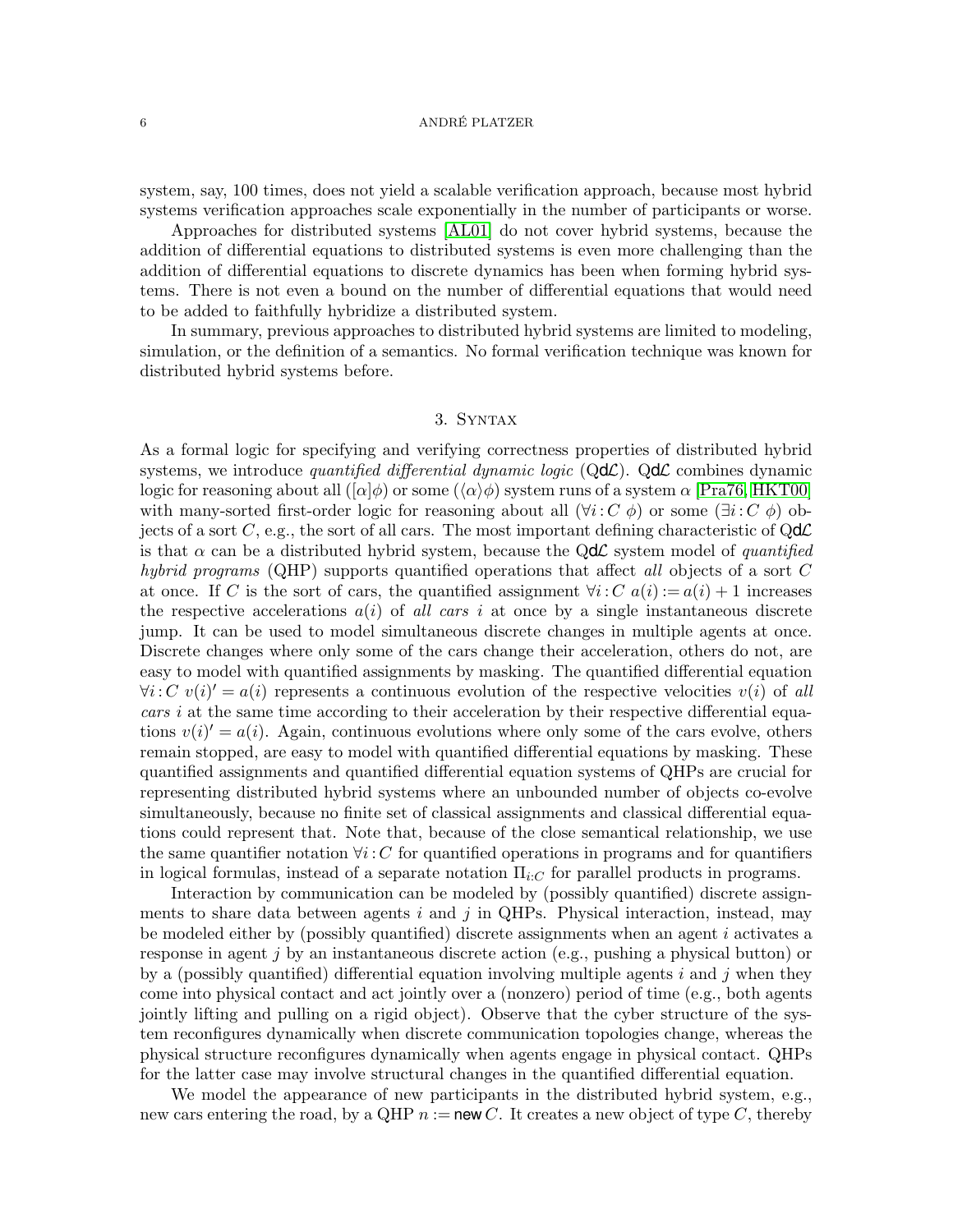extending the range of all subsequent quantified assignments or quantified differential equations ranging over created objects of type  $C$ . With quantifiers and function terms, new can be handled in an entirely modular way. In order to reduce the conceptual complexity, we first focus on the syntax and semantics of  $Qd\mathcal{L}$  and postpone the discussion of actual existence and creation until Section [5.](#page-14-0) We will see that actual existence and creation are completely modular extensions.

The model of QHPs is of independent interest as a formal model for distributed hybrid systems. Inside a QHP, logical formulas can occur in state tests for conditional execution. We thus explain logical formulas, terms, and sorts first. Conversely, however, a QHP  $\alpha$ occurs inside the modalities ([ $\alpha$ ] and  $\langle \alpha \rangle$ ) of QdC formulas, which state properties of the behavior of  $\alpha$ . Hence, QHPs may occur inside Q**d** $\mathcal{L}$  formulas yet formulas may occur inside QHPs. The subsequent definitions of  $Qd\mathcal{L}$  and QHP are thus to be understood by simultaneous induction. It is easier to start with sorts, terms, and logical formulas first and then explain the QHP model subsequently.

3.1. Quantified Differential Dynamic Logic. We introduce quantified differential dynamic logic  $(Qd\mathcal{L})$ , which is the first formal logic for specifying and verifying correctness properties of distributed hybrid systems.  $Qd\mathcal{L}$  is a combination of many-sorted first-order logic with dynamic logic, generalized to a system model (QHPs) for distributed hybrid systems.

**Sorts.** QdC supports a (finite) number of object sorts, e.g., the sort of all cars and that of all aircraft. For continuous quantities of distributed hybrid systems like positions or velocities, we add the sort  $\mathbb R$  of real numbers. It would be easy to add subtyping of sorts; see previous work [\[BP06\]](#page-42-10) for details. We refrain from doing so, because that just obscures the logical essence of our approach.

The primary purpose of the sorts is to distinguish different kinds of objects in multiagent hybrid systems in which different kinds of agents occur, e.g., cars of sort C, traffic lights of sort  $T$ , lanes of sort  $L$ , and aircraft of sort  $A$ .

Terms. QdL terms are built from a set of (sorted) function and variable symbols as in many-sorted first-order logic. In particular, each function symbol  $f$  has a fixed type  $C_1 \times \cdots \times C_n \to D$  for some  $n \in \mathbb{N}$  and some sorts  $D, C_1, \ldots, C_n$  such that f only accepts argument terms  $\theta_1, \ldots, \theta_n$  of the respective sorts  $C_1, \ldots, C_n$  and then  $f(\theta_1, \ldots, \theta_n)$  is a term of sort D. We use these function symbols to represent the state of the system or other parameters. In a car control scenario like that in Fig. [1,](#page-1-0) for instance, we could use function symbol x to represent the positions of cars, i.e., the term  $x(i)$  could represent the position of car i and  $x(j)$  the position of car j. Similarly, the term  $v(i)$  could represent the velocity of car i and  $a(i)$  its acceleration. These terms have sort R, whereas a term  $l(i)$  that represents the car in front of car i has sort  $C$ .

Unlike in first-order logic, the interpretation of function symbols can change when transitioning from one state to the other while following the dynamics of a distributed hybrid system. The value of position  $x(i)$  will change over time as car i drives down the street. The value of  $x(i)$  would also change if the argument term i changes its value and now refers to a different car than before. Even objects may appear or disappear as the distributed hybrid system evolves. We use function symbol <sup>∃</sup> (·) to distinguish between objects *i* that actually exist  $(E(i) = 1)$  and those that have not been created yet or exist no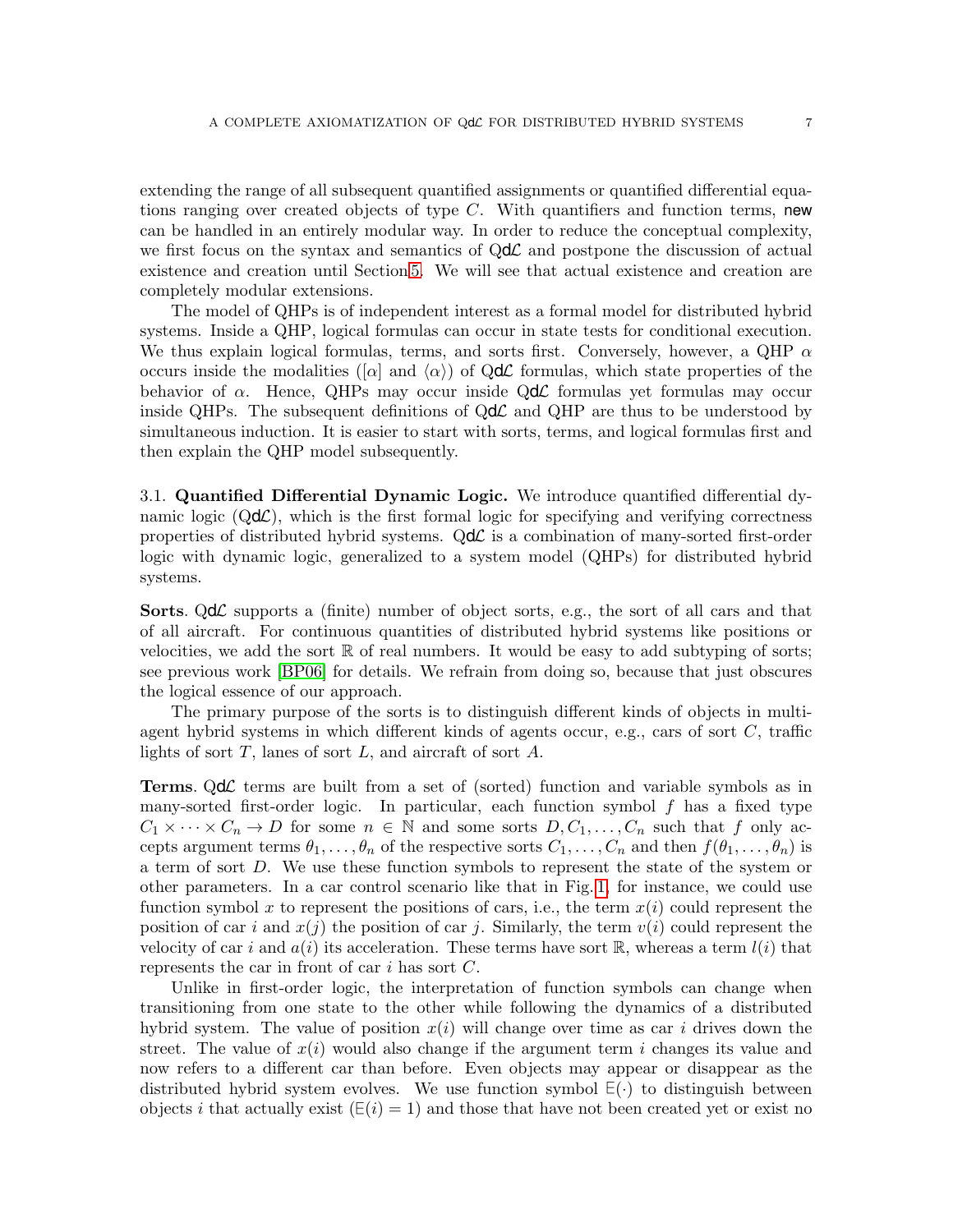longer ( $E(i) = 0$ ), depending on the value of  $E(i)$ , which may also change its interpretation from state to state. We use  $0, 1, +, -, \cdot$  with the usual notation and fixed semantics for nonlinear real arithmetic. Divisions can be added when guarding against divisions by zero [\[Pla08a\]](#page-43-10). For  $n \geq 0$  we abbreviate  $f(s_1, \ldots, s_n)$  by  $f(\vec{s})$  using vectorial notation and we use  $\vec{s} = \vec{t}$  for component-wise equality.

**Formulas.** The formulas of  $Qd\mathcal{L}$  are defined as in first-order dynamic logic plus many-sorted first-order logic .

**Definition 3.1.** (QdC FORMULAS). The formulas of QdC are defined by the following grammar ( $\phi, \psi$  are formulas,  $\theta_1, \theta_2$  are terms of the same sort, i is a variable of sort C, and  $\alpha$  is a QHP as defined in Section [3.2\)](#page-8-0):

$$
\phi, \psi \ ::= \ \theta_1 = \theta_2 \mid \theta_1 \ge \theta_2 \mid \neg \phi \mid \phi \land \psi \mid \forall i : C \phi \mid \exists i : C \phi \mid [\alpha] \phi \mid \langle \alpha \rangle \phi
$$

We use standard abbreviations to define  $\leq,>,<,\vee,\rightarrow$ . Sorts  $C\neq\mathbb{R}$  have no ordering and only  $\theta_1 = \theta_2$  is allowed, not  $\theta_1 \ge \theta_2$ . For sort R, we abbreviate  $\forall x : \mathbb{R} \phi$  by  $\forall x \phi$  and  $\exists x : \mathbb{R} \phi$  by  $\exists x \phi$ . In the following, all formulas and terms have to be well-typed. For instance,  $x(i) = l(i)$  is no formula if x has type  $C \to \mathbb{R}$  and l has type  $C \to C$  for a sort  $C \neq \mathbb{R}$  or if i has a sort  $D \neq C$ . QdC formula  $[\alpha]\phi$  expresses that all states reachable by QHP  $\alpha$  satisfy formula  $\phi$ . Likewise,  $\langle \alpha \rangle \phi$  expresses that there is at least one state reachable by  $\alpha$  for which  $\phi$  holds.

For short notation, we allow *conditional terms* of the form if  $\phi$  then  $\theta_1$  else  $\theta_2$  fi (where  $θ_1$  and  $θ_2$  have the same sort). This term evaluates to  $θ_1$  if the formula  $φ$  is true and to  $\theta_2$  otherwise. We generally consider formulas with conditional terms as abbreviations, e.g.,  $\psi$ (if  $\phi$  then  $\theta_1$  else  $\theta_2$  fi) abbreviates  $(\phi \to \psi(\theta_1)) \wedge (\neg \phi \to \psi(\theta_2))$ . Conditional terms can be understood as an additional operator for terms and formulas as well.

Example. A major challenge in distributed car control systems [\[HESV91\]](#page-42-0) is that they do not follow fixed, static setups. Instead, new situations can arise dynamically that change structure and dimension of the system whenever new cars appear on the road from on-ramps or leave it; see Fig. [1.](#page-1-0) As a running example, we model a *distributed car control* system DCCS. First, we consider desirable  $Qd\mathcal{L}$  properties of the system DCCS for which we will later develop a series of increasingly more realistic models as QHPs.

If i is a term of type C (for cars), let  $x(i)$  denote the position of car i,  $v(i)$  its current velocity, and  $a(i)$  its current acceleration; see Fig. [1.](#page-1-0) A car control system is collision-free at a state if all cars are at different positions, i.e.,  $\forall i \neq j : C \ x(i) \neq x(j)$ . Without a quantifier we could not describe that all cars on a highway are in a collision-free state, because there is a large number of cars on the highway and we may not know how many. The car control system is globally collision-free if it will always stay collision-free. The following  $Qd\mathcal{L}$ formula expresses that the system  $DCCS$  controls cars in a way that is always collision-free:

<span id="page-7-0"></span>
$$
(\forall i, j: C \mathcal{M}(i, j)) \to [DCCS] \ \forall i \neq j: C \ x(i) \neq x(j)
$$
\n
$$
(3.1)
$$

It says that cars following the distributed hybrid systems dynamics of DCCS are always collision-free (postcondition), provided that DCCS starts in an initial state satisfying a formula  $\mathcal{M}(i, j)$  for all cars i, j (precondition). In particular, the modality  $[DCCS]$  expresses that all states reachable by following the distributed hybrid system DCCS satisfy the postcondition  $\forall i\neq j$ : C  $x(i)\neq x(j)$ . The simple-most choice for the formula  $\mathcal{M}(i, j)$  in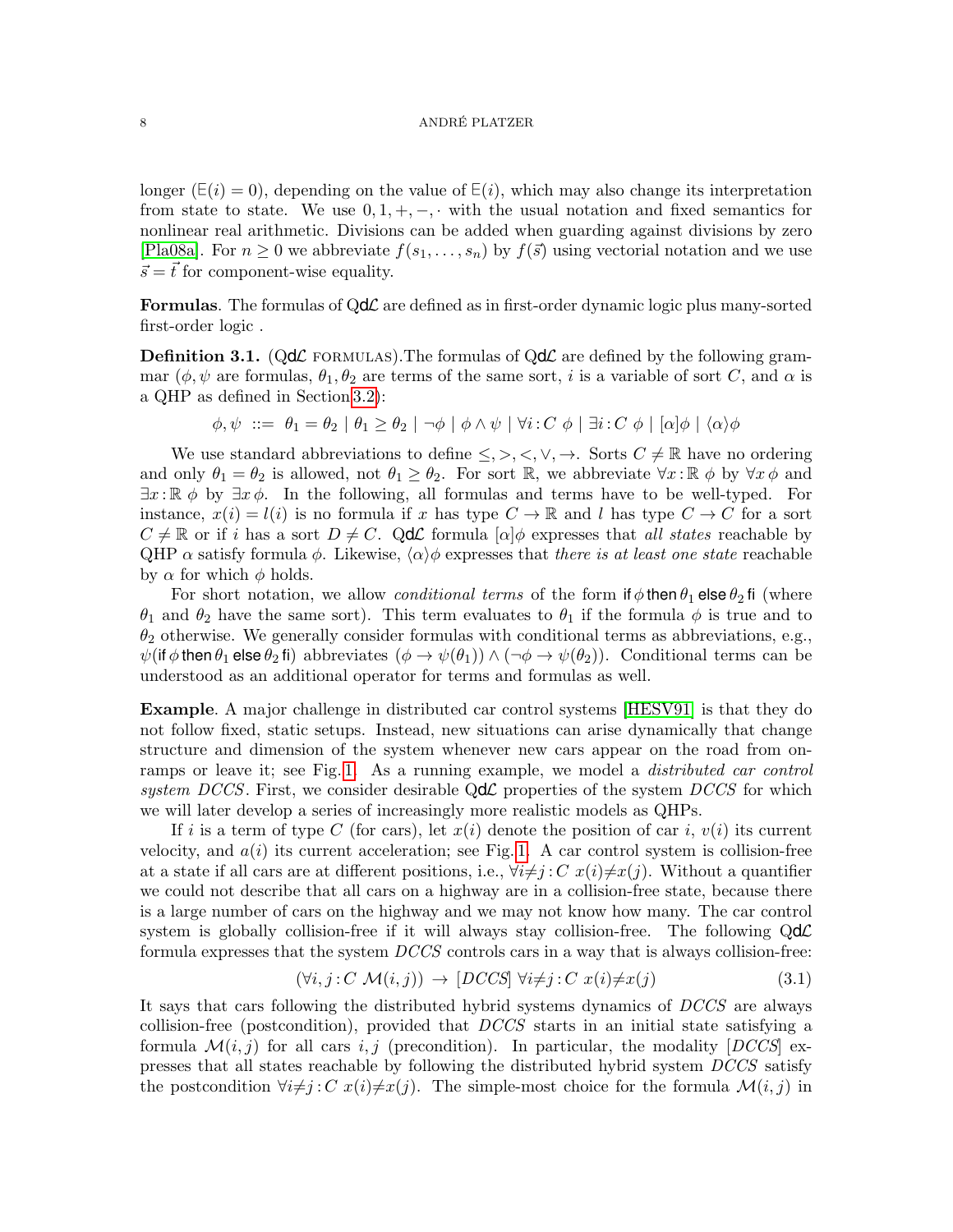the precondition is a formula that characterizes a simple compatibility condition: for different cars  $i \neq j$ , the car that is further down the road (i.e., with greater position) neither moves slower nor accelerates slower than the other car, i.e.:

<span id="page-8-1"></span>
$$
\mathcal{M}(i,j) \equiv i \neq j \rightarrow ((x(i) < x(j) \land v(i) \leq v(j) \land a(i) \leq a(j)) \lor (x(i) > x(j) \land v(i) \geq v(j) \land a(i) \geq a(j)))
$$
\n
$$
(3.2)
$$

Even though this monotonicity condition is not the only safe choice for  $\mathcal{M}(i, j)$ , some precondition like  $\forall i, j : C \mathcal{M}(i, j)$  is necessary, because car control is unsafe if the cars start with incompatible velocities or acceleration choices initially. In fact, we may suspect that a corresponding condition like this may have to hold all the time for the system to remain safe. The car controllers will thus have to make sure they maintain  $\forall i, j : C \mathcal{M}(i, j)$  always. And formal verification will have to make sure that formula [\(3.1\)](#page-7-0) is actually valid for the appropriate choices of DCCS.

How do we design the distributed hybrid system  $DCCS$  that satisfies the Q $d\mathcal{L}$  formula [\(3.1\)](#page-7-0)? What is an appropriate model for distributed hybrid systems? How can we then prove that [\(3.1\)](#page-7-0) is true? Next, we introduce QHPs as a general model for distributed hybrid systems and then discuss possible choices of QHPs for *DCCS*. The reader should note that more sophisticated combinations of nested quantifiers and modalities are possible with  $Qd\mathcal{L}$ as well.

<span id="page-8-0"></span>3.2. Quantified Hybrid Programs. As a formal model for distributed hybrid systems, we introduce *quantified hybrid programs* (QHPs). These are regular programs from dynamic logic [\[HKT00\]](#page-42-9) to which we add quantified assignments and quantified differential equation systems for *distributed* hybrid dynamics. From these quantified assignments and quantified differential equations, QHPs are built like a Kleene algebra with tests [\[Koz97\]](#page-43-19).

**Definition 3.2.** (QUANTIFIED HYBRID PROGRAMS).QHPs are defined by the following grammar  $(\alpha, \beta$  are QHPs, i a variable of sort C, f is a function symbol,  $\vec{s}$  is a vector of terms with sorts compatible to the arguments of f,  $\theta$  is a term with sort compatible to the result of f, and  $\chi$  is a formula of many-sorted first-order logic):

$$
\alpha, \beta \ ::= \ \forall i : C \ f(\vec{s}) := \theta \mid \forall i : C \ f(\vec{s})' = \theta \& \chi \mid ?\chi \mid \alpha \cup \beta \mid \alpha; \beta \mid \alpha^*
$$

In order to simplify technical difficulties, we impose regularity assumptions on  $f(\vec{s})$  in quantified assignments and quantified differential equations. We assume  $\vec{s}$  to be either a vector of length 0 or that the mapping from the quantified variable i to  $\vec{s}$  is injective. That is, each value of  $\vec{s}$  can be exhibited by at most one choice of i. A system is injective, e.g., when at least one component of  $\vec{s}$  is the quantified variable i. These assumptions can be relaxed, but are sufficient for our purposes; see Section [4](#page-12-0) for a discussion of injectivity. For quantified differential equations, we further assume that  $f$  is an R-valued function symbol so that derivatives can be defined.

**Quantified State Change**. The effect of quantified assignment  $\forall i: C \; f(\vec{s}) := \theta$  is an instantaneous discrete jump assigning  $\theta$  to  $f(\vec{s})$  simultaneously for all objects i of sort C. Hence all  $f(\vec{s})$  that are affected by  $\forall i: C \; f(\vec{s}) := \theta$  will change their value to the respective  $\theta$  simultaneously for all choices of i in a single discrete instant of time. Usually, i occurs in term  $\theta$ , but does not have to. The effect of quantified differential equation  $\forall i: C \ f(\vec{s})' = \theta \& \chi$  is a continuous evolution where, for all objects i of sort C, all differential equations  $f(\vec{s})' = \theta$  hold at the same time and formula  $\chi$  holds throughout the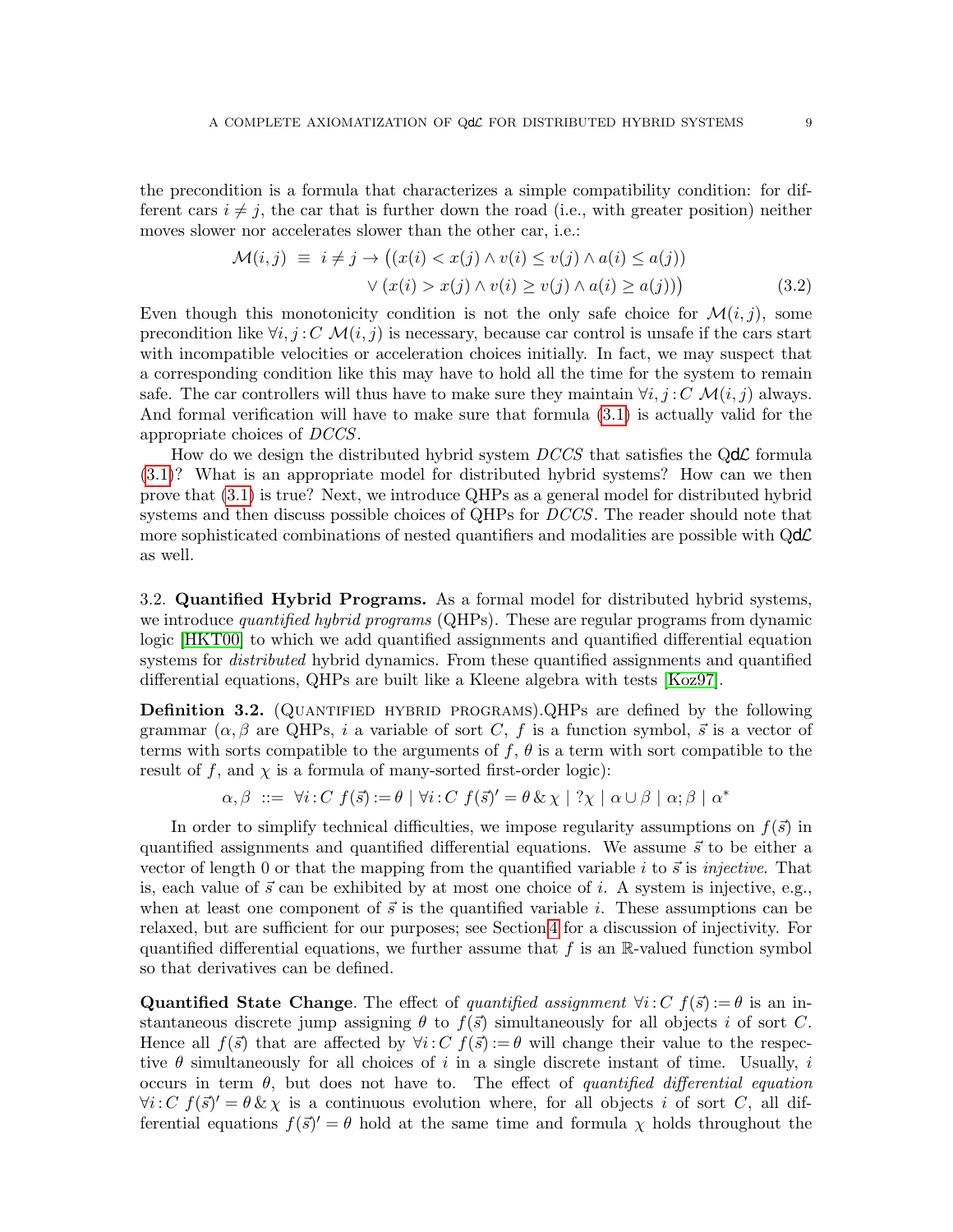evolution (the state always remains in the region described by  $\chi$ , i.e., the evolution stops at any arbitrary time before it leaves  $\chi$ ). Again, i usually occurs in term  $\theta$ . For the trivial evolution domain restriction  $\chi \equiv true$ , which is always satisfied, we also write  $\forall i: C \; f(\vec{s})' = \theta$ instead of  $\forall i: C \ f(\vec{s})' = \theta \ \& \ true.$ 

The dynamics of QHPs changes the interpretation of terms over time:  $f(\vec{s})'$  is intended to denote the derivative of the interpretation of the term  $f(\vec{s})$  over time during continuous evolution, not the derivative of  $f(\vec{s})$  by its argument  $\vec{s}$ . For  $\vec{f}(\vec{s})'$  to be defined, we assume f is an R-valued function symbol. Although our approach can be extended, we assume that f does not occur in  $\vec{s}$ . The most common choice of  $\vec{s}$  in quantified assignments and quantified differential equations is just i. Other choices are possible for  $\vec{s}$ , e.g.,  $\vec{s} = (i, f(i))$ in  $\forall i: C \ d(i, f(i)) := \frac{1}{2}a(i) + \frac{1}{2}a(f(i))$ . The latter QHP could be used to model that, for each car i, the average acceleration of a car i and its follower  $f(i)$  is assigned to a data field  $d(i, f(i))$  that car i and its follower use to determine their safe distance.

Time itself is not special but implicit. If a clock variable  $t$  is needed in a QHP, it can be axiomatized by  $t' = 1$ , which is equivalent to  $\forall i: C \; t' = 1$  where i does not occur in t. For such vacuous quantification (i does not occur anywhere), we may omit  $\forall i: C$  from assignments and differential equations, which are then classical assignments and ordinary differential equations. Similarly, we may omit vectors  $\vec{s}$  of length 0.

**Regular Programs.** The test action  $\gamma_{\chi}$  is used to define conditions. Its effect is that of a no-op if the formula  $\chi$  is true in the current state; otherwise, like abort, it allows no transitions. That is, if the test succeeds because formula  $\chi$  holds in the current state, then the state does not change, and the system execution continues normally. If the test fails because formula  $\chi$  does not hold in the current state, then the system execution cannot continue, is cut off and not considered any further.

The nondeterministic choice  $\alpha \cup \beta$ , sequential composition  $\alpha; \beta$ , and nondeterministic repetition  $\alpha^*$  of programs are as in regular expressions but generalized to a semantics in distributed hybrid systems. Nondeterministic choice  $\alpha \cup \beta$  is used to express behavioral alternatives between the transitions of  $\alpha$  and  $\beta$ . That is, the QHP  $\alpha \cup \beta$  can choose nondeterministically to follow the transitions of QHP  $\alpha$ , or, instead, to follow the transitions of QHP  $\beta$ . The sequential composition  $\alpha$ ;  $\beta$  says that the QHP  $\beta$  starts executing after QHP  $\alpha$  has finished ( $\beta$  never starts if  $\alpha$  does not terminate). In  $\alpha$ ;  $\beta$ , the transitions of  $\alpha$ take effect first, until  $\alpha$  terminates (if it does), and then  $\beta$  continues. Observe that, like repetitions, continuous evolutions within  $\alpha$  can take more or less time, which causes uncountable nondeterminism. This nondeterminism is inherent in distributed hybrid systems, because they can operate in so many different ways, which is as such reflected in QHPs. Nondeterministic repetition  $\alpha^*$  is used to express that the QHP  $\alpha$  repeats any number of times, including zero times. When following  $\alpha^*$ , the transitions of QHP  $\alpha$  can be repeated over and over again, any nondeterministic number of times  $(\geq 0)$ .

QHPs (with their semantics and our proof rules) can be extended to systems of quantified differential equations, systems of simultaneous assignments to multiple functions  $f, g$ , and statements with multiple quantifiers  $(\forall i: C \forall j: D \dots)$ . This includes the quantified differential equation system  $\forall i: C \ (x(i)' = v(i), v(i)' = a(i)),$  which we can understand as a second-order quantified differential equation  $\forall i: C \ (x(i)^{\prime\prime} = a(i))$  or as a vectorial first-order quantified differential equation  $\forall i: C \ \vec{z}(i)' = \vec{\theta}$  with  $\vec{z}(i) = (x(i), v(i))$  and  $\vec{\theta} = (v(i), a(i));$ see [\[Pla08a\]](#page-43-10) for details on how to handle vectorial differential equations. It is similarly simple to extend our approach to quantified assignments with multiple function symbols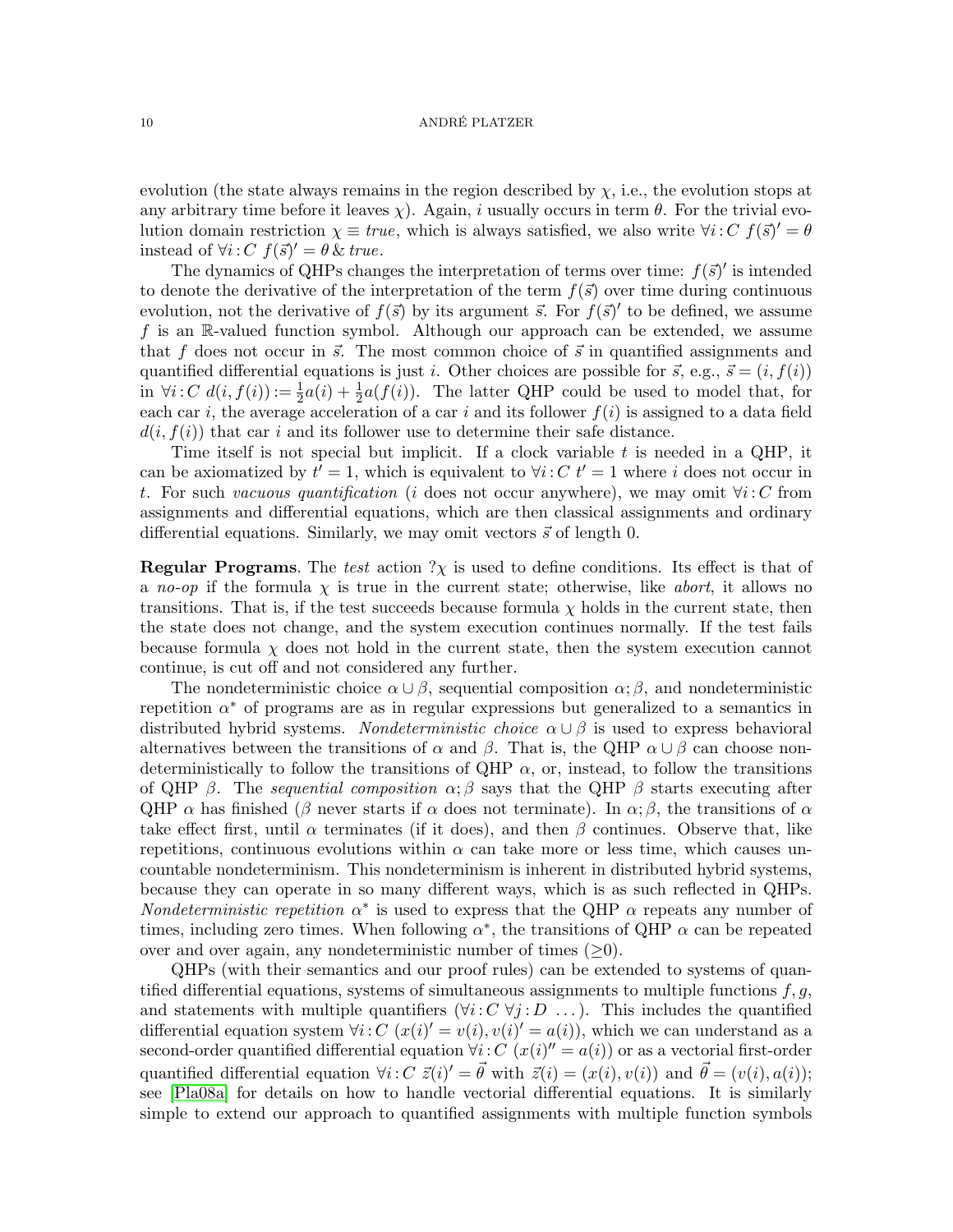like  $\forall i: C \ (a(i) := a(i) + 1, t(i) := 0)$ , which is a vectorial extension that can be handled like parallel updates in programs [\[BP06\]](#page-42-10). Our approach can also be extended to multiple quantifiers like in the quantified differential equation  $\forall i: C \ \forall j: D \ f(i, j)' = a(i) - d(i, j)$  or the quantified assignment  $\forall i: C \ \forall j: D \ d(i, j) := d(i, j) + a(i) + 1$ . These quantifier blocks correspond to  $\forall \vec{i}:\vec{C}$  with a vectorial variable  $\vec{i}$  and a vectorial sort  $\vec{C}$ . Since these simple vectorial extensions [\[Pla08a,](#page-43-10) [BP06\]](#page-42-10) are a diversion from the logical essence of our approach, we simplify notation and do not consider these cases formally.

**Example.** Continuous movement of position  $x(i)$  of car i with acceleration  $a(i)$  is expressed by differential equation  $x(i)'' = a(i)$ , which corresponds to the first-order differential equation system  $x(i)' = v(i), v(i)' = a(i)$  where  $v(i)$  is the velocity of car *i*. Simultaneous movement of all cars with their respective accelerations  $a(i)$  is expressed by the quantified differential equation  $\forall i: C \ (x(i)^{''}=a(i))$  where quantifier  $\forall i: C$  ranges over all cars, such that all cars co-evolve along their respective differential equations at the same time.

In addition to continuous dynamics, cars have discrete control. In the following QHP, discrete and continuous dynamics interact (repeatedly because of the <sup>∗</sup> repetition operator):

<span id="page-10-0"></span>
$$
(\forall i:C (a(i) := \text{if } \forall j:C \text{ far}(i, j) \text{ then } a \text{ else } -b \text{ fi}); \forall i:C (x(i)^{\prime\prime} = a(i)))^*
$$
(3.3)

First, all cars i control their acceleration  $a(i)$ . Each car i chooses maximum acceleration  $a \geq 0$  for  $a(i)$  if its distance to all other cars j is far enough (some condition  $far(i, j)$ ). Otherwise, i chooses full braking  $-b < 0$ . After all accelerations have been set, all cars move continuously along  $\forall i: C \ (x(i)'' = a(i))$ . Accelerations may change repeatedly, because the repetition operator  $*$  can repeat the QHP when the continuous evolution stops at any time.

Note that the presence of the function argument i in  $x(i)$ ,  $v(i)$ ,  $a(i)$  is a decisive difference when comparing the QHP in  $(3.3)$  to hybrid systems and when comparing the QdL formula in [\(3.1\)](#page-7-0) to hybrid systems properties. In hybrid systems, we are limited to using variables  $x, v, a$  of a single car. If we want to add a second car to a hybrid system model, new state variables  $y, w, c$ , new dynamics  $y' = w, w' = c$ , and new control need to be added for the second car. We can keep on adding any fixed finite number of state variables that way, but we need to know exactly how many cars there are on the street. This does not work when we want to model and verify situations with arbitrarily many cars or in distributed car control scenarios like Fig. [1,](#page-1-0) where new cars appear or disappear during the evolution of the system. A quantified differential equation like  $\forall i: C \ (x(i)' = v(i), v(i)' = a(i))$ , for example, cannot be expressed in hybrid systems, because we do not know how many cars  $i$ ranges over. If i did range over exactly 3 cars, called 1, 2, and 3, we could replace it by

$$
x(1)' = v(1), v(1)' = a(1), x(2)' = v(2), v(2)' = a(2), x(3)' = v(3), v(3)' = a(3)
$$

and change notation to obtain primitive state variables  $x_1, v_1, a_1, x_2, v_2, a_2, x_3, v_3, a_3$  in an ordinary differential equation system

$$
x_1'=v_1, v_1'=a_1, x_2'=v_2, v_2'=a_2, x_3'=v_3, v_3'=a_3
$$

But this replacement does not work unless we know exactly how many cars are in the system. Even for systems with a fixed known but large number of participants, such flat representations as (non-distributed) hybrid systems are inefficient, because the system dimension is exponential in the number of participants and all reasoning needs to be repeated for each participant, or even for each pair of participants (collision freedom requires each pair of cars to remain safely separated). This is why we benefit from studying distributed hybrid systems.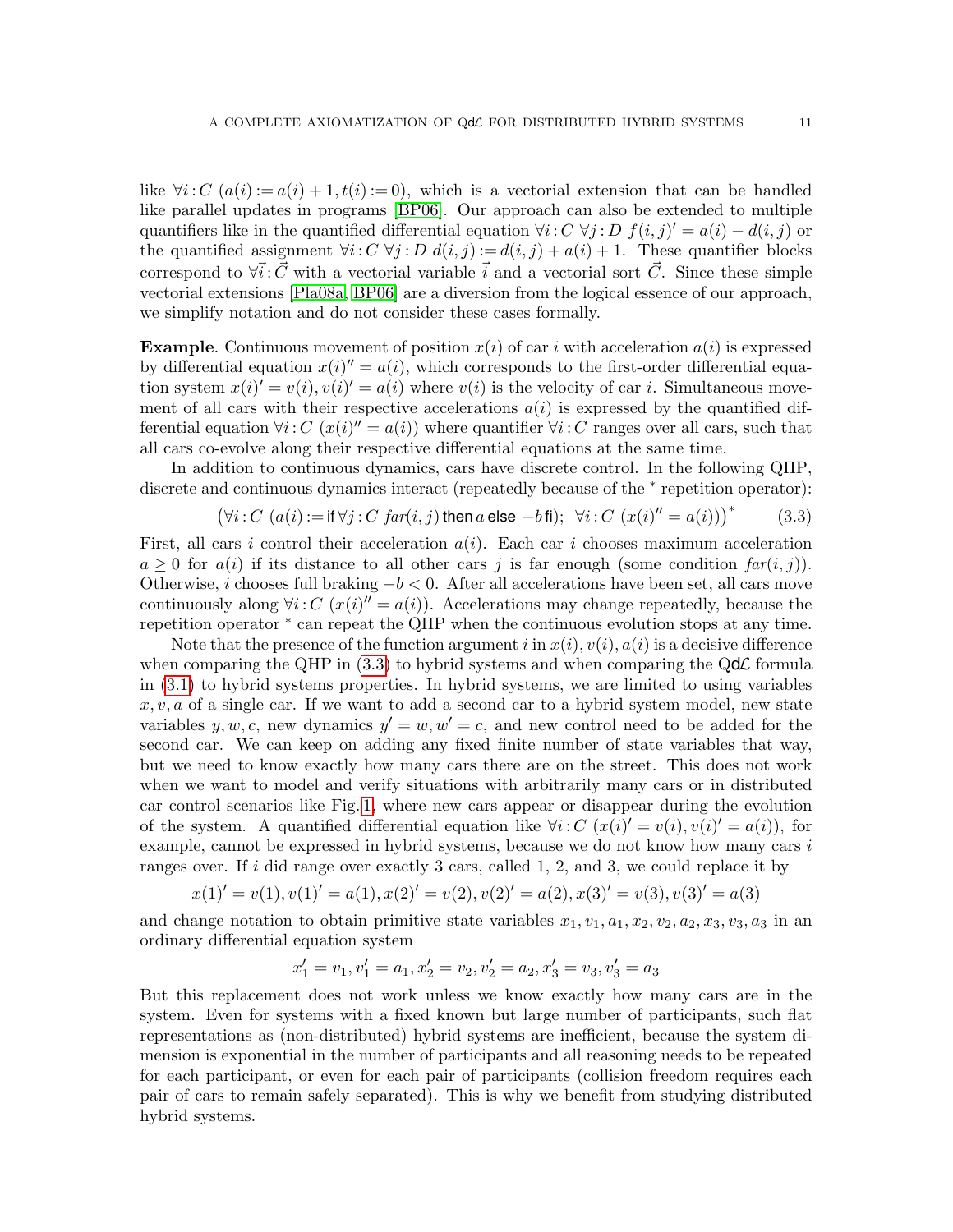One remaining issue with QHP [\(3.3\)](#page-10-0) is that cars could still move backwards by braking long enough. But this does not capture braking. In order to say that cars can accelerate or brake but may never move backwards, we refine QHP [\(3.3\)](#page-10-0) to the following QHP in which the evolution domain of the quantified differential equation is restricted (by  $\&$ ) to stay in the region  $v(i) \geq 0$  where each car i has a nonnegative velocity:

$$
(\forall i : C \ a(i) := (\text{if } \forall j : C \ \text{far}(i, j) \text{ then } a \text{ else if } v(i) > 0 \text{ then } -b \text{ else } 0 \text{ if } \text{if});
$$

$$
\forall i : C \ (x(i)' = v(i), v(i)' = a(i) \ \& \ v(i) \ge 0))^\ast
$$

Observe that this controller is also smarter about the acceleration choices of cars than that in [\(3.3\)](#page-10-0). It will choose 0 for  $a(i)$  if car i does not move  $(v(i) = 0)$  but car i cannot accelerate safely either, because not all cars j are far enough away.

**System Structure**. The *communication model* that  $Qd\mathcal{L}$  supports is that of shared variable communication. Suppose a car i has direct control over the acceleration of car j. Then, when i decides to brake, it could directly change the acceleration of car j as well using the QHP  $a(j) := a(j) - 2$ . In most system designs, control variables of other agents are not directly accessible but communication has to be used instead. In  $Qd\mathcal{L}$ , communication can be implemented by assigning to shared variables (delays in communication are easy to model by combining assignments with differential equations). Suppose  $s(i)$  is the data field that car  $i$  queries periodically to track how much distance it is supposed to maintain relative to its leader car. Then the QHP  $\forall i: C \; s(f(i)) := s(f(i)) + 10$  would cause each car i to tell its respective follower car  $f(i)$  to increase the safety distance  $s(i)$  by 10, e.g., when the road conditions are slippery.

Shared (first-order) variables are sufficient to model *discrete structural dynamics*, e.g., of changing communication links. If, for example, the car  $f(i)$  following car i has left the street, car  $i$  may update its communication link to reflect this change in the structure of the system by running the QHP  $f(i) := f(f(i))$  that updates the follower of i to the follower of  $f(i)$ , i.e., the follower of the follower of i. Other discrete structural changes in the system and communication patterns as well as all data structures can be modeled easily, since a complete object-oriented programming language [\[BP06\]](#page-42-10) can be defined in QdL. Shared (first-order) variables are sufficient to model continuous structural dynamics, since structural changes in the continuous dynamics can be modeled by quantified differential equations that change their connectivity, i.e., which parts of the quantified differential equation depend on which other parts. For example, in QHP  $\forall i: C \ (x(i)^{\prime\prime} = a(i) + c(i, f(i))a(f(i))$  the connectivity term  $c(i, f(i))$  models whether or not the follower  $f(i)$  of car i has physical bumper-tobumper contact with car i, such that the acceleration  $a(f(i))$  of car  $f(i)$  also pushes car i forwards, not just car  $f(i)$ . The change of  $c(i, f(i))$  from zero to non-zero represents a structural change in the physical dynamics structurally, because it structurally changes the effect of the continuous dynamics.

These examples illustrate how the discrete dynamics, continuous dynamics, and discrete and continuous structural dynamics of distributed hybrid systems with an arbitrary parametric number of participants can be modeled as a QHP. We defer the explanation of dimensional dynamics, i.e., dynamic appearance and disappearance of agents, to Section [5.](#page-14-0)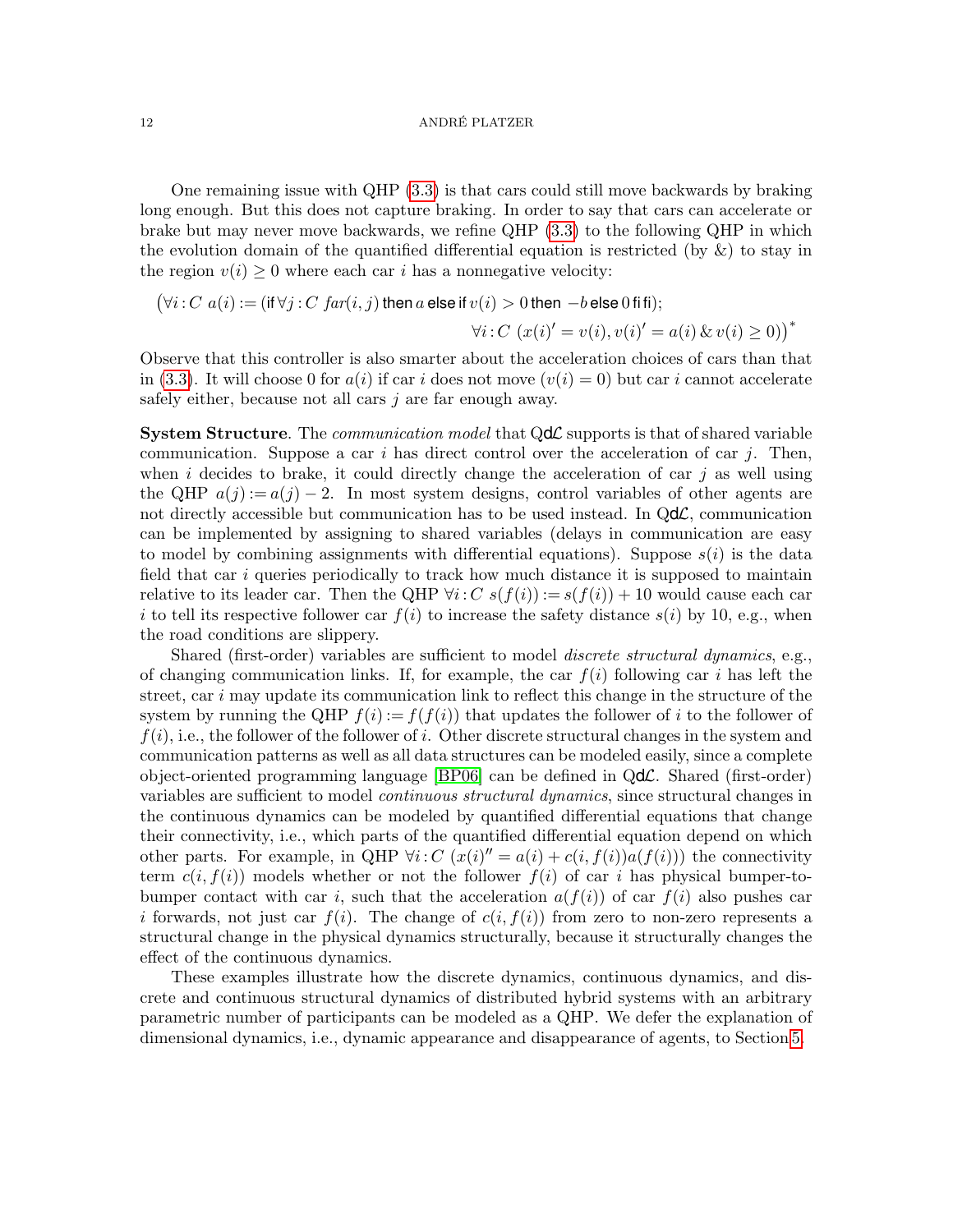# 4. Semantics

<span id="page-12-0"></span>The QdC semantics is a constant domain Kripke semantics [\[FM99\]](#page-42-12) with first-order structures as states that associate total functions of appropriate type with function symbols. In constant domain, all states share the same domain for quantifiers. In particular, we choose to represent object creation not by changing the domain of states, but by changing the interpretation of the createdness flag  $E(i)$  of the object denoted by i. With  $E(i)$ , object creation is definable in a modular way (as we elaborate in Section [5\)](#page-14-0).

**States.** A state  $\sigma$  associates an (infinite) set  $\sigma(C)$  of objects with each sort C, and it associates a function  $\sigma(f)$  of appropriate type with each function symbol f, including  $E(\cdot)$ . We assume  $E(\cdot)$  to have (unbounded but) finite support, i.e., each state only has a finite number of positions i at which  $E(i) = 1$ . This makes sense in practice, because there is a varying and possibly large but still finite numbers of participants (e.g., cars). For simplicity,  $\sigma$  also associates a value  $\sigma(i)$  of appropriate type with each variable i. The domain of R and the interpretation of  $0, 1, +, -, \cdot$  is that of real arithmetic. We assume *constant domain* for each sort C: all states  $\sigma, \tau$  share the same domains  $\sigma(C) = \tau(C)$  for C. Sorts  $C \neq D$ are disjoint:  $\sigma(C) \cap \sigma(D) = \emptyset$ . The set of all states is denoted by S. The state  $\sigma_i^e$  agrees with  $\sigma$  except for the interpretation of variable i, which is changed to e.

Formulas. We use  $\sigma[\theta]$  to denote the value of term  $\theta$  at state  $\sigma$ , which is defined as in first-order logic. Especially,  $\sigma_i^e[\![\theta]\!]$  denotes the value of  $\theta$  in state  $\sigma_i^e$ , i.e., in state  $\sigma$  with i interpreted as e. Further,  $\rho(\alpha) \subseteq S \times S$  denotes the state transition relation of QHP  $\alpha$ , which we define below.

**Definition 4.1.** (SEMANTICS OF Q**d** $\mathcal{L}$ ). The *interpretation*  $\sigma \models \phi$  of Q**d** $\mathcal{L}$  formula  $\phi$  with respect to state  $\sigma$  is defined inductively as:

- (1)  $\sigma \models (\theta_1 = \theta_2)$  iff  $\sigma[\![\theta_1]\!] = \sigma[\![\theta_2]\!]$ ; accordingly for  $\geq$  (greater or equal).
- (2)  $\sigma \models \phi \land \psi$  iff  $\sigma \models \phi$  and  $\sigma \models \psi$ ; accordingly for  $\neg$  (not).
- (3)  $\sigma \models \forall i: C \phi \text{ iff } \sigma_i^e \models \phi \text{ for all objects } e \in \sigma(C).$
- (4)  $\sigma \models \exists i : C \phi \text{ iff } \sigma_i^e \models \phi \text{ for some object } e \in \sigma(C).$
- (5)  $\sigma$  =  $[\alpha]\phi$  iff  $\tau$  =  $\phi$  for all states  $\tau$  with  $(\sigma, \tau) \in \rho(\alpha)$ .
- (6)  $\sigma \models \langle \alpha \rangle \phi$  iff  $\tau \models \phi$  for some  $\tau$  with  $(\sigma, \tau) \in \rho(\alpha)$ .

We say that  $\phi$  is true at  $\sigma$  if  $\sigma \models \phi$ . QdC formula  $\phi$  is valid, written  $\models \phi$ , iff  $\sigma \models \phi$  for all  $\sigma$ .

<span id="page-12-3"></span>Programs. QHPs have a compositional semantics. The semantics of a QHP is its reachability relation.

**Definition 4.2.** (TRANSITION SEMANTICS OF QHP). The transition relation,  $\rho(\alpha) \subset S \times S$ , of QHP  $\alpha$  specifies which state  $\tau \in \mathcal{S}$  is reachable from  $\sigma \in \mathcal{S}$  by running QHP  $\alpha$ . It is defined inductively:

- <span id="page-12-1"></span>(1)  $(\sigma, \tau) \in \rho(\forall i: C \ f(\vec{s}) := \theta)$  iff state  $\tau$  is identical to  $\sigma$  except that at each position  $\vec{\sigma}$  of f: if  $\sigma_i^e[\vec{s}] = \vec{\sigma}$  for some object  $e \in \sigma(C)$ , then  $\tau(f)(\sigma_i^e[\vec{s}]) = \sigma_i^e[\![\theta]\!]$ . If there are multiple objects e giving the same position  $\sigma_i^e[\bar{s}] = \vec{o}$ , then all of the resulting states  $\tau$  are reachable.
- <span id="page-12-2"></span>(2)  $(\sigma, \tau) \in \rho(\forall i: C \ f(\vec{s})' = \theta \& \chi)$  iff there is a function  $\varphi:[0, r] \to S$  for some  $r \geq 0$  with  $\varphi(0) = \sigma$  and  $\varphi(r) = \tau$  satisfying the following conditions. At each time  $t \in [0, r]$ , state  $\varphi(t)$  is identical to  $\sigma$ , except that at each position  $\vec{o}$  of  $f:$  if  $\sigma_i^e[\![\vec{s}]\!] = \vec{o}$  for some object  $e \in \sigma(C)$ , then, at each time  $\zeta \in [0, r]$ :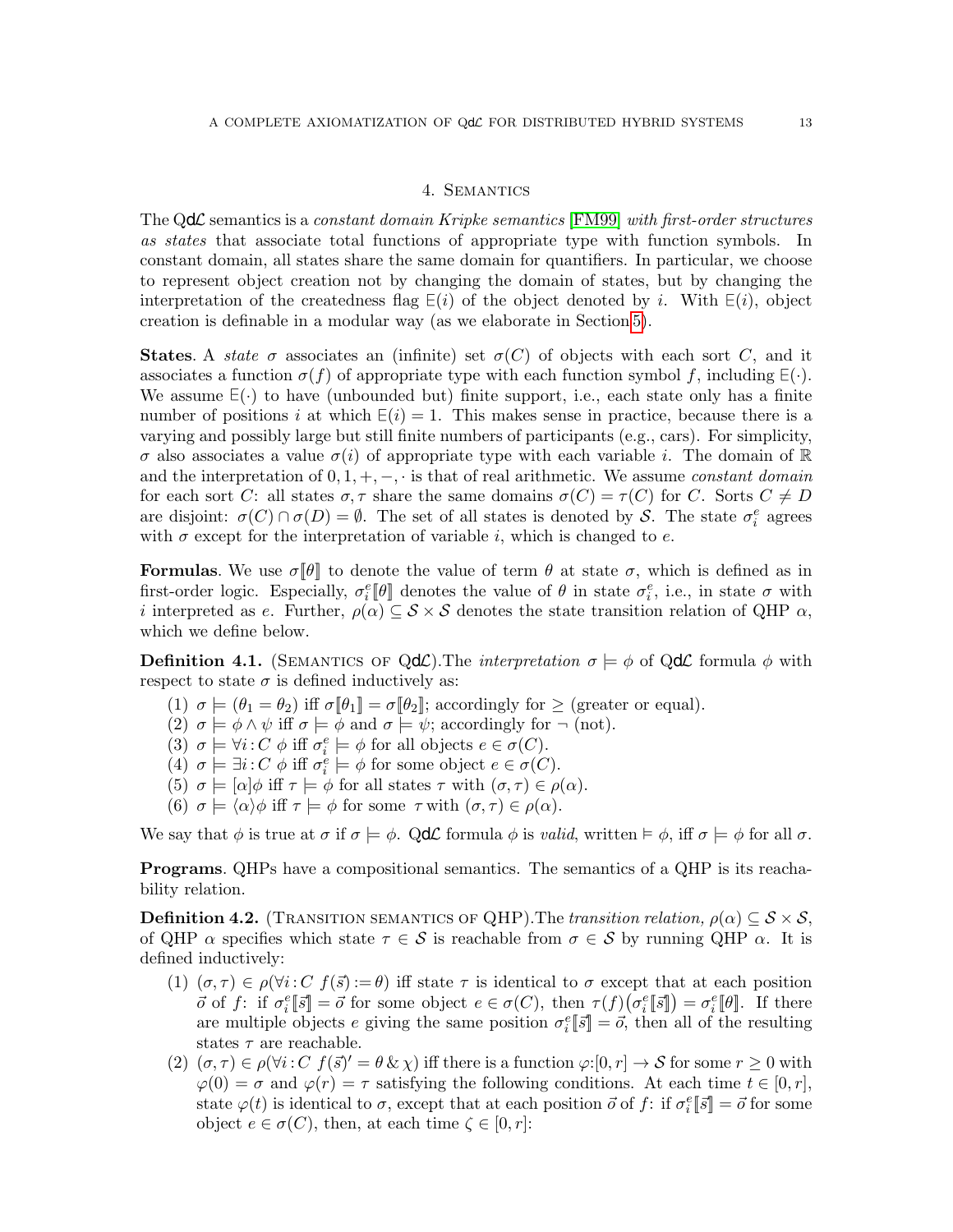• All differential equations hold and corresponding derivatives exist (trivial for  $r=0$ :

$$
\frac{\mathrm{d}\left(\varphi(t)_i^e \llbracket f(\vec{s}) \rrbracket\right)}{\mathrm{d} t}(\zeta) = (\varphi(\zeta)_i^e \llbracket \theta \rrbracket)
$$

• The evolution domain is respected:  $\varphi(\zeta)_i^e$  $e_i^e \models \chi.$ 

If there are multiple objects e giving the same position  $\sigma_i^e[\vec{s}] = \vec{o}$ , then all of the resulting states  $\tau$  are reachable.

- (3)  $\rho$  $(\gamma \chi)$  = { $(\sigma, \sigma)$  :  $\sigma$   $\models \chi$ }
- (4)  $\rho(\alpha \cup \beta) = \rho(\alpha) \cup \rho(\beta)$
- (5)  $\rho(\alpha;\beta) = \rho(\beta) \circ \rho(\alpha) = \{(\sigma,\tau) : (\sigma,z) \in \rho(\alpha) \text{ and } (z,\tau) \in \rho(\beta) \text{ for a state } z\}$
- (6)  $(\sigma, \tau) \in \rho(\alpha^*)$  iff there is an  $n \in \mathbb{N}$  with  $n \geq 0$  and there are states  $\sigma = \sigma_0, \ldots, \sigma_n = \tau$ such that  $(\sigma_i, \sigma_{i+1}) \in \rho(\alpha)$  for all  $0 \leq i < n$ .

The semantics is *explicit change*: nothing changes unless an assignment or differential equation specifies how. In cases  $1-2$ , only f changes and only at positions of the form  $\sigma_i^e[\overline{s}]$  for some interpretation  $e \in \sigma(C)$  of i. If there are multiple such e that affect the same position  $\vec{o}$ , any of those changes can take effect by a nondeterministic choice. QHP  $\forall i: C \ x := a(i)$  may change x to any  $a(i)$ . Hence,  $[\forall i: C \ x := a(i)] \phi(x) \equiv \forall i: C \ \phi(a(i))$ , because that modality considers all possibilities of changing x to any  $a(i)$ . In contrast,  $\langle \forall i: C \ x := a(i) \rangle \phi(x) \equiv \exists i: C \ \phi(a(i))$ , because that modality considers some possibility of changing x to any  $a(i)$ . Similarly, x can evolve along  $\forall i: C \; x' = a(i)$  with any of the slopes  $a(i)$ . But evolutions cannot start with slope  $a(c)$  and then switch to a different slope  $a(d)$ later. Any choice for the quantified variable  $i$  is possible but  $i$  remains unchanged during each evolution.

We call a quantified assignment  $\forall i: C \; f(\vec{s}) := \theta$  or a quantified differential equation  $\forall i: C \ f(\vec{s})' = \theta \& \chi$  *injective* iff there is at most one e satisfying cases [1–](#page-12-1)[2.](#page-12-2) For injective quantified assignments and injective quantified differential equations, conditions [1–](#page-12-1)[2](#page-12-2) can be simplified as follows:

- (1')  $(\sigma, \tau) \in \rho(\forall i: C \ f(\vec{s}) := \theta)$  iff state  $\tau$  is identical to  $\sigma$  except that for each  $e \in \sigma(C)$ :  $\tau(f)\big(\sigma_i^e[\![\vec{s}]\!]\big) = \sigma_i^e[\![\theta]\!].$
- $(2')$   $(\sigma, \tau) \in \rho(\forall i: C \tilde{f}(\vec{s})' = \theta \& \chi)$  iff there is a function  $\varphi:[0, r] \to S$  for some  $r \geq 0$  with  $\varphi(0) = \sigma$  and  $\varphi(r) = \tau$  such that for each  $e \in \sigma(C)$  and each time  $\zeta \in [0, r]$ :
	- All differential equations hold and corresponding derivatives exist (trivial for  $r=0$ :

$$
\frac{\mathbf{d}\left(\varphi(t)_{i}^{e}\llbracket f(\vec{s})\rrbracket\right)}{\mathbf{d}t}(\zeta) = (\varphi(\zeta)_{i}^{e}\llbracket \theta \rrbracket)
$$

• The evolution domain is respected:  $\varphi(\zeta)_{i}^{e}$  $e_i^e \models \chi.$ 

We call quantified assignments and quantified differential equations *schematic* iff  $\vec{s}$  is i (thus injective) and the only arguments to function symbols in  $\theta$  are i. Schematic quantified differential equations like  $\forall i: C \ f(i)' = a(i) \& \chi$  are very common, because distributed hybrid systems often have a family of similar differential equations replicated for multiple participants i. Their synchronization often comes from discrete communication on top of their continuous dynamics. Physically coupled differential equations are possible as well. They correspond to continuous physical interactions, e.g., if a car bumps into another car from the side, it radically changes the structure of the differential equations that determine its movement. Either case can be represented in QHPs, even if the schematic case is more common.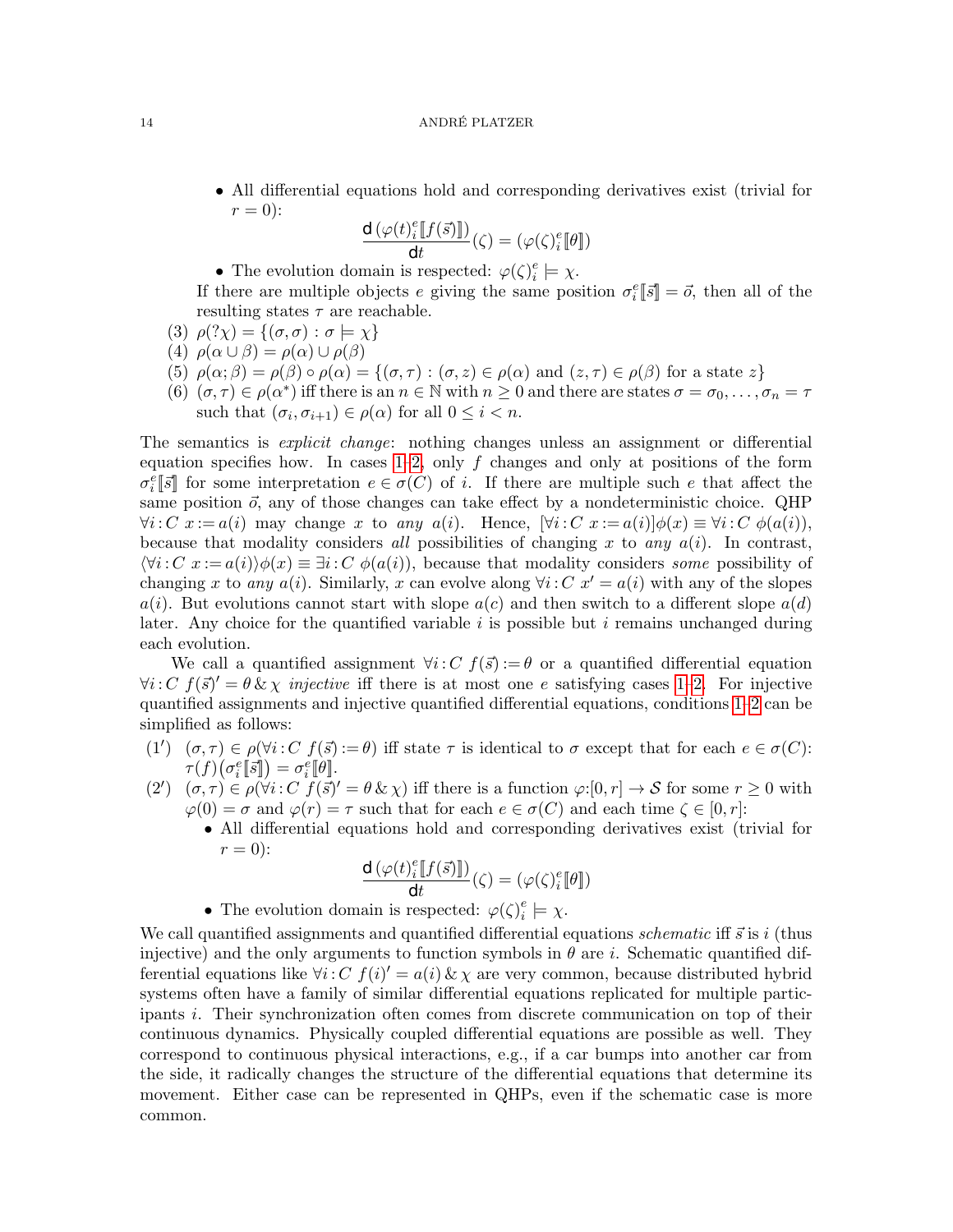Cases [1–](#page-12-1)[2](#page-12-2) can be defined accordingly for vectorial extensions. These vectorial extensions are simple, just notationally cumbersome. For quantified assignments to multiple function symbols like in  $\forall i: C$   $(f(\vec{s}) := \theta, g(\vec{t}) := \vartheta)$  all changes to f and g according to case [1](#page-12-1) are performed simultaneously when transitioning from state  $\sigma$  to  $\tau$  [\[Pla08a,](#page-43-10) [Pla10a,](#page-43-11) Rüm06]. The only difference to the sequential composition  $(\forall i: C \ f(\vec{s}) := \theta)$ ;  $(\forall i: C \ g(\vec{t}) := \vartheta)$  is that in the quantified assignment to multiple functions, the change is simultaneous, hence  $\vec{t}$  and  $\vartheta$  are evaluated in the original state  $\sigma$ , not in the intermediate state that is reached after f has already been modified by  $\forall i: C \ f(\vec{s}) := \theta$ . For quantified differential equation systems with multiple function symbols like in  $\forall i: C \ (Df(\vec{s}) = \theta, g(\vec{t})' = \vartheta \& \chi)$  the changes to f and g according to case [2](#page-12-2) are again simultaneous and all differential equations of the differential equation system need to hold at the same time. Multiple quantifiers like  $\forall i: C \ \forall j: D$  in the quantified differential equation and quantified assignment are vectorial, i.e., "for some object  $e \in \sigma(C)$ " in cases [1–](#page-12-1)[2](#page-12-2) is replaced by "for some object  $e \in \sigma(C)$  and some object  $c \in \sigma(D)$ ", which are for i and j, respectively. That is, we replace  $\sigma_i^e$  with  $\sigma_{ij}^{ec}$  and  $\varphi(t)_i^e$ i with  $\varphi(t)_i^e$ i c  $_j^c$  as well as  $\varphi(\zeta)_i^e$  with  $\varphi(\zeta)_i^e$ i c  $\frac{c}{j}$  in cases [1–](#page-12-1)[2.](#page-12-2)

Note that existence/uniqueness theorems for solutions of differential equations [\[Wal98\]](#page-43-20) carry over to quantified differential equations. In particular, existence/uniqueness of solu-tions by Picard-Lindelöf / Cauchy-Lipschitz theorem [\[Wal98,](#page-43-20) Theorem 10.VI] and by Peano theorem [\[Wal98,](#page-43-20) Theorem 10.IX] carry over to case [2](#page-12-2) of the semantics  $\rho(\alpha)$  if it only affects a finite subdomain of  $\sigma(C)$ , because the quantifier then corresponds to a finite set of classical differential equations. (The number of differential equations may still change dynamically over time, though, so that the quantified differential equation system cannot be replaced with an unquantified differential equation system in the QHP). For infinite  $\sigma(C)$ , the theorems carry over to schematic  $\forall i: C \ f(i)' = \theta \& \chi$ , which give an (infinite) set of disconnected classical differential equations. In all these cases, Picard-Lindelöf's theorem implies that the solution is unique, when terms are continuously differentiable (on the open domain where divisors are non-zero). For an overview of results about general infinite-dimensional differential equations, see [\[Bog95\]](#page-42-13).

# 5. Actual Existence and Object Creation

<span id="page-14-0"></span>Up to now, we have been neglecting the effects of object creation and just pretended that the domain of objects would never change. In this section, we consider object creation and distinguish objects that actually exist physically from those that have not been created yet (or are not physically present in the part of the world reflected in the model). We will see that this distinction does not require any change of  $Qd\mathcal{L}$ . It is just a conceptual change of our understanding.

**Actual Existence.** For the  $Qd\mathcal{L}$  semantics, we chose constant domain semantics, i.e., all states share the same domains. Thus quantifiers range over all possible objects (*possibilist* quantification in constant domain semantics) not just over active existing objects (actualist quantification in varying domain semantics) [\[FM99\]](#page-42-12). In order to distinguish between actual objects that exist in a state, because they have already been created and can now actively take part in its evolution, versus *possible objects* that still passively await creation, we use function symbol <sup>∃</sup> (·). Function symbol <sup>∃</sup> (·) is similar to existence predicates in first-order modal logic [\[FM99\]](#page-42-12), except that its value can be assigned to in QHPs.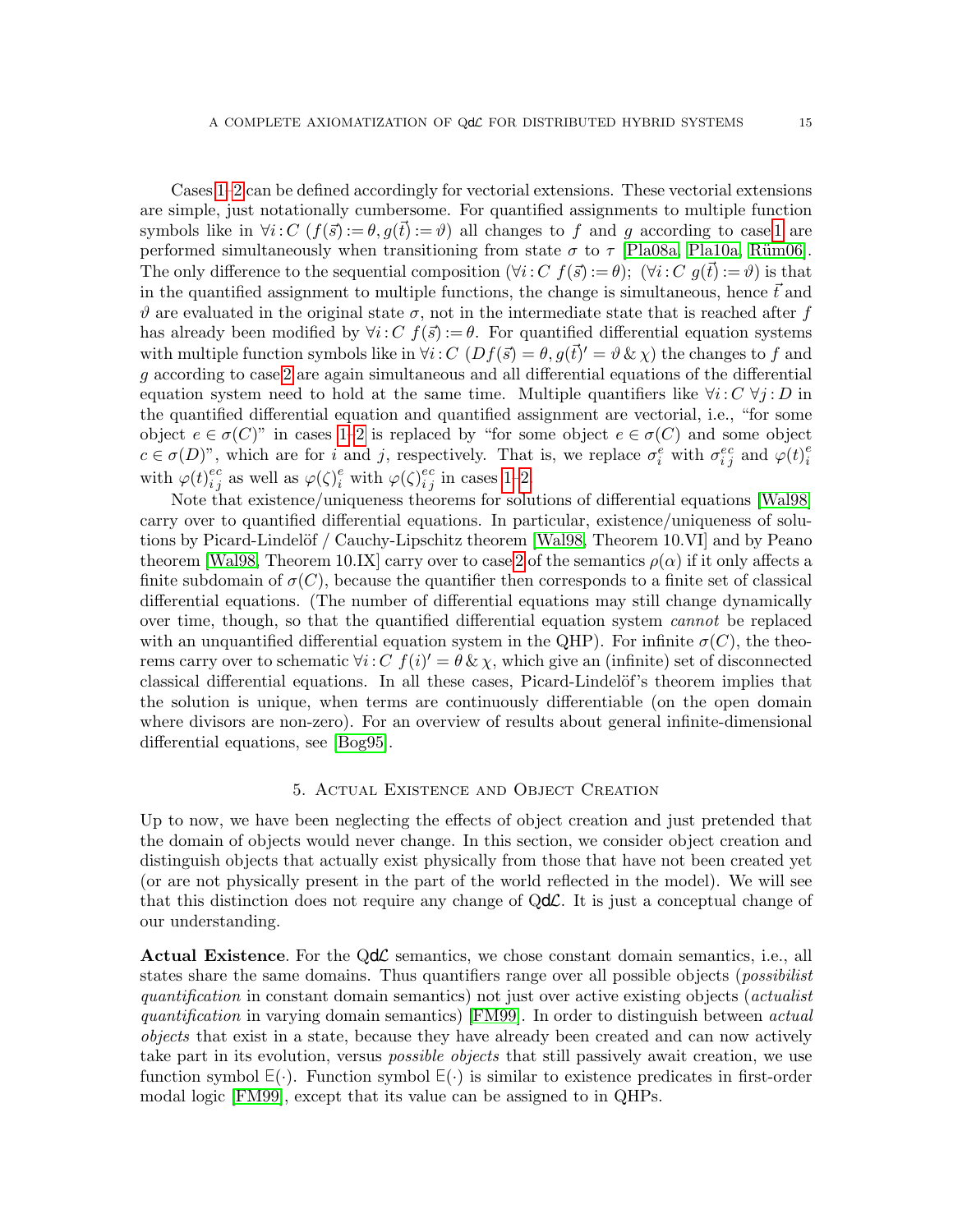### 16 ANDRÉ PLATZER

**Object Creation**. For a term i of type  $C \neq \mathbb{R}$ , we use  $E(i) = 1$  to represent that the object denoted by i has been created and actually exists. We use  $E(i) = 0$  to represent that i has not been created or does not exist any longer. Object creation amounts to changing the interpretation of  $E(i)$ . For an object denoted by i that has not been created ( $E(i) = 0$ ), object creation corresponds to the state change caused by assignment  $E(i) := 1$ . With quantified assignments and function symbols, object creation is definable by a QHP:

<span id="page-15-0"></span>
$$
n := \text{new } C \equiv (\forall j : C \ n := j); \ \ ?(\mathsf{E}(n) = 0); \ \mathsf{E}(n) := 1 \tag{5.1}
$$

This QHP assigns an arbitrary j of type C to n  $(\forall j : C \ n := j)$  that did not exist before (subsequent test  $?E(n) = 0$ ) and adjusts existence  $(E(n) := 1)$ . *Disappearance* of object i corresponds to  $E(i) := 0$ . Our choice of constant domain semantics avoids semantic subtleties of varying domains about the meaning of free variables denoting non-existent objects as in free logics [\[FM99\]](#page-42-12). Denotation is standard in  $Qd\mathcal{L}$ . Terms may just denote objects that have not been activated yet. This is even useful to initialize new objects (e.g.,  $x(n) := 8$ ) before activation  $(E(n) := 1)$ .

Actualist Quantifiers. We define abbreviations for *actualist quantifiers* in formulas, quantified assignments, and quantified differential equations that range only over previously created objects, similar to relativization in modal logic [\[FM99\]](#page-42-12) by masking:

$$
\forall i: C! \ \phi \equiv \forall i: C \ (\mathsf{E}(i) = 1 \to \phi)
$$
  
\n
$$
\exists i: C! \ \phi \equiv \exists i: C \ (\mathsf{E}(i) = 1 \land \phi)
$$
  
\n
$$
\forall i: C! \ f(\vec{s}) := \theta \equiv \forall i: C \ f(\vec{s}) := (\mathsf{if} \ \mathsf{E}(i) = 1 \ \mathsf{then} \ \theta \ \mathsf{else} \ f(\vec{s}) \ \mathsf{fi})
$$
  
\n
$$
\forall i: C! \ f(\vec{s})' = \theta \equiv \forall i: C \ f(\vec{s})' = (\mathsf{if} \ \mathsf{E}(i) = 1 \ \mathsf{then} \ \theta \ \mathsf{else} \ 0 \ \mathsf{fi}) \equiv \ \forall i: C \ f(\vec{s})' = \mathsf{E}(i) \theta
$$

The first two cases define quantifiers for actually existing objects. The last two cases define quantified state change for actually existing objects using conditional terms that choose effect  $\theta$  if  $E(i) = 1$  and choose no effect, retaining the old value  $f(\vec{s})$  or evolving with slope 0, if  $E(i) = 0$ . The conditional terms can be avoided as indicated in the last column of the last row (similarly for quantified assignments). In all cases, the notation  $C!$  signifies that the quantifier domain is restricted to actually existing objects of type C. Hence,  $\forall i: C$  ranges over all objects of sort C, existent or not, whereas  $\forall i: C!$  ranges only over those objects of sort C that actually exist in the current state.

We generally assume that QHPs involve only quantified assignments and differential equations that are restricted to created objects, because real systems only affect objects that are physically present, not those that will be created later. We still treat actualist quantification over C! as a defined notion, in order to simplify the semantics and proof calculus by separating object creation from quantified state change rules in a modular way.

If only finitely many objects have been created in the initial state (say 0), then it is easy to see that only finitely many new objects will be created with finitely many such QHP transitions, because each quantified state change for C! only ranges over a finite domain then. Recall that we assume  $E(\cdot)$  to have *(unbounded but) finite support*, i.e., each state only has a finite number of positions i at which  $E(i) = 1$ . This makes sense in practice, because there is a varying and possibly large but still finite numbers of participants (e.g., cars).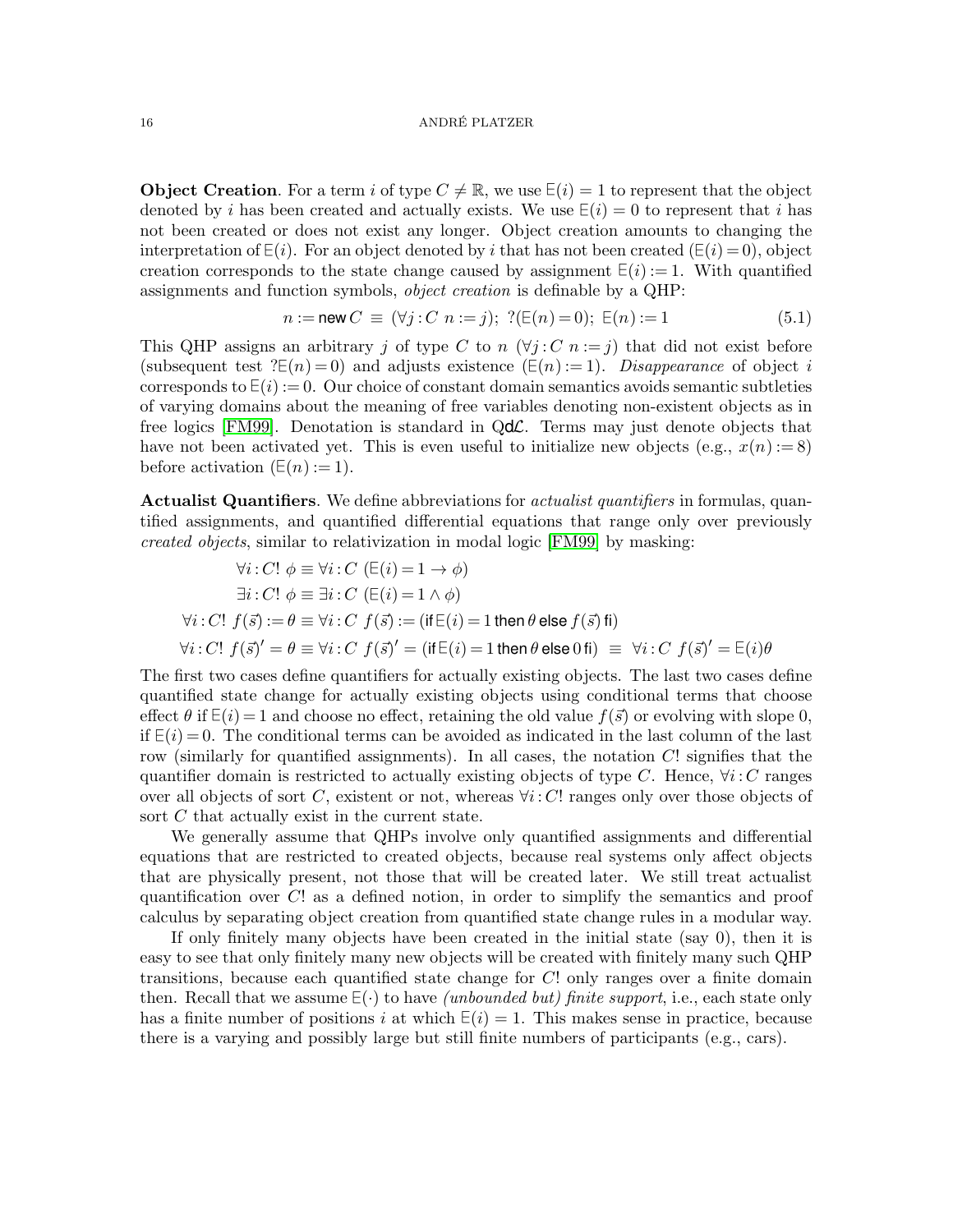Example. The car control examples in Section [3](#page-5-0) were unaware of the distinction between actual existing and possible objects. Car control, of course, only affects created cars that are physically present, not the possible cars that have not been built yet or that are not present yet. To reflect this, the dynamics and properties, we only need to replace each occurrence of  $\forall i: C$  with  $\forall i: C!$  in the car control examples of Section [3.](#page-5-0) For instance the  $Qd\mathcal{L}$  formula [\(3.1\)](#page-7-0) will be restricted to actual cars by adding C! as follows:

<span id="page-16-0"></span>
$$
(\forall i, j : C! \mathcal{M}(i, j)) \rightarrow [DCCS] \; \forall i \neq j : C! \; x(i) \neq x(j) \tag{5.2}
$$

In the precondition, we only demand that all cars that actually exist  $(\forall i, j : C! ...)$  start from compatible positions with compatible velocities and accelerations, because we do not care about non-existent cars. In the postcondition, we only guarantee that all existing cars are at different positions, because we cannot really say what happens with cars that do not yet exist and that are beyond our control. The controller and dynamics in the QHP DCCS can be restricted to actual cars in the same way, e.g., in the following variant of [\(3.3\)](#page-10-0):

<span id="page-16-2"></span>
$$
(\forall i: C! (a(i) := \text{if } \forall j: C! \text{ far}(i, j) \text{ then } a \text{ else } -b \text{ fi}); \forall i: C! (x(i)^{\prime\prime} = a(i)))^*
$$
(5.3)

Except conceptually, this restriction to created cars does not really affect the specification (nor its verification). This gets much more involved as soon as we create new objects at runtime or let them disappear again. When we create a new car that joins the system, or when a new car appears from an on-ramp (Fig. [1\)](#page-1-0), then one more set of positions  $x(n)$ , velocities  $v(n)$ , and accelerations  $a(n)$  comes out of nowhere and starts evolving along with the distributed car control dynamics. That new car  $n$  has not even been considered in the dynamics before it has been created. A real system cannot control what is not part of the system yet and thus must deal with new agents dynamically whenever they arrive.

A fairly challenging feature of distributed car control, thus, is that new cars may appear dynamically from on-ramps (Fig. [1\)](#page-1-0) changing the set of active objects dynamically at runtime. To model this, we consider the following QHP:

<span id="page-16-1"></span>
$$
DCCS \equiv (n := \text{new } C; ?\forall i : C! \mathcal{M}(i, n); \forall i : C! (x(i)^{''} = a(i)))^*
$$
(5.4)

Before following the continuous dynamics, this QHP creates a new car n at an arbitrary position  $x(n)$  satisfying compatibility condition  $\mathcal{M}(i, n)$  with respect to all other created cars i. Hence DCCS allows new cars to appear, but not drop right out of the sky in front of a fast car or run at the speed of light only 2 meters away. When cars appear into the horizon from on-ramps, this condition captures that a car is only allowed to join the lane ("appear" into the model world) if it cannot cause a crash with other existing cars (Fig. [1\)](#page-1-0). Unboundedly many cars may appear during the operation of DCCS and change the system dimension arbitrarily, because of the repetition operator <sup>∗</sup> .

DCCS is simple but shows how properties of distributed hybrid systems can be expressed in QdL. Joint dynamics of multiple components corresponds to compositions of quantified differential equation systems, quantified assignments, and object (dis)appearance. Structural dynamics corresponds to assignments to function terms. Say,  $f(i)$  is the car registered by communication as the car following car i. Then a term  $d(i, f(i))$ , which denotes the minimum safety distance negotiated between car  $i$  and its follower, is a crucial part of the system dynamics. Restructuring the system in response to lane change corresponds to assigning a new value to  $f(i)$ , which impacts the value of  $d(i, f(i))$  in the system dynamics.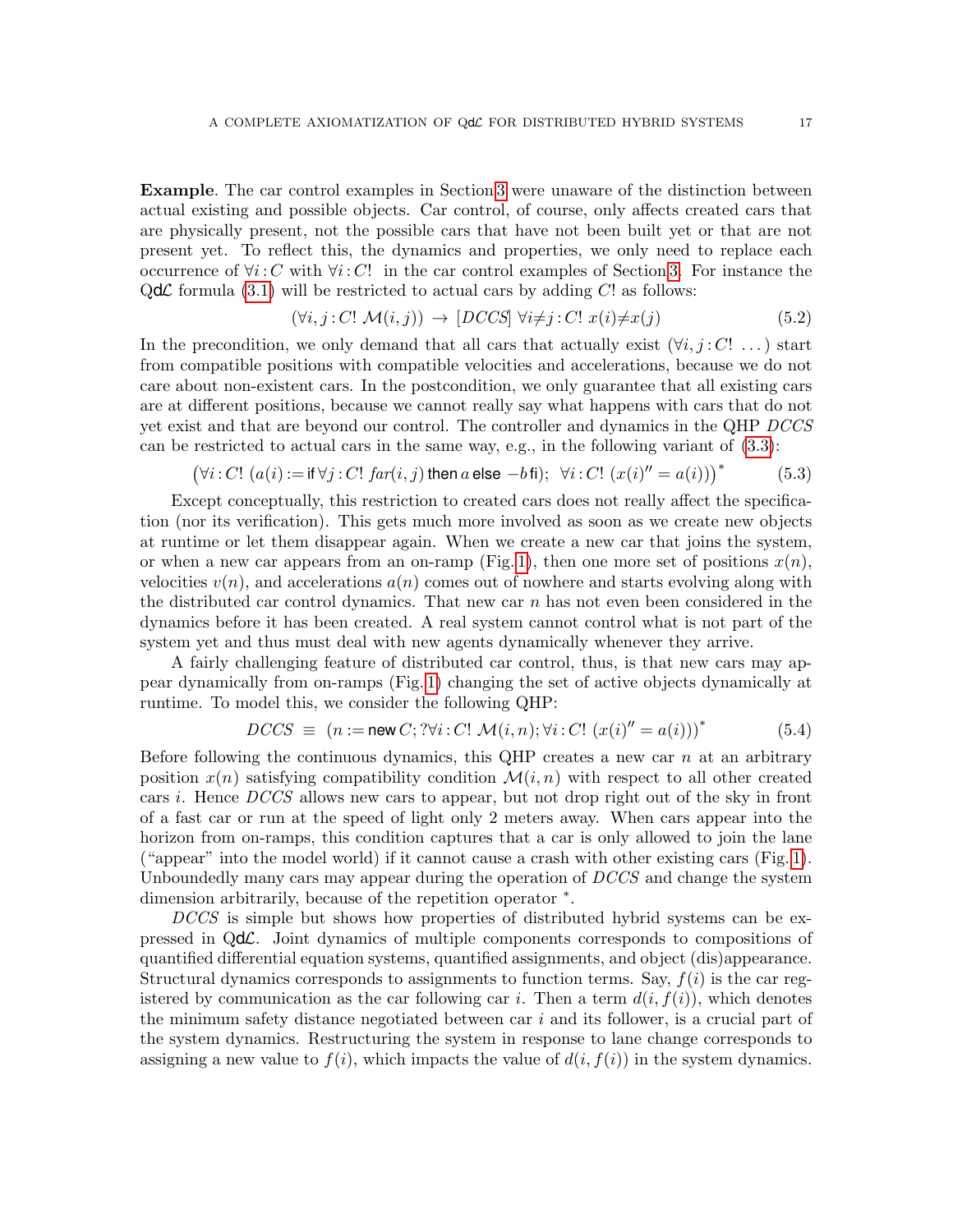<span id="page-17-21"></span><span id="page-17-20"></span><span id="page-17-19"></span><span id="page-17-18"></span><span id="page-17-17"></span><span id="page-17-16"></span><span id="page-17-15"></span><span id="page-17-14"></span><span id="page-17-13"></span><span id="page-17-12"></span><span id="page-17-11"></span><span id="page-17-10"></span><span id="page-17-9"></span>
$$
([\cup]) \frac{[\alpha]\phi \wedge [\beta]\phi}{[\alpha \cup \beta]\phi} \qquad ([\cup]) \frac{[\alpha][\beta]\phi}{[\alpha; \beta]\phi} \qquad ([\emptyset]) \frac{[\alpha][\beta]\phi}{[\alpha; \beta]\phi} \qquad ([\emptyset]) \frac{\chi \wedge \psi}{[\gamma]\psi}
$$
  

$$
((\cup)) \frac{\langle \alpha \rangle \phi \vee \langle \beta \rangle \phi}{\langle \alpha \cup \beta \rangle \phi} \qquad ((\emptyset) \frac{\langle \alpha \rangle \langle \beta \rangle \phi}{\langle \alpha; \beta \rangle \phi} \qquad ((\emptyset)) \frac{\chi \wedge \psi}{\langle \gamma \rangle \psi}
$$
  

$$
([\emptyset]) \frac{\exists \underline{t \geq 0} ((\forall 0 \leq \underline{i \leq t} [\forall i : C \ f(\overline{s}) := y_{\overline{s}}(\underline{i})] \chi) \rightarrow [\forall i : C \ f(\overline{s}) := y_{\overline{s}}(\underline{t})] \phi)}{[\forall i : C \ f(\overline{s})' = \theta \& \chi] \phi}
$$
  

$$
((\vee)) \frac{\exists \underline{t \geq 0} ((\forall 0 \leq \underline{i \leq t} \langle \forall i : C \ f(\overline{s}) := y_{\overline{s}}(\overline{i}) \chi) \wedge \langle \forall i : C \ f(\overline{s}) := y_{\overline{s}}(\underline{t}) \rangle \phi)}{[\forall i : C \ f(\overline{s})' = \theta \& \chi \phi}
$$
  

$$
([\square]) \frac{\text{if } \exists i : C \ \overline{s} = [\mathcal{A}] \overline{\text{if}} \text{then } \forall i : C (\ \overline{s} = [\mathcal{A}] \overline{\text{if}} \rightarrow \phi(\theta)) \text{else } \phi(f([\mathcal{A}]\overline{\text{if}})) \overline{\text{if}}_2}{\phi((\forall i : C \ f(\overline{s}) := \theta] f(\overline{u})}
$$
  

$$
((\square)) \frac{\text{if } \exists i : C \ \overline{s} = \langle \mathcal{A} \rangle \overline{\text{if}} \text{then } \exists i : C (\ \overline{s} = [\mathcal{A}] \overline{\text{if}} \rightarrow \phi(\theta)) \text{else } \phi(f([\mathcal{A}]\overline{\text{if}})) \overline{\text{if}}_2}{\phi((\forall i : C \ f(\overline{s}) := \theta
$$

<span id="page-17-8"></span>Figure 2: Rule schemata of the proof calculus for quantified differential dynamic logic.

<span id="page-17-33"></span><span id="page-17-32"></span><span id="page-17-31"></span><span id="page-17-30"></span><span id="page-17-29"></span><span id="page-17-28"></span><span id="page-17-27"></span><span id="page-17-26"></span><span id="page-17-25"></span><span id="page-17-24"></span><span id="page-17-23"></span><span id="page-17-22"></span><span id="page-17-0"></span> $\hat{t}_t$ ,  $\tilde{t}$  are new logical variables and  $y_{\tilde{s}}(t)$  the simultaneous solutions of the (injective) differential equations  $\forall i: C \ f(\vec{s})' = \theta$  with  $f(\vec{s})$  as symbolic initial values.

<span id="page-17-1"></span><sup>&</sup>lt;sup>2</sup>The occurrence of  $f(\vec{u})$  in  $\phi(f(\vec{u}))$  is not in scope of a modality (admissible substitution) and we abbreviate assignment  $\forall i: C \ f(\vec{s}) := \theta$  by A, which is assumed to be injective.

<span id="page-17-2"></span> ${}^3f \neq \Upsilon$  and the quantified assignment  $\forall i: C \; f(\vec{s}) := \theta$  is injective. The same rule applies for  $\langle \forall i: C \; f(\vec{s}) := \theta \rangle$ instead of  $[\forall i: C \ f(\vec{s}) := \theta].$ 

<span id="page-17-3"></span> ${}^{4}\theta$  is an arbitrary term of sort C, often a new logical variable X.

<span id="page-17-5"></span><span id="page-17-4"></span><sup>&</sup>lt;sup>5</sup>f is a new (Skolem) function of appropriate type and  $X_1, \ldots, X_n$  are all free logical variables of  $\forall x \phi(x)$ .  $6X, Y$  are new logical variables of sort R. QE needs to be applicable to the formula in the premise.

<span id="page-17-7"></span><span id="page-17-6"></span><sup>&</sup>lt;sup>7</sup>among all branches, the free (existential) logical variable X of sort R only occurs in the branches  $\Phi_i \to \Psi_i$ . QE needs to be defined for the formula in the premise, especially, no Skolem dependencies on X occur. <sup>8</sup>logical variable v does not occur in  $\alpha$ .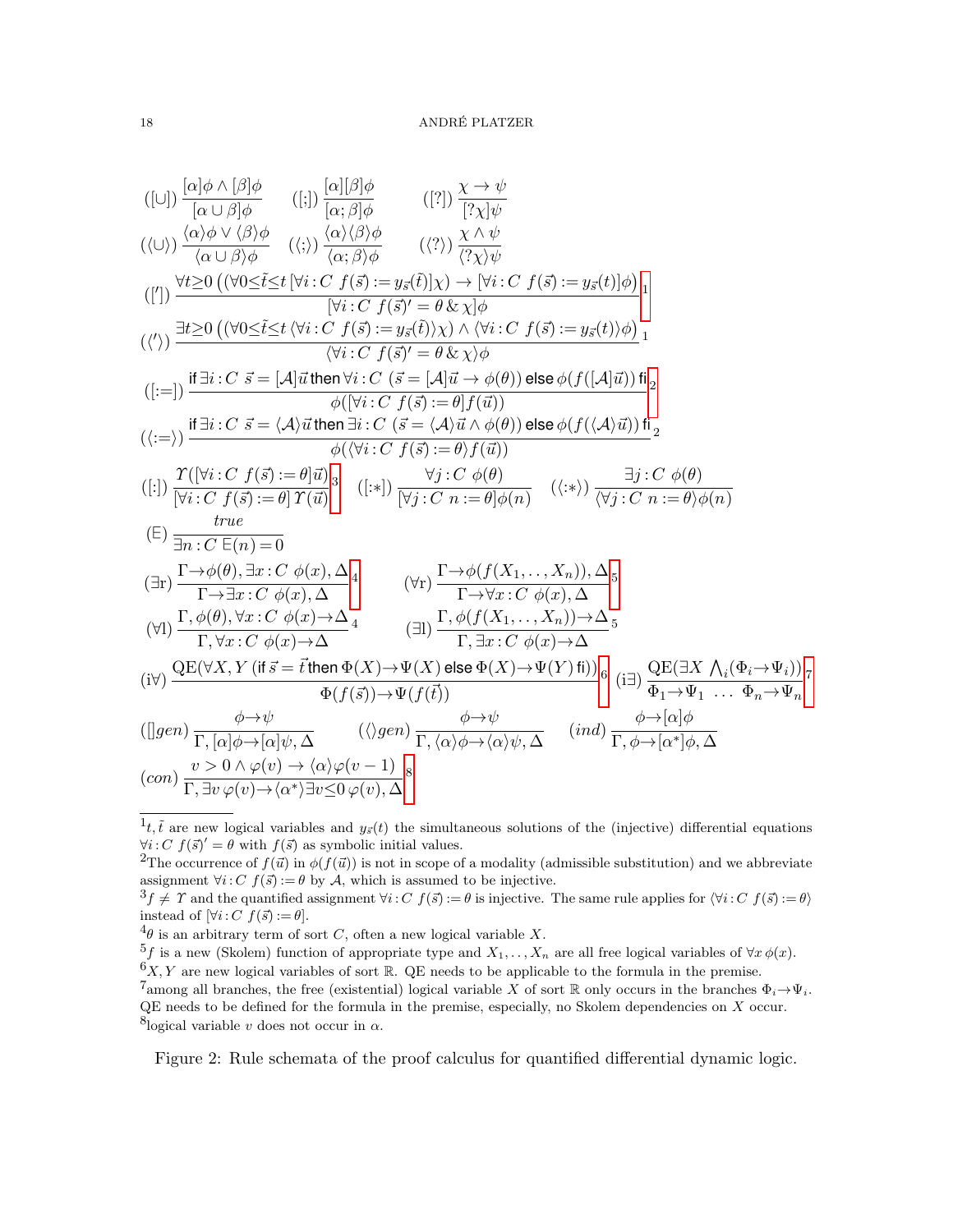$$
(\neg r)\frac{\Gamma, \phi \to \Delta}{\Gamma \to \phi, \Delta} \quad (\vee r)\frac{\Gamma \to \phi, \psi, \Delta}{\Gamma \to \phi \vee \psi, \Delta} \qquad (\wedge r)\frac{\Gamma \to \phi, \Delta}{\Gamma \to \phi \wedge \psi, \Delta} \quad (\neg r)\frac{\Gamma, \phi \to \psi, \Delta}{\Gamma \to (\phi \to \psi), \Delta} \n(\neg l)\frac{\Gamma \to \phi, \Delta}{\Gamma, \neg \phi \to \Delta} \quad (\vee l)\frac{\Gamma, \phi \to \Delta}{\Gamma, \phi \vee \psi \to \Delta} \quad (\wedge l)\frac{\Gamma, \phi, \psi \to \Delta}{\Gamma, \phi \wedge \psi \to \Delta} \qquad (\neg l)\frac{\Gamma \to \phi, \Delta}{\Gamma, (\phi \to \psi), \Delta} \n(ax)\frac{\Gamma \to \phi, \Delta}{\Gamma, \phi \to \phi, \Delta} \quad (cut)\frac{\Gamma \to \phi, \Delta}{\Gamma \to \Delta} \qquad (\neg l)\frac{\Gamma \to \phi, \Delta}{\Gamma, (\phi \to \psi) \to \Delta}
$$

<span id="page-18-4"></span><span id="page-18-3"></span>Figure 3: Propositional rule schemata

## <span id="page-18-5"></span><span id="page-18-1"></span><span id="page-18-0"></span>6. Proof Calculus

<span id="page-18-2"></span>In Fig. [2,](#page-17-8) we present a proof calculus for  $Qd\mathcal{L}$  formulas. The basic principle behind the proof rules is that they transform a QHP into structurally simpler logical formulas by symbolic decomposition. For our purposes, it is sufficient to understand the sequent notation informally, just for a systematic proof structure. With finite sets of formulas for the antecedent  $\Gamma$ and succedent  $\Delta$ , sequent  $\Gamma \to \Delta$  is an abbreviation for the formula  $\bigwedge_{\phi \in \Gamma} \phi \to \bigvee_{\psi \in \Delta} \psi$ . Our calculus uses standard proof rules for propositional logic with the cut rule; see Fig. [3.](#page-18-0) The proof rules are used backwards from the conclusion (goal below horizontal bar) to the premises (subgoals above bar).

In the  $Qd\mathcal{L}$  calculus, we use substitutions that take effect within formulas and programs (defined as usual). Only admissible substitutions are applicable, however, which is crucial for soundness. An application of a substitution  $\sigma$  is *admissible* if no replaced term  $\theta$  occurs in the scope of a quantifier or modality binding a symbol in  $\theta$  or in its replacement  $\sigma\theta$ . A modality binds a symbol f iff it contains an assignment to f (like  $\forall i: C \ f(\vec{s}) := \theta$ ) or a differential equation containing an  $f(\vec{s})'$  (like  $\forall i: C \ f(\vec{s})' = \theta$ ). The substitutions in Fig. [2](#page-17-8) that insert a term  $\theta$  into  $\phi(\theta)$  also have to be admissible for the proof rules to be applicable. We explain the  $Qd\mathcal{L}$  proof rules in the sequel.

**Regular Rules**. The first proof rules in Fig. [2](#page-17-8) axiomatize sequential compositions  $( \xi, \langle \xi \rangle),$ nondeterministic choices ( $[\cup], \langle \cup \rangle$ ), and tests ( $[?], \langle ? \rangle$  $[?], \langle ? \rangle$  $[?], \langle ? \rangle$ ) of regular programs as in dynamic logic [\[HKT00\]](#page-42-9). Like most other rules in Fig. [2,](#page-17-8) these rules do not contain sequent symbol  $\rightarrow$ , i.e., they can be applied to any subformula. These rules represent (directed) equivalences: conclusion and premise are equivalent. The equivalences are directed in the sense that we only use them to replace occurrences of the conclusion with the premise (which is structurally simpler), not the other way around.

Nondeterministic choices split into their alternatives ( $[\cup], \langle \cup \rangle$ ). For rule  $[\cup]$ : If all  $\alpha$ transitions lead to states satisfying  $\phi$  (i.e., [α] $\phi$  holds) and all  $\beta$  transitions lead to states satisfying  $\phi$  (i.e.,  $\beta | \phi$  holds), then, all transitions of QHP  $\alpha \cup \beta$ , which choose between following  $\alpha$  and following  $\beta$ , also lead to states satisfying  $\phi$  (i.e.,  $[\alpha \cup \beta] \phi$  holds). Dually for rule  $\langle \cup \rangle$ , if there is an  $\alpha$  transition to a  $\phi$  state  $(\langle \alpha \rangle \phi)$  or a  $\beta$ -transition to a  $\phi$  state  $(\langle \beta \rangle \phi)$ , then, in either case, there is a transition of  $\alpha \cup \beta$  to  $\phi$  ( $\langle \alpha \cup \beta \rangle \phi$  holds), because  $\alpha \cup \beta$ can choose which of those transitions to follow. A general principle behind the  $Qd\mathcal{L}$  proof rules is most noticeable in  $[\cup], \langle \cup \rangle$ : these proof rules symbolically decompose the reasoning into two separate parts and analyze the fragments  $\alpha$  and  $\beta$  separately, which makes the problem tractable and is good for scalability. For these symbolic structural decompositions, it is very helpful that  $Qd\mathcal{L}$  is a full logic that is closed under all logical operators, including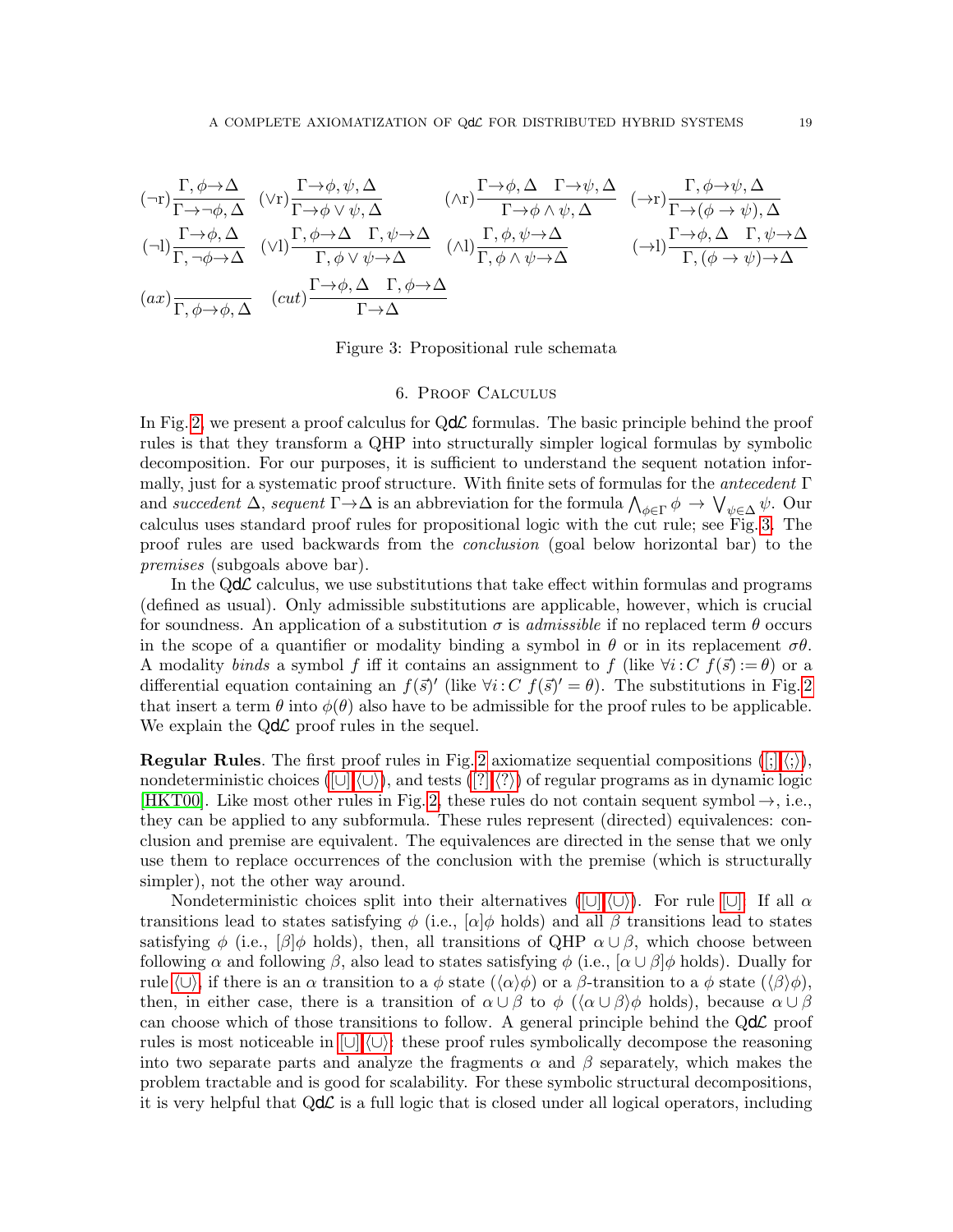disjunction and conjunction, for then the premises in  $[\cup],\langle\cup\rangle$  are QdL formulas again (unlike in Hoare logic [\[Hoa69\]](#page-42-14)).

Sequential compositions are proven using nested modalities  $([;],\langle;\rangle)$ . For rule  $[;]$ : If after all  $\alpha$ -transitions, all  $\beta$ -transitions lead to states satisfying  $\phi$  (i.e.,  $[\alpha][\beta]\phi$  holds), then also all transitions of the sequential composition  $\alpha$ ; β lead to states satisfying  $\phi$  (i.e.,  $\alpha$ ; β $\phi$ ) [h](#page-17-10)olds). The dual rule  $\langle \cdot \rangle$  uses the fact that if there is an  $\alpha$ -transition, after which there is a β-transition leading to φ (i.e.,  $\langle \alpha \rangle \langle \beta \rangle \phi$ ), then there is a transition of  $\alpha$ ; β leading to φ (that is,  $\langle \alpha; \beta \rangle \phi$ ), because the transitions of  $\alpha; \beta$  are just those that first do any  $\alpha$ -transition, followed by any  $\beta$ -transition (Section [4\)](#page-12-0). Again, it is crucial that QdC is a full logic that considers reachability statements as modal operators, which can be nested, for then the premises in  $\vert \cdot \vert \cdot \rangle$  are QdL formulas again (unlike in Hoare logic [\[Hoa69\]](#page-42-14)).

Tests are proven by assuming (with an implication in rule [\[?\]\)](#page-17-13) or showing (with a conjunction in rule  $\langle ? \rangle$  $\langle ? \rangle$  $\langle ? \rangle$ ) that the test succeeds, because test  $? \chi$  can only make a transition when condition  $\chi$  actually holds true (Section [4\)](#page-12-0). Thus, for QdC formula  $\langle?\chi\rangle\phi$  $\langle?\chi\rangle\phi$  $\langle?\chi\rangle\phi$ , rule  $\langle?\rangle$ is used to prove that formula  $\chi$  holds true (otherwise there is no transition and thus the reachability property is false) and that formula  $\phi$  holds after the resulting no-op. Dually, rule [\[?\]](#page-17-13) for QdC formula  $[? \chi] \phi$  assumes that formula  $\chi$  holds true (otherwise there is no transition and thus nothing to show) and shows that  $\phi$  holds after the resulting no-op.

**Quantified Differential Equations.** Rules  $\langle \cdot | \cdot \rangle$  [h](#page-17-16)andle continuous evolutions for quantified differential equations with first-order definable solutions. Given a solution for the quantified differential equation system with symbolic initial values  $f(\vec{s})$ , continuous evolution along differential equations can be replaced with a quantified assignment  $\forall i: C \; f(\vec{s}) := y_{\vec{s}}(t)$ corresponding to the simultaneous solution (of the differential equations  $\forall i: C \; f(\vec{s})' = \theta$ with  $f(\vec{s})$  as symbolic initial values) and an additional quantifier for the evolution time t. In rule  $\vert \vert$ , postcondition  $\phi$  $\phi$  $\phi$  needs to hold *for all* evolution durations  $t \geq 0$ . In rule  $\langle \vert \rangle$ , it needs to hold after *some* duration  $t \geq 0$ . The constraint on  $\chi$  restricts the continuous evolution such that its solution  $f(\vec{s}) := y_{\vec{s}}(t)$  remains in the evolution domain region  $\chi$  at all intermediate times  $\tilde{t} \leq t$ . This constraint simplifies to *true* if  $\chi$  is *true*.

For schematic cases like  $\forall i: C \ f(i)' = a(i)$ , first-order definable solutions can be obtained by adding argument i to first-order definable solutions of the deparametrized version  $f' = a$ . For example, the following proof step uses rule [\[](#page-17-15)'] to turn a quantified differential equation system into a quantified assignment with an extra quantifier for the duration  $t$  of the evolution.

$$
\forall i \neq j \ x(i) \neq x(j) \rightarrow \forall t \geq 0 \ [\forall i \ x(i) := -\frac{b}{2}t^2 + v(i)t + x(i)] \ \forall j \neq k \ x(j) \neq x(k)
$$
  

$$
[c] \ \forall i \neq j \ x(i) \neq x(j) \rightarrow [\forall i \ x(i)' = v(i), v(i)' = -b] \ \forall j \neq k \ x(j) \neq x(k)
$$

The quantified assignment  $\forall i x(i) := -\frac{b}{2}$  $\frac{b}{2}t^2 + v(i)t + x(i)$  solving the above quantified differential equation system can be obtained easily from the solution  $x := -\frac{b}{2}$  $\frac{b}{2}t^2 + vt + x$  of the deparametrized differential equation system  $x' = v, v' = -b$ , just by adding the parameter i back in and checking whether this gives a solution.

We only present proof rules for first-order definable solutions of quantified differential equations here. We refer to previous work [\[Pla10a\]](#page-43-11) for induction techniques that handle differential equations without solving them and that work for nondeterministic differential equations with disturbances. We have shown recently that these differential induction techniques extend to quantified differential equations using *quantified differential invariants* [\[Pla11\]](#page-43-14).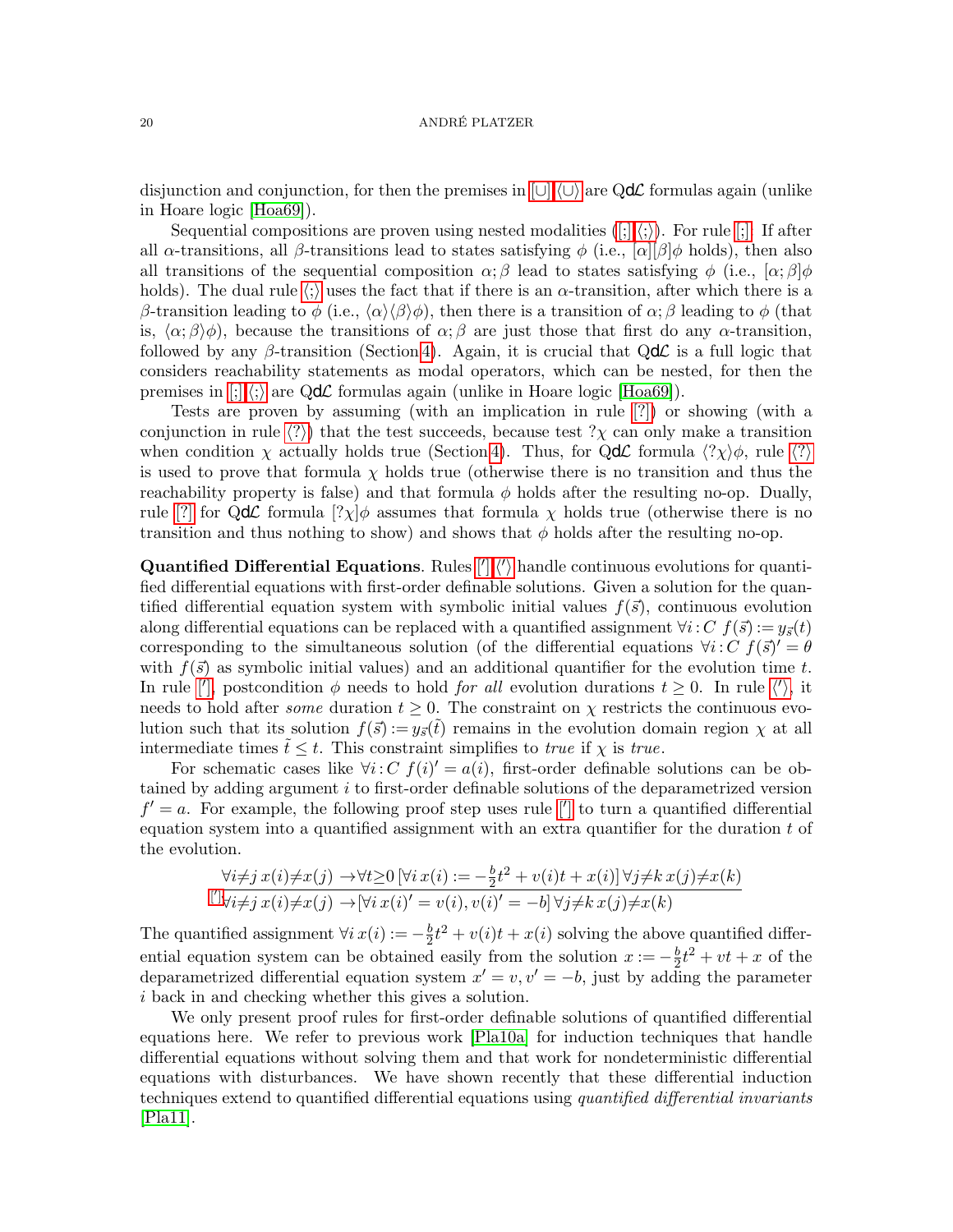**Quantified Assignments**. Rules  $[:=],\langle:=\rangle$  $[:=],\langle:=\rangle$  $[:=],\langle:=\rangle$ ,  $[:]$  handle quantified assignments. Rule  $[:]$  characterizes the fact that quantified assignments to f have no effect on all other operators  $\Upsilon \neq f$ (including other function symbols,  $\wedge$ , if then else fi), so that T will not be affected by the quantified assignment and can be skipped over. The argument  $\vec{u}$  may still be affected by the quantified assignment, hence [\[:\]](#page-17-19) prefixes  $\vec{u}$  (component-wise) by  $\forall i: C \ f(\vec{s}) := \theta$ . Hence, the [\[:\]](#page-17-19) rule maps a quantified assignment over all arguments homomorphically. For example, if  $\Upsilon$  is an operator taking two arguments and is not the function symbol f, then rule [\[:\]](#page-17-19) derives the proof step

$$
[:] \frac{\Upsilon([\forall i : C \ f(\vec{s}) := \theta]u_1, [\forall i : C \ f(\vec{s}) := \theta]u_2)}{[\forall i : C \ f(\vec{s}) := \theta] \Upsilon(u_1, u_2)}
$$

Rules  $|:=|\langle:=\rangle$  $|:=|\langle:=\rangle$  $|:=|\langle:=\rangle$  characterize how a quantified assignment to f affects the value of a term  $f(\vec{u})$  (these rules are equivalent for the injective case, i.e., a match for at most one i). Their effect depends on whether the quantified assignment  $\forall i: C \ f(\vec{s}) := \theta$  matches  $f(\vec{u})$ , i.e., there is a choice for i such that  $f(\vec{u})$  is affected by the assignment, because  $\vec{u}$  is of the form  $\vec{s}$ for some i. Whether it matches or not cannot always be decided statically, because it may depend on the particular interpretations. Hence, the premises of rules  $[:=],\langle:=\rangle$  $[:=],\langle:=\rangle$  $[:=],\langle:=\rangle$  make a case distinction on matching by yielding an if-then-else formula. The formula if  $\phi$  then  $\phi_1$  else  $\phi_2$  fi is short notation for  $(\phi \to \phi_1) \wedge (\neg \phi \to \phi_2)$ . If the quantified assignment does not match (else part), the occurrence of f in  $\phi(f(\vec{u}))$  will be left unchanged, because f is not changed at position  $\vec{u}$ . If it matches (then part), the premise uses the term  $\theta$  assigned to  $f(\vec{s})$  instead of  $f(\vec{u})$ , either for all possible i: C that match  $f(\vec{u})$  in case of [\[:=\],](#page-17-17) or for some of those i: C in case of  $\langle \cdot = \rangle$ . The universal and existential quantifiers pick the same unique i, because the quantified assignment needs to be injective for  $[:=], \langle := \rangle$  $[:=], \langle := \rangle$  $[:=], \langle := \rangle$ . In all cases, the original quantified assignment  $\forall i: C \; f(\vec{s}) := \theta$ , which we abbreviate by A, will be applied to  $\vec{u}$  in the premise, because the value of argument  $\vec{u}$  may also be affected by  $\mathcal{A}$ , recursively.

A special case of [\[:=\]](#page-17-17) applies to the schematic case where  $\vec{s}$  is of the form i, which matches trivially:

$$
[:=]\frac{\forall i:C\ (i=[\forall i:C\ f(i):=\theta]u\to\phi(\theta))}{\phi(\forall i:C\ f(i):=\theta\vert f(u))}
$$

If f does not occur in u, then  $\left[\cdot\right]$  simplifies this proof step further:

$$
[:=],[:]\frac{\forall i:C\ (i=u\rightarrow \phi(\theta))}{\phi([\forall i:C\ f(i):=\theta]f(u))}
$$

Recall that  $\theta_i^u$  is the term  $\theta$  with i replaced by u. Standard first-order reasoning simplifies the above to a derived rule that we again denote by  $|:=|$  (where f does not occur in u)

$$
\stackrel{[:=]}{=}\frac{\phi(\theta_i^u)}{\phi([\forall i: C\ f(i):=\theta]f(u))}
$$

Together with [\[:\]](#page-17-19) to propagate the change to both arguments of  $\neq$ , this derived rule proves, for example, the following proof step:

$$
\frac{\forall i \neq j \ x(i) \neq x(j) \rightarrow \forall j \neq k \ (-\frac{b}{2}s^2 + v(j)s + x(j) \neq -\frac{b}{2}s^2 + v(k)s + x(k))}{\forall i \neq j \ x(i) \neq x(j) \rightarrow \forall j \neq k \ [\forall i \ x(i) := -\frac{b}{2}s^2 + v(i)s + x(i)] \ x(j) \neq x(k)}
$$

Rules  $[:=],\langle:=\rangle,[:]$  $[:=],\langle:=\rangle,[:]$  $[:=],\langle:=\rangle,[:]$  $[:=],\langle:=\rangle,[:]$  also apply for assignments without quantifiers, which correspond to vacuous quantification  $\forall i: C$  where i does not occur anywhere. The following rule, for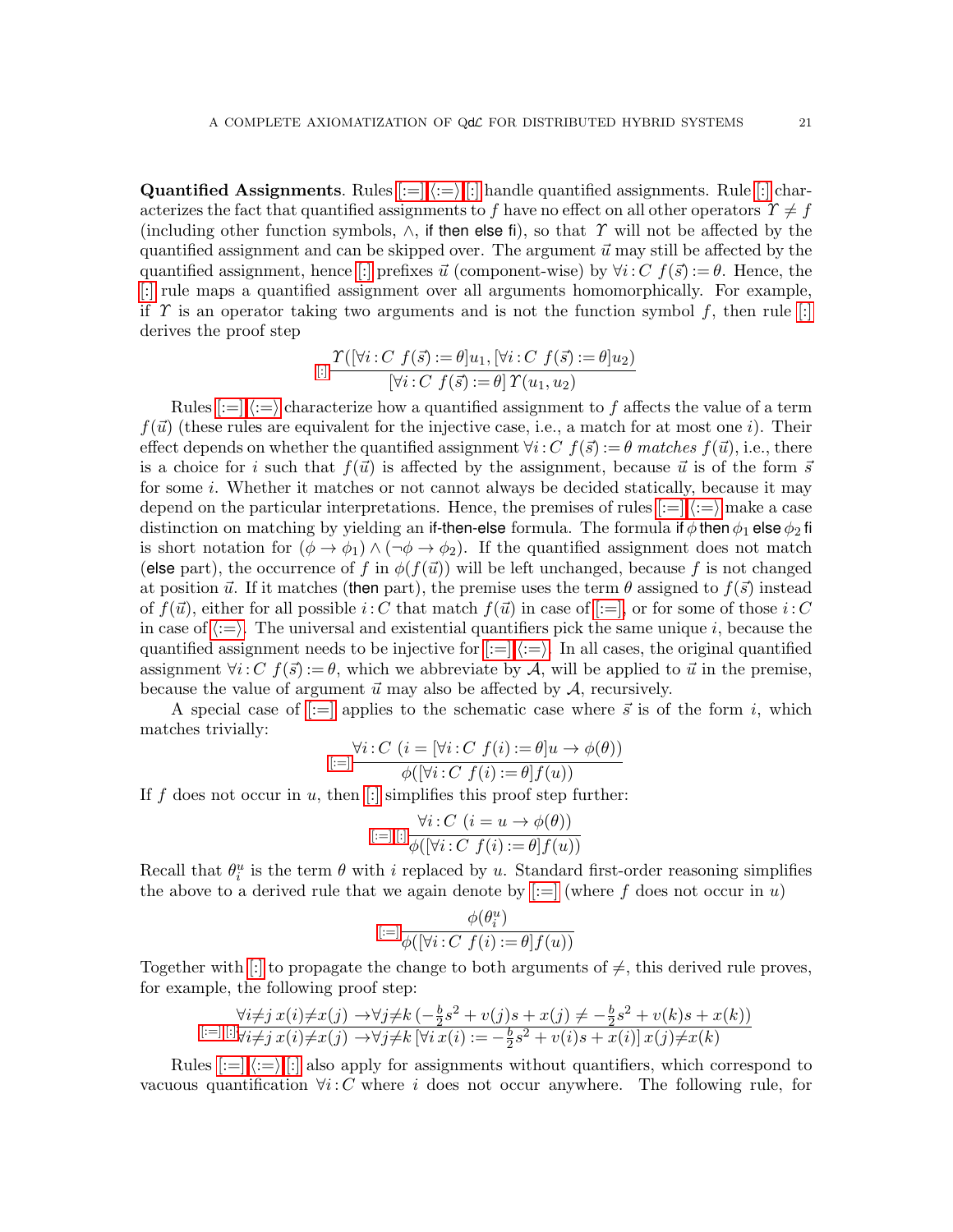example, is a special case of  $|:=|$ 

$$
\inf s = [f(s) := \theta]k \text{ then } \phi(\theta) \text{ else } \phi(f([f(s) := \theta]k)) \text{ fi}
$$
  

$$
[:=] \phi([f(s) := \theta]f(k))
$$

If f does not occur in term k, then this special case of  $[:=]$  simplifies further to

$$
\text{if } s = k \text{ then } \phi(\theta) \text{ else } \phi(f(k)) \text{ fi}
$$

$$
\text{[:=]} \phi([f(s) := \theta]f(k))
$$

Note that the if-then-else case distinction is necessary in general, because the effect of the (vacuously quantified) assignment depends on whether  $s = k$  holds, which may depend on what value k has at the moment. Rules  $[:*],(:*)$  reduce nondeterministic assignments to universal or existential quantification. For the handling of other general nondeterministic assignments and nondeterministic differential equations, also see previous work [\[Pla10a\]](#page-43-11).

It is easy, just notationally cumbersome, to extend rules  $[:=],\langle:=\rangle,[:]$  $[:=],\langle:=\rangle,[:]$  $[:=],\langle:=\rangle,[:]$  $[:=],\langle:=\rangle,[:]$  to vectorial extensions including systems of quantified assignments to multiple function symbols like  $\forall i: C \ (a(i) := a(i) + 1, t(i) := 0)$  following the ideas of parallel updates [\[BP06,](#page-42-10) Rüm06]. Wit[h](#page-17-16) those, it is also easy to extend rules  $\langle \cdot | \langle \cdot \rangle \rangle$  to quantified differential equation systems like  $\forall i: C \ (x(i)' = v(i), v(i)' = a(i))$  where the solution is a system of quantified assignments.

**Object Creation.** Given our definition of new C as a QHP from Section [5,](#page-14-0) object creation can be proven by the other proof rules in Fig. [2.](#page-17-8) With this definition of new  $C$ , we obtain, for example, the following derived rule using [\[;\],](#page-17-9)[\[:](#page-17-20)∗][,\[?\]](#page-17-13)

$$
\frac{\forall n : C \ (\mathsf{E}(n) = 0 \to \mathsf{E}(n) := 1] \phi)}{[n := \text{new } C] \phi}
$$

In addition, axiom  $\mathsf{E}$  expresses that, for sort  $C \neq \mathbb{R}$ , there always is a new object n that has not been created yet  $(E(n) = 0)$ , because domains are infinite. This is the only place where we are using the assumption about infinite domains. The primary purpose is to simplify technicalities that would arise if object creation could run out of objects and may thus fail if, e.g., no more cars can be created. If this resource limitation is intended in a particular system, it can be modeled easily using patterns like  $n := \text{new } C \cup \text{fail.}$ 

Quantifiers. For quantifiers, we cannot just use standard rules [\[Fit96\]](#page-42-15), because these are for uninterpreted first-order logic and work by instantiating quantifiers, eagerly as in ground tableaux or lazily by unification as in free variable tableaux [\[Fit96\]](#page-42-15). Qd $\mathcal{L}$  is based on first-order logic interpreted over the reals [\[Tar51,](#page-43-21) [CH91\]](#page-42-16). A formula like  $\exists a : \mathbb{R} \ \forall x : \mathbb{R} \ (x^2 + a > 0)$ cannot be proven by the instantiation rules for the quantifiers but it is still valid for reals. Thus, for handling quantifiers over the reals, we would like to use the standard decision procedure for first-order real arithmetic (i.e., real-closed fields) instead, which is quantifier elimination [\[Tar51,](#page-43-21) [CH91\]](#page-42-16).

**Definition 6.1.** (QUANTIFIER ELIMINATION). A first-order theory admits *quantifier elimi*nation if, with each formula  $\phi$ , a quantifier-free formula  $\text{QE}(\phi)$  can be associated effectively that is equivalent (i.e.,  $\phi \leftrightarrow \text{QE}(\phi)$  is valid) and has no additional free variables or function symbols. The operation QE is further assumed to evaluate formulas without variables, yielding a decision procedure for closed formulas of this theory (i.e., formulas without free variables).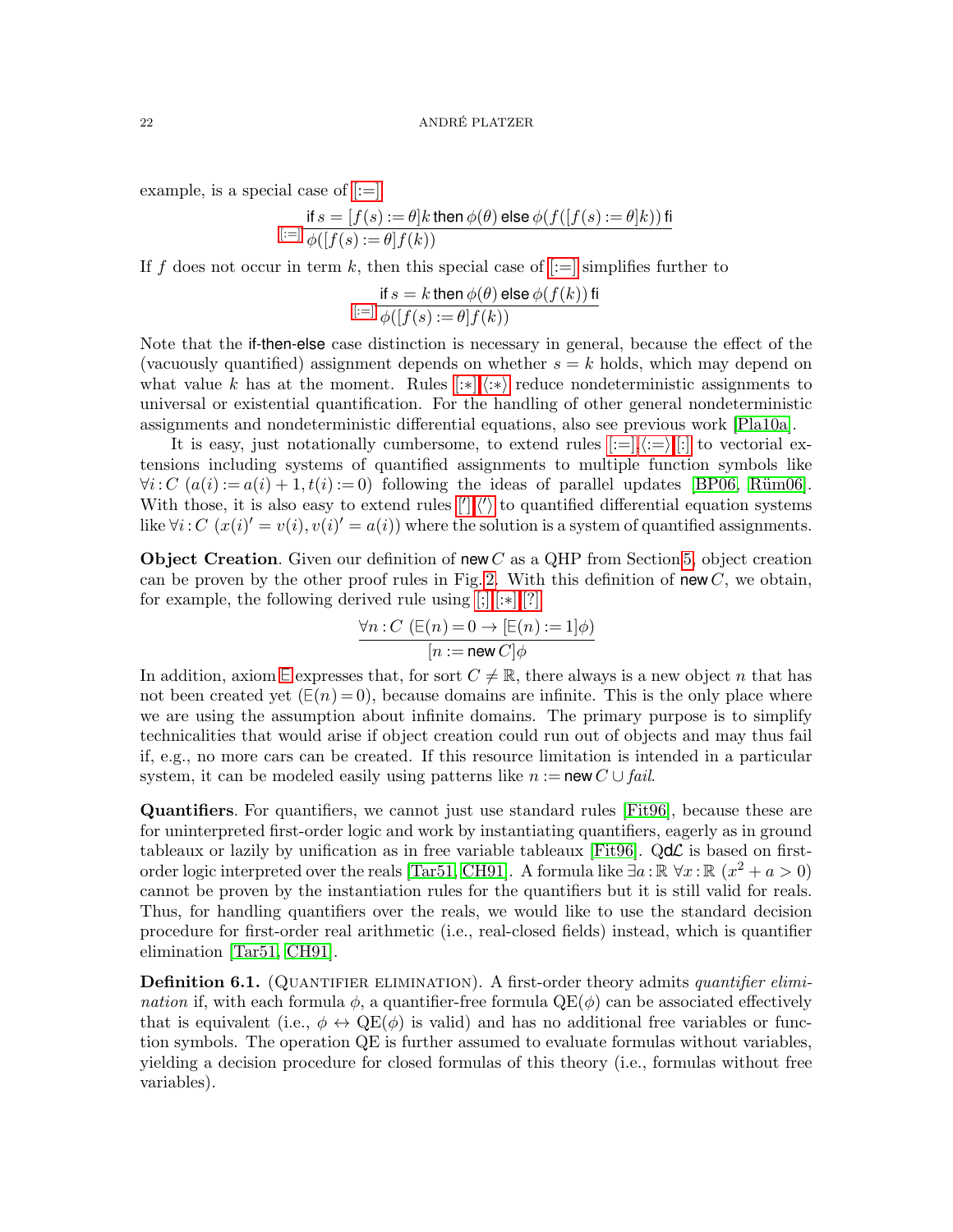Unfortunately, we cannot use quantifier elimination of the theory of real-closed fields [\[Tar51,](#page-43-21) CH91 either, because it cannot be applied to  $Qd\mathcal{L}$  formulas with modalities, since these are quantified reachability statements. Even in discrete dynamic logic, quantifiers plus modalities make validity  $\Pi_1^1$ -complete [\[HKT00,](#page-42-9) Theorem 13.1]. QE cannot handle sorts  $C \neq \mathbb{R}$ .

Instead, our QdL proof rules combine quantifier handling of many-sorted logic based on instantiation with theory reasoning by QE for the theory of reals. Figure [2](#page-17-8) shows proof rules for quantifiers that combine with decision procedures for real-closed fields. Classical instantiation is sound for sort R, just incomplete. For example, rule [∃](#page-17-23)r can solve the following arithmetic by instantiation:

$$
a > 0 \to (a+1)^2 > a, \exists x x^2 > a
$$
  

$$
\exists x a > 0 \to \exists x x^2 > a
$$

Rules  $\exists r$  and  $\forall l$  instantiate x with arbitrary terms  $\theta$ , including a new free variable X, in which case  $\exists r$  and  $\forall l$  become the usual  $\gamma$ -rules of free-variable proof calculi [\[Fit96,](#page-42-15) [FM99\]](#page-42-12):

$$
(\exists r) \quad \frac{\Gamma \rightarrow \phi(X), \exists x : C \ \phi(x), \Delta}{\Gamma \rightarrow \exists x : C \ \phi(x), \Delta} \qquad (\forall l) \quad \frac{\Gamma, \phi(X), \forall x : C \ \phi(x) \rightarrow \Delta}{\Gamma, \forall x : C \ \phi(x) \rightarrow \Delta}
$$

Rules  $\forall$ r and [∃](#page-17-26)l correspond to the liberalized  $\delta^+$ -rule [\[HS94\]](#page-42-17) that is a refinement of the classical δ-rule of free-variable tableaux [\[Fit96\]](#page-42-15). As in our previous work [\[Pla08a\]](#page-43-10), rules i[∀](#page-17-27) and [i](#page-17-28)∃ reintroduce and eliminate quantifiers over R once QE is applicable, because the remaining constraints are first-order real arithmetical in the respective variables. In particular, the quantifier rules can be used to postpone quantifier elimination until the remaining constraints are first-order, where the quantifier can be reintroduced by [i](#page-17-27)∀ and [i](#page-17-28)∃ [\[Pla08a\]](#page-43-10).

Unlike in previous work, however, functions and different argument vectors can occur in QdC. If the argument vectors  $\vec{s}$  and  $\vec{t}$  [i](#page-17-27)n i $\forall$  have the same value, the same variable X can be reintroduced for  $f(\vec{s})$  and  $f(\vec{t})$ , otherwise different variables  $X \neq Y$  have to be used. Whether  $\vec{s}$  and  $\vec{t}$  have the same value cannot always be decided statically, so rule [i](#page-17-27)∀ makes a case distinction by an if-then-else. Rule [i](#page-17-27)∀ works accordingly for multiple occurrences of  $f(\vec{s}), f(\vec{t}), f(\vec{u})$  and so on in arbitrary positions in the formula, where more variables X, Y, Z are [i](#page-17-27)ntroduced to quantify over. It is easy to turn rule i $\forall$  into a rule that successively substitutes one term  $f(\vec{s})$  by a fresh variable X everywhere at a time instead of handling all  $f(\vec{s}), f(t), f(\vec{u})$  at once.

Rule [i](#page-17-28)∃ can reintroduce an existential quantifier for a free (existential) logical variable X and merges all proof branches containing  $X$ , because X has to satisfy all branches simultaneously. It thus has multiple conclusions. Rule [i](#page-17-28)∃ reintroduces an existential quantifier and performs quantifier elimination for a free (existential) logical variable  $X$  that has been introduced by  $\exists r, \forall l$  before by choosing a fresh variable X for  $\theta$ . We use the same rule [i](#page-17-28) $\exists$  as in previous work and refer to that work [\[Pla08a\]](#page-43-10) for further explanations of merging.

Rules [i](#page-17-28)∀ and i∃ require that quantifier elimination (QE) is applicable to the resulting formula. If the resulting formulas still have occurrences of the quantified variables in the scope of modalities, then QE is not applicable and rules [i](#page-17-27)∀ and [i](#page-17-28)∃ have to be postponed until the modalities have been dealt with by other proof rules from Fig. [2.](#page-17-8) Even for firstorder formulas, we cannot just apply classical quantifier elimination in real-closed fields [\[Tar51\]](#page-43-21), because the first-order theory of real-closed fields does not include function symbols. For example,  $\forall i (a(i) \geq 0)$  is a formula of first-order real arithmetic *augmented with* function symbols, hence quantifier elimination in real-closed fields due to Tarski [\[Tar51\]](#page-43-21) is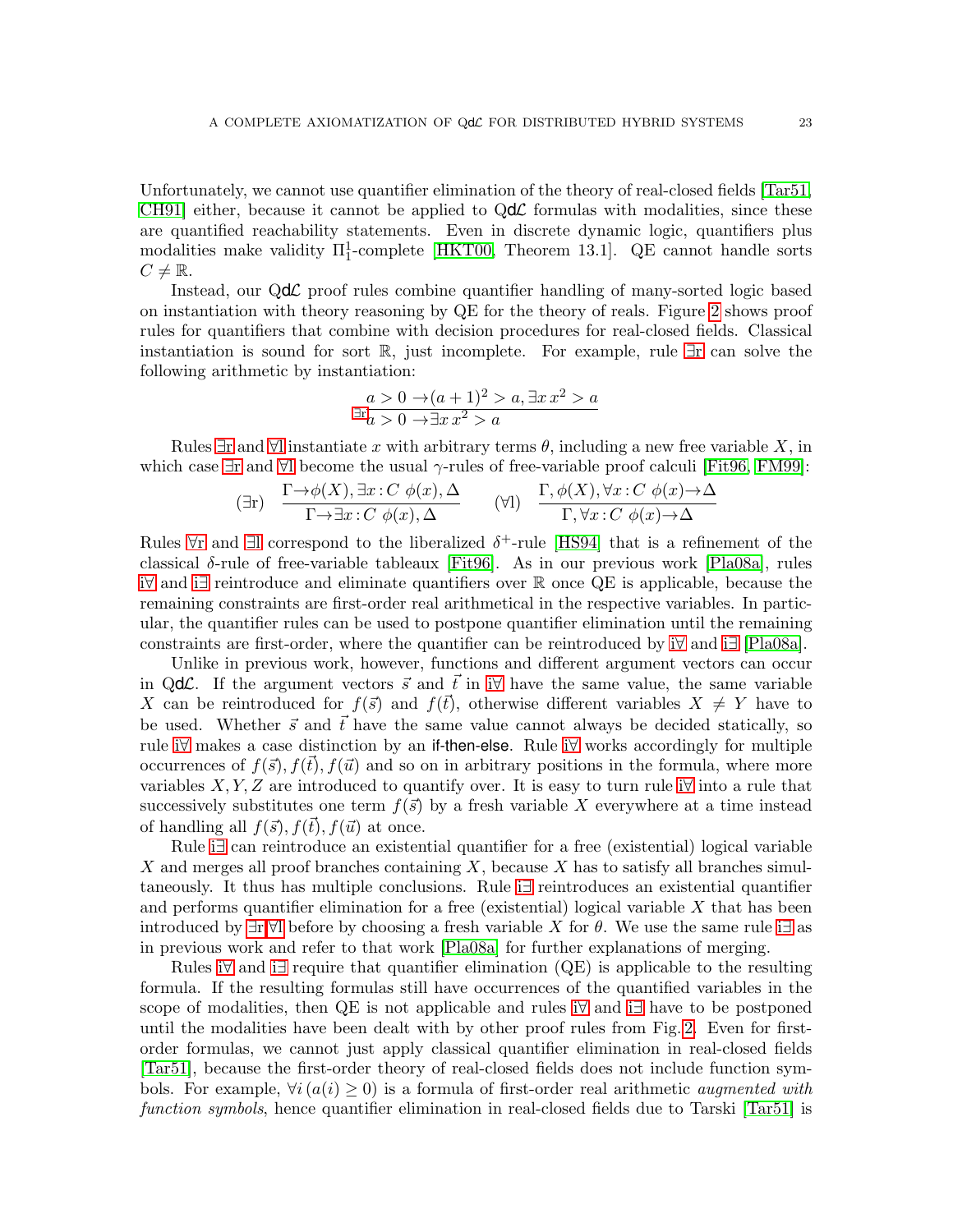not applicable. It cannot even be expressed in quantifier-free form, because its truth-value depends on the value of function  $a$  at unboundedly many positions. This makes sense. QE is a decision procedure for first-order real arithmetic. But first-order logic (even without arithmetic) is only semidecidable, so we cannot handle it by QE and need to rely on the instantiation rules [∀](#page-17-25)r,[∀](#page-17-24)l,[∃](#page-17-23)r,[∃](#page-17-26)l, which are complete for first-order logic. Nevertheless, from previous work [\[Pla08a\]](#page-43-10), we obtain the following result on how to lift QE to the presence of function symbols:

<span id="page-23-0"></span>**Lemma 6.2.** (QUANTIFIER ELIMINATION LIFTING  $[Pla08a]$ ). Quantifier elimination can be lifted to instances of formulas of first-order theories that admit quantifier elimination, i.e., to formulas that result from the base theory by substitution.

For example,  $\forall y (a(i) < y^2)$  is a formula of first-order real arithmetic augmented with function symbols such that quantifier elimination in real-closed fields due to Tarski [\[Tar51\]](#page-43-21) is not (directly) applicable. By Lemma [6.2,](#page-23-0) however, QE can be lifted to this formula, because it is an instance of  $\forall y \, (Z \langle y^2 \rangle)$ , for Z replaced with  $a(i)$ . Hence,

$$
QE(\forall y (a(i) < y^2)) \equiv (QE(\forall y (Z < y^2)))_Z^{a(i)} \equiv (Z < 0)_Z^{a(i)} \equiv a(i) < 0
$$

Global Rules. The proof rules in the last block of Fig. [2](#page-17-8) depend on the truth of their premises in all states, thus the context  $\Gamma$ ,  $\Delta$  cannot be used in the premise, because it may be specific to the current state. The rules are given in a form that best displays their underlying logical principles. The general pattern for applying these rules to prove that the succedent of their conclusion holds is to prove that both their premise and the antecedent of their conclusion hold. In particular, the antecedent can be thought of as holding in the current state, whereas the premise can be thought of as holding in all states because the context  $\Gamma, \Delta$  is gone.

Rules  $\langle \text{open}, \langle \rangle$ [gen](#page-17-30) are Gödel generalization rules and can be used to strengthen postconditions: antecedent  $[\alpha]\phi$  is sufficient for proving succedent  $[\alpha]\psi$  when postcondition  $\phi$ entails  $\psi$  in all states, as shown in the premise of  $\eta$  and Clearly, for rule  $\eta$  and states reachable by  $\alpha$  satisfy  $\phi$  (antecedent  $[\alpha]\phi$ ) and  $\phi$  implies  $\psi$  in all states (premise  $\phi \rightarrow \psi$ ), then  $\psi$  also holds in all states reachable by  $\alpha$  (succedent  $[\alpha]\psi$ ). Similarly, for rule  $\langle \rangle gen$  $\langle \rangle gen$ , if some state reachable by  $\alpha$  satisfies  $\phi$  (antecedent  $\langle \alpha \rangle \phi$ ) and  $\phi$  implies  $\psi$  in all states (premise  $\phi \rightarrow \psi$ ), then  $\psi$  also holds in some state reachable by  $\alpha$  (succedent  $\langle \alpha \rangle \psi$ ).

Rule *[ind](#page-17-31)* is an induction schema for loops with *inductive invariant*  $\phi$  [\[HKT00,](#page-42-9) [Pla08a\]](#page-43-10). Rule *[ind](#page-17-31)* says that  $\phi$  holds after any number of repetitions of  $\alpha$  if it holds initially (antecedent) and, for all states, invariant  $\phi$  remains true after one iteration of  $\alpha$  (premise). If  $\phi$ is true after executing  $\alpha$  whenever  $\phi$  has been true before (premise), then, if  $\phi$  holds in the beginning,  $\phi$  will continue to hold, no matter how often we repeat  $\alpha$  in  $\lbrack \alpha^* \rbrack \phi$ .

Similarly, [con](#page-17-32) generalizes Harel's convergence rule [\[HKT00\]](#page-42-9) to the hybrid case with decreasing variant  $\varphi$  [\[Pla08a\]](#page-43-10). Rule [con](#page-17-32) expresses that the variant  $\varphi(v)$  holds for some real number  $v \leq 0$  after repeating  $\alpha$  sufficiently often (succedent) if  $\varphi(v)$  holds for some real number at all in the beginning (antecedent) and, by premise,  $\varphi(v)$  can decrease after every execution of  $\alpha$  by 1 (or another positive real constant). This rule can be used to show positive progress (by 1) with respect to  $\varphi(v)$  by executing  $\alpha$ .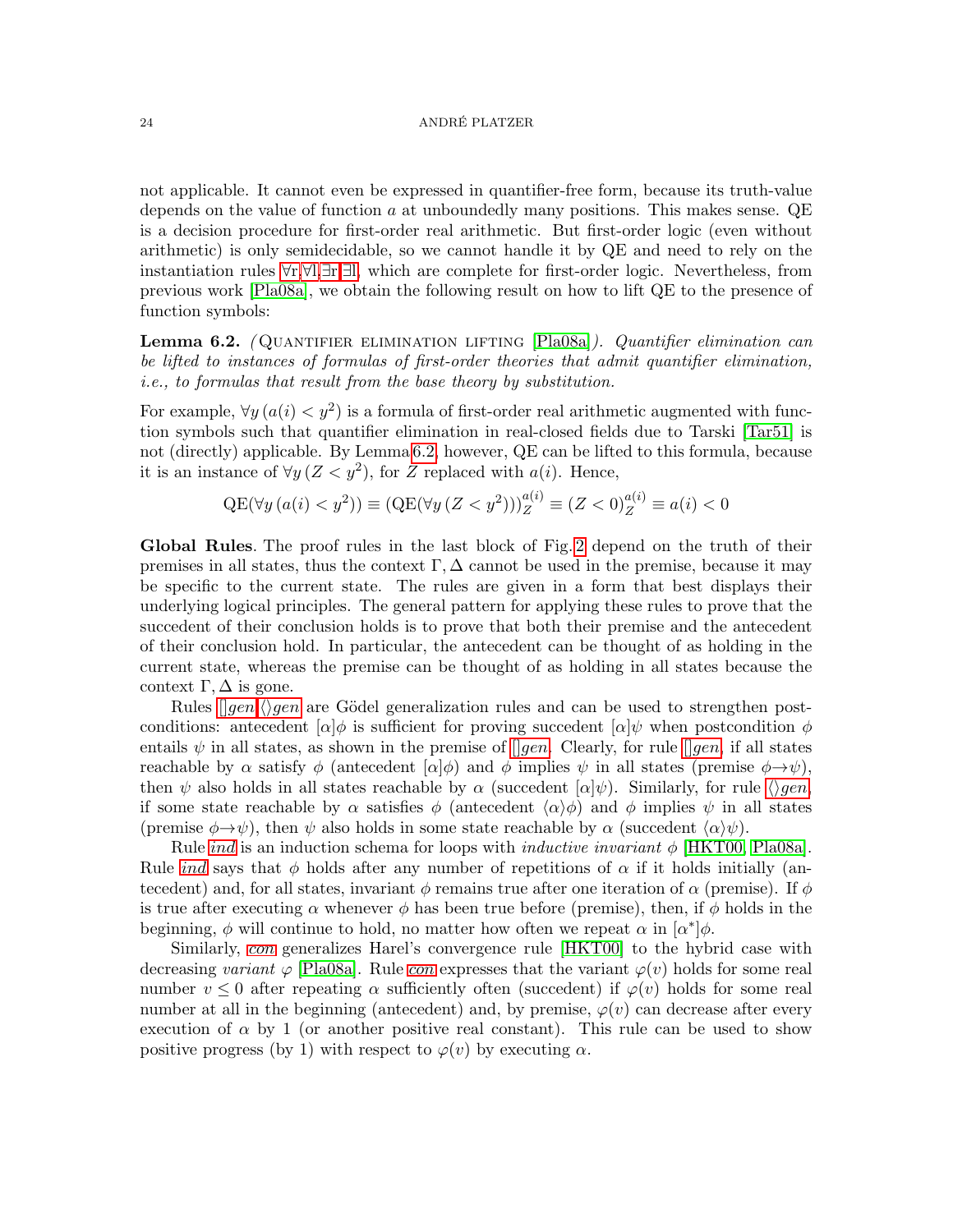**Example.** As a simple example illustrating how the  $Qd\mathcal{L}$  proof calculus works, we consider the QdC derivation in Fig. [4](#page-24-0) for a simple QdC formula. The QdC formula that we consider here follows the pattern of the running example formula in [\(3.1\)](#page-7-0). But we simplify the formula to consider just one case and postpone the discussion of the full system to Section [9.](#page-39-0) Here we consider the  $Qd\mathcal{L}$  formula:

<span id="page-24-1"></span>
$$
\forall i \neq j \ x(i) \neq x(j) \rightarrow [\forall i \ (x(i)' = v(i), v(i)' = -b)] \ \forall j \neq k \ x(j) \neq x(k) \tag{6.1}
$$

The difference of the simpler  $Qd\mathcal{L}$  formula [\(6.1\)](#page-24-1) compared to the full  $Qd\mathcal{L}$  formula [\(3.1\)](#page-7-0) is that the simpler formula considers only the case of the QHP dynamics where all cars are braking. Certainly, if the system would not be safe when all cars are braking (which is one possible behavior of  $DCCS$ ), then it would not be safe always. The other difference is that [\(6.1\)](#page-24-1) has a weaker assumption in the precondition. It only assumes that cars start from different positions  $(\forall i\neq j \; x(i)\neq x(j))$ , not that they respect the compatibility constraint  $\forall i, j \in \mathcal{C}$   $\mathcal{M}(i, j)$ . In fact, we are using the derivation in Fig. [4](#page-24-0) to find out how we need to choose  $\mathcal{M}(i, j)$  to ensure collision freedom, because  $\mathcal{M}(i, j)$  needs to imply at least that all cars would remain safe when braking.

The derivation in Fig. [4](#page-24-0) can be used to find out under which circumstances the  $Qd\mathcal{L}$ formula [\(6.1\)](#page-24-1), from which we start the derivation at the bottom of Fig. [4,](#page-24-0) is true. Formula [\(6.1\)](#page-24-1) claims that cars would never crash if they start at different positions  $(\forall i \neq j \ x(i) \neq x(j))$ and all cars brake by following the dynamics  $\forall i x(i)'' = -b$ . Since braking is the safest operation for cars, we might think that car control would always be safe in this most conservative scenario. But that is not the case. If the cars start with incompatible velocities and distances, then not even braking can prevent a crash. The premise discovered by the QdL derivation in Fig. [4](#page-24-0) reveals that collisions will only be prevented by braking if the initial velocities and positions satisfy the monotonicity condition  $\mathcal{M}(j,k)$  that we have already shown in [\(3.2\)](#page-8-1).

|                      | $QE(\forall X, Y, V, W (j \neq k \land X \neq Y \rightarrow X \leq Y \land V \leq W \lor X \geq Y \land V \geq W))$                                                                             |
|----------------------|-------------------------------------------------------------------------------------------------------------------------------------------------------------------------------------------------|
| i∀                   | $\forall i \neq j \ x(i) \neq x(j) \rightarrow (j \neq k \rightarrow (x(j) \leq x(k) \land v(j) \leq v(k) \lor x(j) \geq x(k) \land v(j) \geq v(k)))$                                           |
| QE                   | $\overline{\forall i \neq j \ x(i) \neq x(j)} \rightarrow \mathrm{QE}(\forall s \geq 0 (j \neq k \rightarrow -\frac{b}{2}s^2 + v(j)s + x(j) \neq -\frac{b}{2}s^2 + v(k)s + x(k)))$              |
|                      | $\forall i \neq j \ x(i) \neq x(j), s \geq 0 \rightarrow (j \neq k \rightarrow -\frac{b}{2}s^2 + v(j)s + x(j) \neq -\frac{b}{2}s^2 + v(k)s + x(k))$                                             |
|                      | $\forall \mathbf{r} \ \overline{\forall i \neq j \ x(i) \neq x(j), s \geq 0 \rightarrow} \forall j \neq k \ (-\tfrac{b}{2}s^2+v(j)s+x(j) \neq -\tfrac{b}{2}s^2+v(k)s+x(k))$                     |
|                      | $[:=]\overline{\forall i \neq j \ x(i) \neq x(j), s \geq 0 \rightarrow \forall j \neq k} \ [\forall i \ x(i) := -\frac{b}{2}s^2 + v(i)s + x(i)] \ x(j) \neq x(k)$                               |
|                      | $\lim_{i \to \infty} \frac{1}{\forall i \neq j} \frac{x(i) \neq x(j), s \geq 0 \rightarrow \forall i \frac{x(i)}{s} = -\frac{b}{2}s^2 + v(i)s + x(i) \forall j \neq k \frac{x(j)}{s} \neq x(k)$ |
| $\rightarrow r$      | $\overline{\forall i \neq j \ x(i) \neq x(j) \rightarrow (s \geq 0 \rightarrow \left[ \forall i \ x(i) := -\frac{b}{2}s^2 + v(i)s + x(i) \right] \forall j \neq k \ x(j) \neq x(k))$            |
| $\forall \mathbf{r}$ | $\forall i \neq j \ x(i) \neq x(j) \rightarrow \forall t \geq 0 \ [\forall i \ x(i) := -\frac{b}{2}t^2 + v(i)t + x(i)] \ \forall j \neq k \ x(j) \neq x(k)$                                     |
| $[^{\prime}]$        | $\forall i \neq j \ x(i) \neq x(j) \rightarrow [\forall i \ (x(i)' = v(i), v(i)' = -b)] \ \forall j \neq k \ x(j) \neq x(k)$                                                                    |

<span id="page-24-0"></span>Figure 4: Example of a QdC derivation to prove collision-freedom of simple car control.

The proof in Fig. [4](#page-24-0) starts with the conjecture at the bottom (goal). The proof uses rule [\[](#page-17-15)'] to turn the quantified differential equation system into a quantified assignment with an extra quantifier for the duration  $t$  of the evolution. The quantified differential equation system is easy to solve. The quantified assignment  $\forall i x(i) := -\frac{b}{2}$  $\frac{b}{2}t^2 + v(i)t + x(i)$ solving it can be obtained easily from the solution  $x := -\frac{b}{2}$  $\frac{b}{2}t^2 + vt + x$  of the deparametrized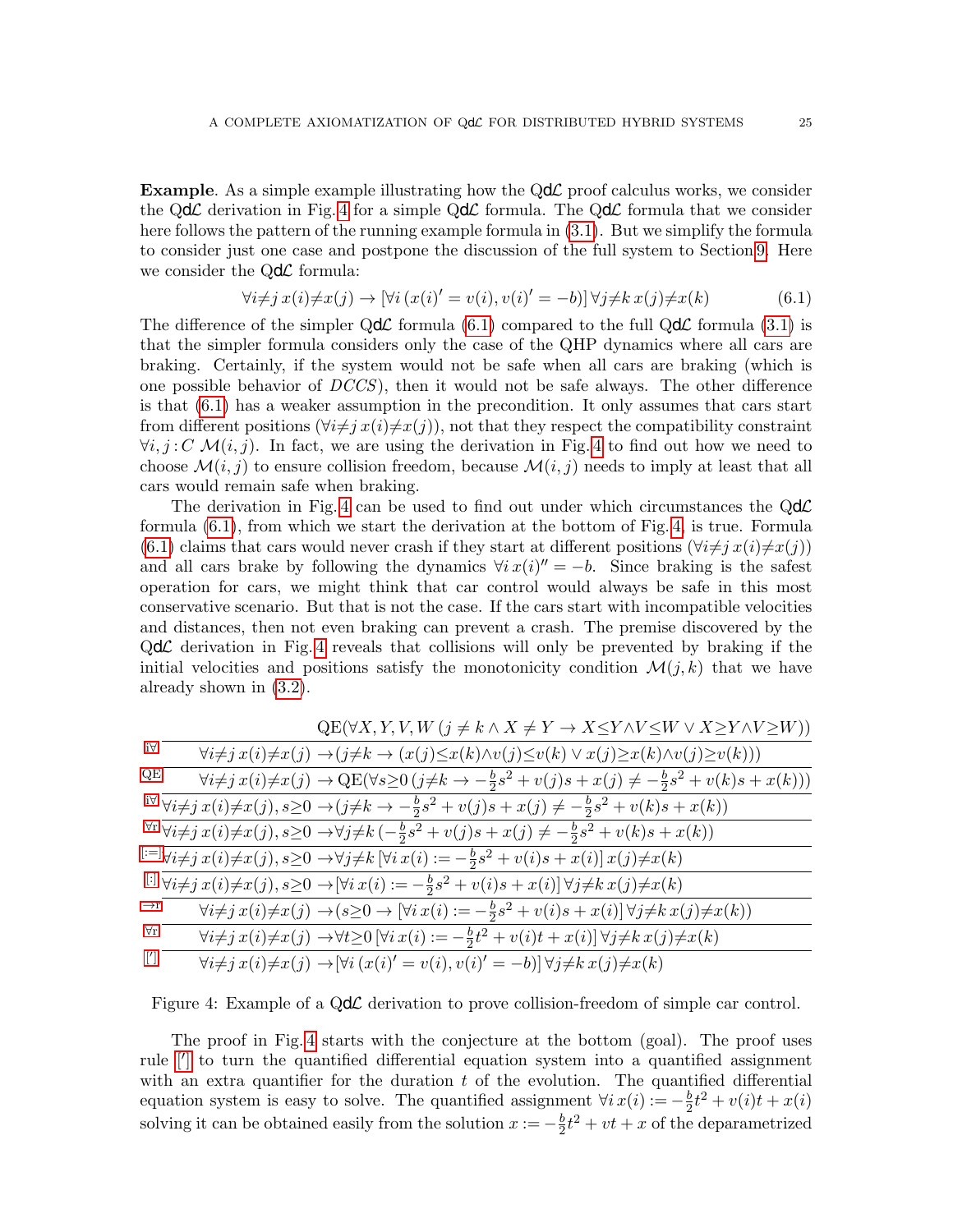differential equation system  $x' = v, v' = -b$ , just by adding the parameter i back in and checking that the resulting terms solve the quantified differential equation. Now the topmost logical operator in the succedent is the quantifier ∀t. Even though it is a quantifier over a real variable, we cannot use the decision procedure of quantifier elimination for real-closed fields [\[Tar51\]](#page-43-21) to handle it, because we do not have a formula of first-order real arithmetic, but still a  $Qd\mathcal{L}$  formula with a modality expressing a property of all reachable states. Instead, we use rule  $\forall r$  to postpone quantifier elimination and turn variable t into a Skolem function s. This Skolem function has no arguments, because no free (existential) logical variables occur in the formula [\[Pla08a\]](#page-43-10). After that, we use the standard propositional sequent rule  $\rightarrow$ r to normalize implications in the succedent into sequent form by moving their left-hand side to the antecedent.

The resulting quantified assignment to  $x(i)$  (for all i) takes effect on the postcondition  $\forall j\neq k \, x(j) \neq x(k)$  by skipping over the quantifier  $\forall j\neq k$  with rule [\[:\]](#page-17-19) and then affecting  $x(j)$ and  $x(k)$  subsequently by rule  $[:=]$  (and another application of  $[:]$  to skip over  $\neq$ , which is not shown in Fig. [4\)](#page-24-0).

At this point (the top-most use of rule [∀](#page-17-25)r in Fig. [4\)](#page-24-0), we already have a first-order formula and it may seem as if we could apply [i](#page-17-27)∀ directly instead of [∀](#page-17-25)r. This would not work, however, because quantifier elimination works from inside out and will have to eliminate the inner quantifier  $\forall j \neq k$  before the outer quantifier  $\forall s$ . Yet, the resulting formula is not an instance of first-order real arithmetic (not even when using Lemma [6.2\)](#page-23-0), because there are dependencies on the quantified variables  $j, k$  in function arguments of the resulting formula:

$$
\forall s \ge 0 \, \forall j \ne k \left( -\frac{b}{2}s^2 + v(j)s + x(j) \ne -\frac{b}{2}s^2 + v(k)s + x(k) \right)
$$

Instead, the proof in Fig. [4](#page-24-0) uses rule  $\forall$ r to turn the quantified variables j, k into Skolem functions, which, for simplicity, we again denote by j and k. Subsequently, we can use rule [i](#page-17-27)∀ to reintroduce a quantifier for the Skolem function s. Rule [i](#page-17-27)∀ does not produce an if-then-else, because s has no arguments. This time, the formula is still not in first-order real arithmetic, because function symbols like  $v(j)$  occur. However, it is an instance  $(v(j))$ for V and  $x(j)$  for X and  $v(k)$  for W and  $x(k)$  for Y) of the following formula of first-order real arithmetic:

<span id="page-25-0"></span>
$$
\forall s \ge 0 \left( j \neq k \to -\frac{b}{2} s^2 + V s + X \neq -\frac{b}{2} s^2 + W s + Y \right) \tag{6.2}
$$

and thus quantifier elimination can be lifted by Lemma [6.2.](#page-23-0) The result of quantifier elimination is an instance (with the same instantiation as above) of the result of applying QE to [\(6.2\)](#page-25-0). To improve traceability, we show the application of QE as a separate proof step (indicated by [QE\)](#page-0-0).

Finally (the top-most rule), we use rule [i](#page-17-27)∀ to finish the deduction. We still cannot yet use rule [i](#page-17-27) $\forall$  for j, k, but we can use rule i $\forall$  for the (non-Skolem) function symbols x and v. This time, the use of rule [i](#page-17-27) $\forall$  is more involved than before, because the functions x and v have arguments. When using rule [i](#page-17-27)∀ on

$$
\forall i \neq j \ x(i) \neq x(j) \rightarrow (j \neq k \rightarrow (x(j) \leq x(k) \land v(j) \leq v(k) \lor x(j) \geq x(k) \land v(j) \geq v(k)))
$$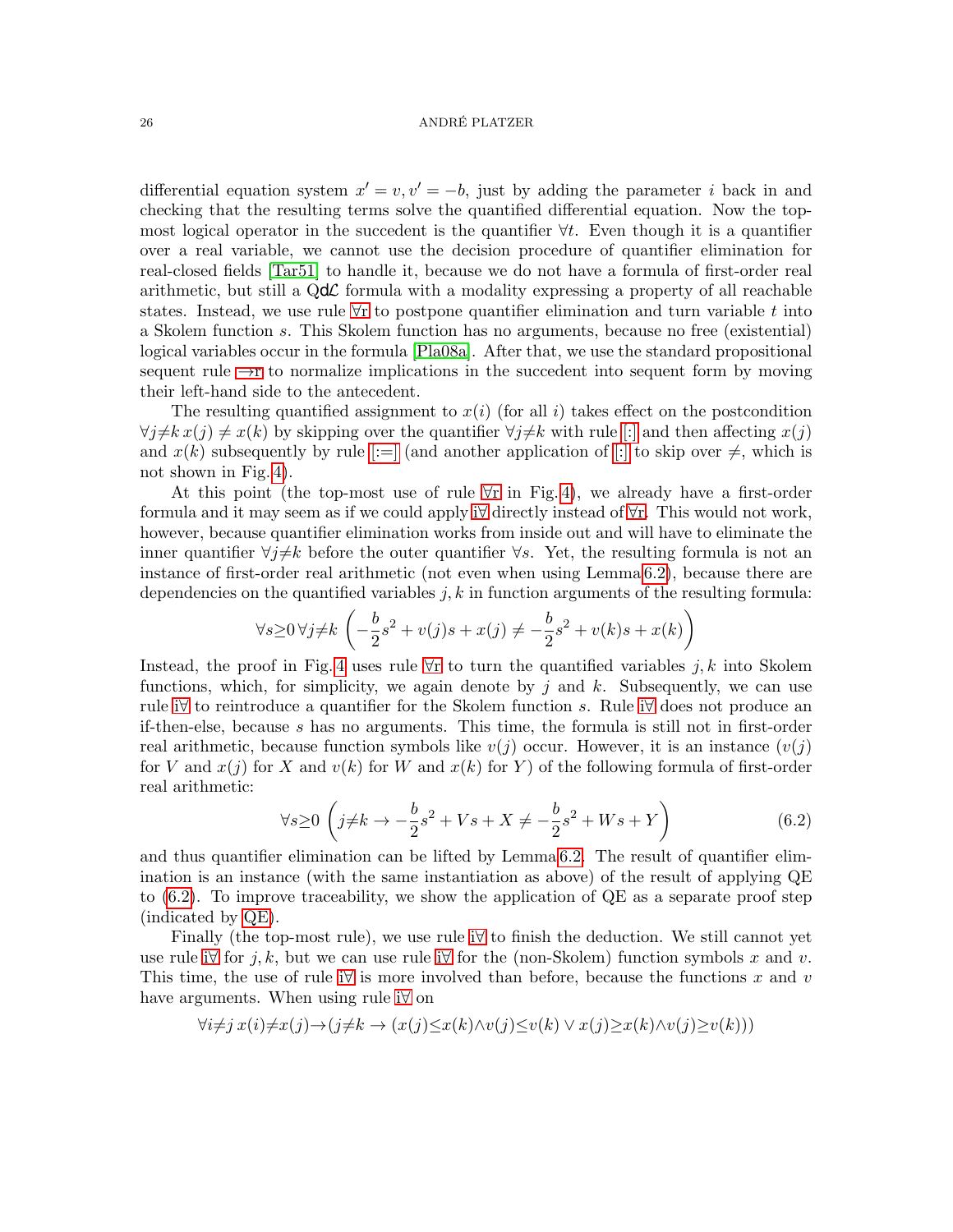we formally obtain

 $\mathrm{QE}\left( \forall X,Y,V,W\left( \textsf{if}\, j=k \textsf{then}\right.\right)$ 

$$
j \neq k \land X \neq X \to X \leq X \land V \leq V \lor X \geq X \land V \geq V
$$
  
else  

$$
j \neq k \land X \neq Y \to X \leq Y \land V \leq W \lor X \geq Y \land V \geq W)
$$
)

Since the condition if  $j = k$  contradicts the assumption  $j \neq k$ , this formula simplifies to:

$$
QE(\forall X, Y, V, W \ (j \neq k \land X \neq Y \to X \leq Y \land V \leq W \lor X \geq Y \land V \geq W))
$$

Simplifications like those arise often and can be exploited for automated theorem proving. Applying QE in the above formula yields *false*, so the derivation in Fig. [4](#page-24-0) does not result in a closed proof. This is good news, however, because the conjecture at the bottom of Fig. [4](#page-24-0) is not true under all interpretations. The constraints at the top of Fig. [4](#page-24-0) can be used to construct the constraints required for safety, which coincide with  $\mathcal{M}(j,k)$  from [\(3.2\)](#page-8-1).

Derived Rules. Several useful rules can be derived from the QdC rules in Fig. [2](#page-17-8) to shortcut common reasoning cases. For instance, the following derived rules characterize the effect of creating objects of type C on actualist quantifiers over type C! (where n is of type C):

$$
(\nu \forall) \frac{[\mathbb{E}(n) := 1] \phi(n) \land \forall i : C! [\mathbb{E}(n) := 1] \phi(i)}{[\mathbb{E}(n) := 1] \forall i : C! \phi(i)} \qquad (\nu \exists) \frac{[\mathbb{E}(n) := 1] \phi(n) \lor \exists i : C! [\mathbb{E}(n) := 1] \phi(i)}{[\mathbb{E}(n) := 1] \exists i : C! \phi(i)}
$$

<span id="page-26-0"></span>They commute the effect  $\mathbb{E}(n) := 1$  of object creation with quantification, retaining the effect on the new object explicitly. Rule  $\nu\forall$  states that the new object denoted by n which may not have been created before—needs to satisfy  $\phi(n)$  too in order for  $\forall i: C!$   $\phi(i)$ to hold after  $E(n) := 1$  ensures that n is created. Dually, rule  $\nu \exists$  states that created object  $n$  is an alternative choice for  $i$ , in addition to the previous domain of  $C!$ .

A similar derived rule  $\nu A$  states that, after creating an object of type C, this created object will be affected by actualist quantified assignments ranging over C!, so that commuting has to take care of the effect on the new object explicitly.

<span id="page-26-2"></span><span id="page-26-1"></span>
$$
(\nu A) \frac{[\forall i : C! \cup \{n\} \ f(\vec{s}) := \theta][\mathbb{E}(n) := 1] \phi}{\mathbb{E}(n) := 1 | [\forall i : C! \ f(\vec{s}) := \theta] \phi}
$$

For this situation where n is adjoined to the range of quantification ( $n$  might even have been in the range before, so the union is not necessarily disjoint), we use the following mnemonic abbreviation in the premise of  $\nu A$ :

$$
\forall i: C! \cup \{n\} \ f(\vec{s}) := \theta \equiv \forall i: C \ (f(\vec{s}) := \text{if } i = n \lor \text{E}(i) \text{ then } \theta \text{ else } f(\vec{s}) \text{ fi})
$$

Note that we cannot simply apply the assignment to n separately before  $\forall i: C'$ !  $f(\vec{s}) := \theta$  as in  $i := n$ ;  $f(\vec{s}) := \theta$ ;  $\forall i: C$ !  $f(\vec{s}) := \theta$ , because that would change f twice if n already existed initially.

# 7. Soundness

We have presented a proof calculus for  $Qd\mathcal{L}$  in Section [6.](#page-18-2) One of the most important questions about it is whether we can rely on the proofs and know that every  $Qd\mathcal{L}$  formula proven in the  $Qd\mathcal{L}$  calculus is really a valid formula. That is, the question is whether the  $Qd\mathcal{L}$  calculus is sound. An unsound calculus would be disastrous, because we could use it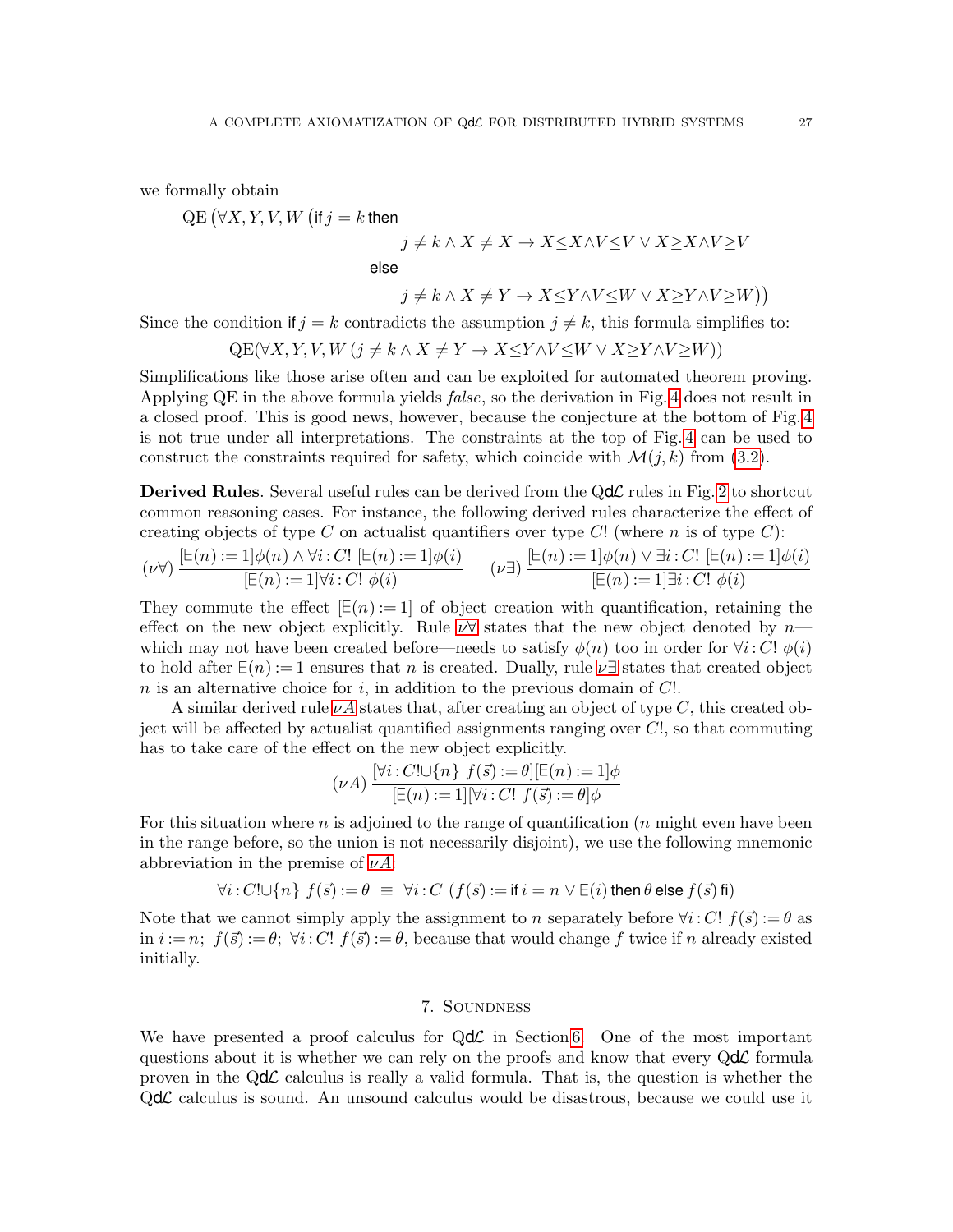to "prove" counterfactual properties. We need to make sure that the proof calculus fits to the semantics of  $Qd\mathcal{L}$ . Indeed it does.

<span id="page-27-0"></span>**Theorem 7.1.** (SOUNDNESS). The Q**d** $\mathcal{L}$  calculus is sound: every Q**d** $\mathcal{L}$  formula that can be proven in the  $Qd\mathcal{L}$  calculus is valid, i.e., true in all states.

*Proof.* The calculus is sound if each rule instance is sound. Some of the rules of the  $Qd\mathcal{L}$ calculus are even *locally sound*, i.e., their conclusion is true at state  $\sigma$  if all its premises are true at  $\sigma$ , which implies soundness. The proofs for the propositional rules, and regular rules  $[;],\langle;],[\cup],\langle\cup\rangle,[?],\langle?\rangle$  $[;],\langle;],[\cup],\langle\cup\rangle,[?],\langle?\rangle$  $[;],\langle;],[\cup],\langle\cup\rangle,[?],\langle?\rangle$  $[;],\langle;],[\cup],\langle\cup\rangle,[?],\langle?\rangle$  $[;],\langle;],[\cup],\langle\cup\rangle,[?],\langle?\rangle$  are as usual [\[Pla10b\]](#page-43-2). We refer to previous work [\[Pla08a,](#page-43-10) [Pla10b\]](#page-43-2) for the soundness proofs for [∃](#page-17-23)r,[∀](#page-17-24)l,[∀](#page-17-25)r,[∃](#page-17-26)l,i[∃](#page-17-28), which are more involved.

- i[∀](#page-17-27) Rule [i](#page-17-27)∀ is locally sound. For this, we assume that the premise holds, i.e., we assume  $\sigma \models \text{QE}(\forall X, Y \text{ (if } \vec{s} = \vec{t} \text{ then } \Phi(X) \rightarrow \Psi(X) \text{ else } \Phi(X) \rightarrow \Psi(Y) \text{ fi})).$  Since QE yields an equivalence, we conclude  $\sigma \models \forall X, Y$  (if  $\vec{s} = \vec{t}$  then  $\Phi(X) \rightarrow \Psi(X)$  else  $\Phi(X) \rightarrow \Psi(Y)$  fi). This is equivalent to  $\sigma \models$  if  $\vec{s} = \vec{t}$  then  $\forall X (\Phi(X) \rightarrow \Psi(X))$  else  $\forall X, Y (\Phi(X) \rightarrow \Psi(Y))$  fi, because the fresh variables  $X, Y$  do not occur in  $\vec{s}$  or  $\vec{t}$ . Then we assume the antecedent of the conclusion is true, i.e.,  $\sigma \models \Phi(f(\vec{s}))$ . We conclude that the succedent of the conclusion is true,  $\sigma \models \Psi(f(\vec{t}))$ , by choosing  $\sigma[f(\vec{s})]$  for X and  $\sigma[f(\vec{t})]$  for Y in the premise. If  $\sigma \models \neg (\vec{s} = \vec{t})$  then  $\sigma \models \Psi(f(\vec{t}))$  follows directly from the premise. If, otherwise,  $\sigma \models \vec{s} = \vec{t}$ , then  $\sigma \models \Psi(f(\vec{t}))$  also follows, because the choice  $\sigma[f(\vec{s})]$ for X is identical to the choice  $\sigma \| f(\vec{t}) \|$  for Y in the premise. By admissibility of substitutions, any variables occurring in terms  $\vec{s}$  and  $\vec{t}$  are free at all occurrences of  $f(\vec{s})$  and  $f(\vec{t})$ , hence their value is the same in all occurrences.
- $\langle := \rangle$  $\langle := \rangle$  $\langle := \rangle$  Rule  $\langle := \rangle$  is locally sound for injective  $\forall i: C \; f(\vec{s}) := \theta$ , which we abbreviate as A. Injective A give a deterministic transition. We assume that the premise holds  $\sigma \models \text{if } \exists i: C \ \vec{s} = \langle A \rangle \vec{u}$  then  $\exists i: C \ (\vec{s} = \langle A \rangle \vec{u} \wedge \phi(\theta))$  else  $\phi(f(\langle A \rangle \vec{u}))$  fi. We show that  $\sigma \models \phi(\forall i: C \; f(\vec{s}) := \theta \; f(\vec{u}))$ . First assume that, with a fresh variable z,  $\phi(z)$  is a first-order formula without modalities or quantifiers. Let  $\tau$  be the (unique) state with  $(\sigma, \tau) \in \rho(\forall i: C \; f(\vec{s}) := \theta) = \rho(\mathcal{A}).$  By renaming, we can assume the quantified variable  $i$  not to occur anywhere else than in  $A$ . We write this occurrence constraint as  $i \notin \vec{u}$  and  $i \notin \phi(z)$ .
	- Suppose  $\sigma \models \exists i: C \ \vec{s} = \langle A \rangle \vec{u}$ , then  $\sigma \models \exists i: C \ (\vec{s} = \langle A \rangle \vec{u} \wedge \phi(\theta))$  by premise. That is equivalent to: there is an  $e \in \sigma(C)$  with  $\sigma_i^e \models \vec{s} = \langle A \rangle \vec{u} \wedge \phi(\theta)$ . That means  $\sigma_{iz}^{ed} \models \phi(z)$  for  $d := \sigma_i^e[\![\theta]\!]$  by the substitution lemma. This is equivalent to  $\sigma_z^d \models \phi(z)$ , because  $i \notin \phi(z)$ , i.e., i does not occur in  $\phi(z)$ , so that its value is irrelevant. We want to show that  $\sigma_z^d \models \phi(z)$  also holds for  $d = \sigma[\langle \mathcal{A} \rangle f(\vec{u})],$ because this implies  $\sigma \models \phi(\langle A \rangle f(\vec{u}))$  by the substitution lemma. Now

$$
\sigma[\![\langle A \rangle f(\vec{u})\!] = \tau[\![f(\vec{u})\!] = \tau(f)(\tau[\![\vec{u}]\!]) = \tau(f)(\sigma[\![\langle A \rangle \vec{u}]\!]) \stackrel{*}{=} \tau(f)(\sigma_i^e[\![\vec{s}]\!]) \stackrel{\rho(A)}{=} \sigma_i^e[\![\theta]\!]= d
$$

Thus  $\sigma \models \phi(\langle A \rangle f(\vec{u}))$ . The equality marked  $*$  holds, because the premise implies  $\sigma_i^e \models \vec{s} = \langle \mathcal{A} \rangle \vec{u}$ , which yields

$$
\sigma_i^e[\hspace{-0.04cm}[ \vec{s}]\hspace{-0.04cm}]=\sigma_i^e[\hspace{-0.04cm}[ \langle \mathcal{A} \rangle \vec{u}]\hspace{-0.04cm}]\overset{i \not\in \vec{u}}{=} \sigma[\hspace{-0.04cm}[ \langle \mathcal{A} \rangle \vec{u}]\hspace{-0.04cm}]
$$

– Suppose  $\sigma \models \neg \exists i : C \ \vec{s} = \langle A \rangle \vec{u}$ , then  $\sigma \models \phi(f(\langle A \rangle \vec{u}))$  by premise. Consequently  $\sigma_z^d \models \phi(z)$  for  $d := \sigma \llbracket f(\langle \mathcal{A} \rangle \vec{u}) \rrbracket$  by the substitution lemma. We show that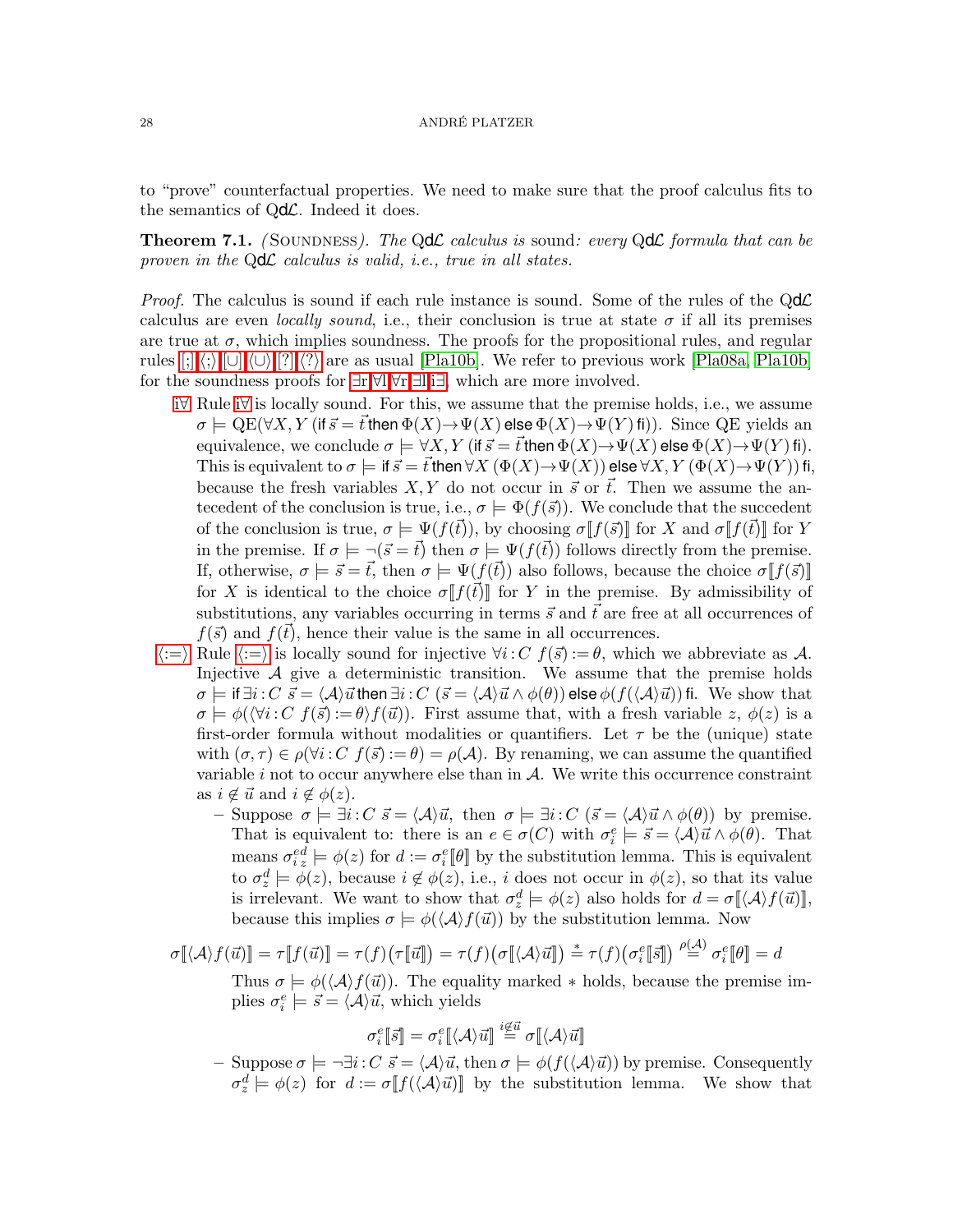$\sigma_z^d \models \phi(z)$  also holds for  $d = \sigma[\langle \mathcal{A} \rangle f(\vec{u})]$ , because this implies  $\sigma \models \phi(\langle \mathcal{A} \rangle f(\vec{u}))$ by the substitution lemma. This time we have

$$
\sigma[\hspace{-0.04cm}[ \langle \mathcal{A} \rangle f(\vec{u}) ]\hspace{-0.04cm}] = \tau[\hspace{-0.04cm}[ f(\vec{u}) ]\hspace{-0.04cm}] = \tau(f)\big(\tau[\hspace{-0.04cm}[ \vec{u} ]\hspace{-0.04cm}] \big) = \sigma(f)\big(\sigma[\hspace{-0.04cm}[ \langle \mathcal{A} \rangle \vec{u} ]\hspace{-0.04cm}] \big) = \sigma[\hspace{-0.04cm}[ f(\langle \mathcal{A} \rangle \vec{u}) ]\hspace{-0.04cm}] = d
$$

The equality marked  $*$  holds, because—by assumption  $\sigma \models \neg \exists i : C \ \vec{s} = \langle A \rangle \vec{u}$  we know that for position  $\tau[\![\vec{u}]\!] = \sigma[\![\langle \mathcal{A} \rangle \vec{u}]\!]$  there is no  $e \in \sigma(C)$  such that

$$
\sigma_i^e[\![\vec{s}]\!] = \tau[\![\vec{u}]\!] = \sigma[\![\langle \mathcal{A} \rangle \vec{u}]\!] \stackrel{i \not\in \vec{u}}{=} \sigma_i^e[\![\langle \mathcal{A} \rangle \vec{u}]\!]
$$

Thus A has no effect on the interpretation of f at position  $\tau[\vec{u}]$  and  $\sigma$  and  $\tau$ agree at that position.

In both cases, equivalence of premise and conclusion can be established by following the equations and equivalences backwards, which also gives a proof for the dual rule [\[:=\].](#page-17-17) For the case where  $\phi(z)$  contains modalities or quantifiers, the proof is accordingly using the substitution lemma and the fact that the interpretation of the symbols occurring in  $\langle A \rangle f(\vec{u})$  is not affected by the modalities and quantifiers in  $\phi(z)$  (since all substitutions need to be admissible for Q**d**C rules to be applicable).

- [\[:\]](#page-17-19) Local soundness of rule [\[:\]](#page-17-19) for injective quantified assignments  $\forall i: C \; f(\vec{s}) := \theta$  is a simple consequence of the fact that a quantified assignment to  $f$  cannot affect the evaluation of another operator  $\Upsilon \neq f$ , but only its arguments (assuming admissible substitutions).
- [∃](#page-17-22) The soundness of axiom [∃](#page-17-22) (i.e., validity of the conclusion) is a simple consequence of the fact that we have assumed finite support for the createdness flag  $E(\cdot)$  and that domains are infinite. That is, there are only finitely many  $e \in \sigma(C)$  with  $\sigma_i^e \models \mathsf{E}(i) = 1$ , yet domain  $\sigma(C)$  is infinite. Consequently, in every state  $\sigma$ , there always is a choice e for i that has not been created yet  $(\sigma_i^e \models \mathsf{E}(i) \neq 1)$ .
- $\langle \rangle$  Rule  $\langle \rangle$  is locally sound. Let  $y_{\vec{s}}(t)$  be simultaneous solutions for t[h](#page-17-16)e respective differential equations with symbolic initial values  $f(\vec{s})$ . Let  $\langle \forall i: C \; f(\vec{s}) : = y_{\vec{s}}(t) \rangle$  denote the quantified assignment  $\forall i: C \ f(\vec{s}) := y_{\vec{s}}(t)$ . Assume  $\sigma$  satisfies the premise:  $\sigma \models \exists t \geq 0 \left( \bar{\chi} \wedge \langle \forall i : C \ f(\vec{s}) : = y_{\vec{s}}(t) \rangle \phi \right), \text{ with } \forall 0 \leq \tilde{t} \leq t \left\langle \forall i : C \ f(\vec{s}) : = y_{\vec{s}}(\tilde{t}) \right\rangle \chi \text{ abbrevi$ ated as  $\bar{\chi}$ . By premise, there is a real  $r \geq 0$  such that  $\sigma_t^r \models \bar{\chi} \wedge \langle \forall i : C \; f(\bar{s}) : = y_{\bar{s}}(t) \rangle \phi$ . Abbreviate  $\forall i: C \ f(\vec{s})' = \theta \& \chi$  by D. We have to show that  $\sigma \models \langle D \rangle \phi$ . Equivalently, we show  $\sigma_t^r \models \langle \mathcal{D} \rangle \phi$ , because t is a fresh variable that does not occur in  $\mathcal{D}$ or  $\phi$ . Let function  $\varphi : [0, r] \to S$  be defined such that  $(\sigma, \varphi(\zeta)) \in \rho(f(\vec{s}) := y_{\vec{s}}(t))$ for all  $\zeta \in [0, r]$ . By premise,  $\varphi(0)$  is identical to  $\sigma$  and  $\phi$  holds at  $\varphi(r)$ . Thus it only remains to be shown that  $\varphi$  respects the constraints for the flow function  $\varphi$  in the definition of the semantics of  $\rho(\mathcal{D})$  in Section [4.](#page-12-0) In fact,  $\varphi$  obeys the continuity and differentiability properties required for well-definedness of time-derivatives by the corresponding properties of the solution  $y_{\tilde{s}}(t)$ . Moreover, for any  $e \in \sigma(C)$ ,  $\varphi(\zeta)_i^e$  $\mathcal{E}_{i}^e[\![f(\vec{s})]\!] = \sigma_t^{\zeta}$ t e  $\int_{i}^{e} [y_{\vec{s}}(t)]$  has a derivative of value  $\varphi(\zeta)_{i}^{e}$  $_i^e[\![\theta]\!]$ , because  $y_{\vec{s}}$  is a solution of the quantified differential equation  $\forall i: C \ f(\vec{s})' = \theta$  with corresponding initial values  $\sigma(f(\vec{s}))$ . Further, it can be shown that the evolution invariant region  $\chi$  is respected along  $\varphi$  as follows: By premise,  $\sigma_t^r \models \bar{\chi}$  holds for the initial state  $\sigma_t^r$ , thus  $\varphi(\zeta) \models \chi$  for all  $\zeta \in [0, r]$ . Combining these results, we can conclude that  $\varphi$  is a witness for  $\sigma \models \langle \mathcal{D} \rangle \phi$ .

The converse direction can be shown accordingly to prove equivalence and the dual rule [\[](#page-17-15)'] for quantified differential equations with unique solutions (see end of Section [4\)](#page-12-0). Without unique solutions, the rule is more complicated, but still works: all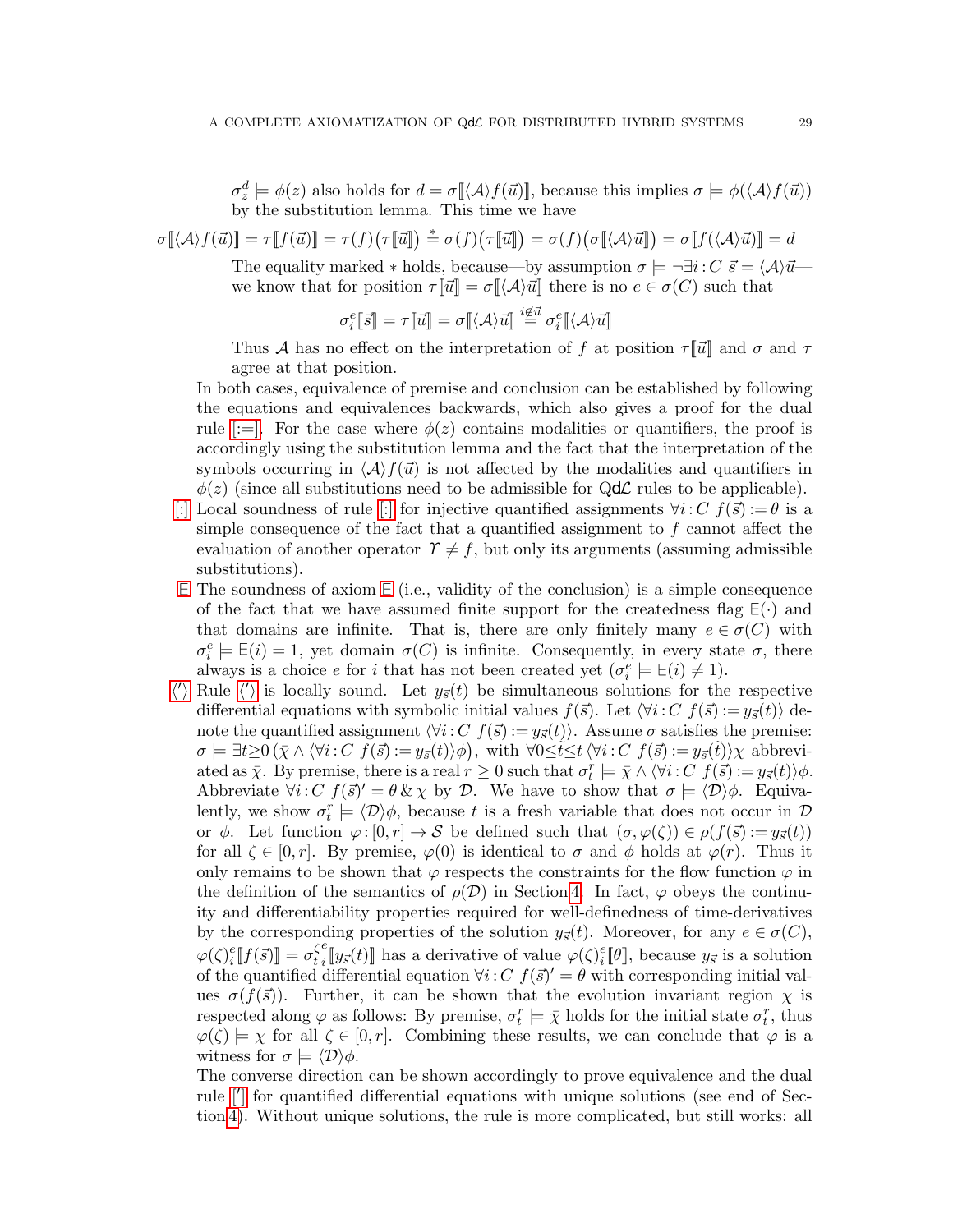parameters of all parametric solutions will need to be quantified over in addition to time  $t>0$ .

- [\[:](#page-17-20)∗] Rules [\[:](#page-17-20)∗], $\langle x \rangle$  are locally sound by a simple consequence of the fact that arbitrary nondeterministic assignment of  $\theta$  for any j of type C to n is the same as corresponding quantification over C. The semantics of  $[\forall j : C \ n := \theta]$  then is equivalent to universal quantification, that of  $\forall j : C \ n := \theta$  is equivalent to existential quantification.
- $\langle \rangle$ [gen](#page-17-30) Rules  $[gen, \langle \rangle gen, ind, con]$  $[gen, \langle \rangle gen, ind, con]$  $[gen, \langle \rangle gen, ind, con]$  $[gen, \langle \rangle gen, ind, con]$  $[gen, \langle \rangle gen, ind, con]$  are sound (but not locally sound) by a variation of the usual proofs [\[HKT00,](#page-42-9) [Pla10b\]](#page-43-2). For  $\langle \rangle gen$  $\langle \rangle gen$ , let premise  $\phi \rightarrow \psi$  be valid. Let the antecedent be true in a state:  $\sigma \models \langle \alpha \rangle \phi$ , i.e., let  $(\sigma, \tau) \in \rho(\alpha)$  with  $\tau \models \phi$ . Hence, the premise implies  $\tau \models \phi \rightarrow \psi$ , thus  $\tau \models \psi$ , which implies  $\sigma \models \langle \alpha \rangle \psi$ . The proof for  $\left\|gen\right\rangle$  $\left\|gen\right\rangle$  $\left\|gen\right\rangle$  is similar.
	- [ind](#page-17-31) Let premise  $\phi \rightarrow |\alpha| \phi$  be valid and let the antecedent of the conclusion be true in σ, that is  $\sigma \models \phi$ . By premise,  $\tau \models \phi$  for all states  $\tau$  with  $(\sigma, \tau) \in \rho(\alpha)$ . We thus conclude  $\sigma \models \phi \rightarrow [\alpha^*] \phi$  by induction along the series of states reached from  $\sigma$  by repeating  $\alpha$ .
	- [con](#page-17-32) Assume that the antecedent is valid and that the premise holds in  $\sigma$ . By premise, we have that  $\tau \models v > 0 \land \varphi(v) \rightarrow \langle \alpha \rangle \varphi(v - 1)$  for all states  $\tau$ . By antecedent, there is a  $d \in \mathbb{R}$  such that  $\sigma_v^d \models \varphi(v)$ . Now, the proof is a well-founded induction on d. If  $d \leq 0$ , we have  $\sigma \models \langle \alpha^* \rangle \exists v \leq 0 \varphi(v)$  directly for zero repetitions. Otherwise, if  $d > 0$ , we have, by premise, that

$$
\sigma_v^d \models v > 0 \land \varphi(v) \to \langle \alpha \rangle \varphi(v-1)
$$

As  $v > 0 \wedge \varphi(v)$  holds true at  $\sigma_v^d$ , we have for some  $\tau$  with  $(\sigma_v^d, \tau) \in \rho(\alpha)$  that  $\tau \models \varphi(v-1)$ . Thus,  $\tau_v^{d-1} \models \varphi(v)$  satisfies the induction hypothesis for a smaller d and a reachable  $\tau$ , because  $(\sigma, \tau) \in \rho(\alpha)$  as v does not occur in  $\alpha$ . The induction is well-founded, because d decreases by 1 up to the base case  $d \leq 0$ .

 $\Box$ 

#### 8. Completeness

The verification problem for distributed hybrid systems is extremely challenging. It has three independent sources of undecidability. Thus, no verification technique can be effective. Hence,  $Qd\mathcal{L}$  cannot be effectively axiomatizable. The discrete fragment of  $Qd\mathcal{L}$  is not effectively axiomatizable and the discrete fragment of QHPs is a computationally complete sublanguage. The continuous fragment of  $Qd\mathcal{L}$  is also not effectively axiomatizable. The fragment with only structural and dimension-changing dynamics is not effective either, because it can encode two-counter machines in link data structures. As a stronger result, we give a simple proof showing that each of those fragments of  $Qd\mathcal{L}$  can define first-order integer arithmetic and are, thus, affected by Gödel's incompleteness theorem [Göd31].

<span id="page-29-0"></span>**Theorem 8.1.** (INCOMPLETENESS OF  $Qd\mathcal{L}$ ). The discrete fragment of  $Qd\mathcal{L}$ , the continuous fragment of  $Qd\mathcal{L}$ , and the fragment of  $Qd\mathcal{L}$  with structural and dimension-changing dynamics are not effectively axiomatizable, i.e., they have no sound and complete effective calculus, because natural numbers are definable in each of those fragments.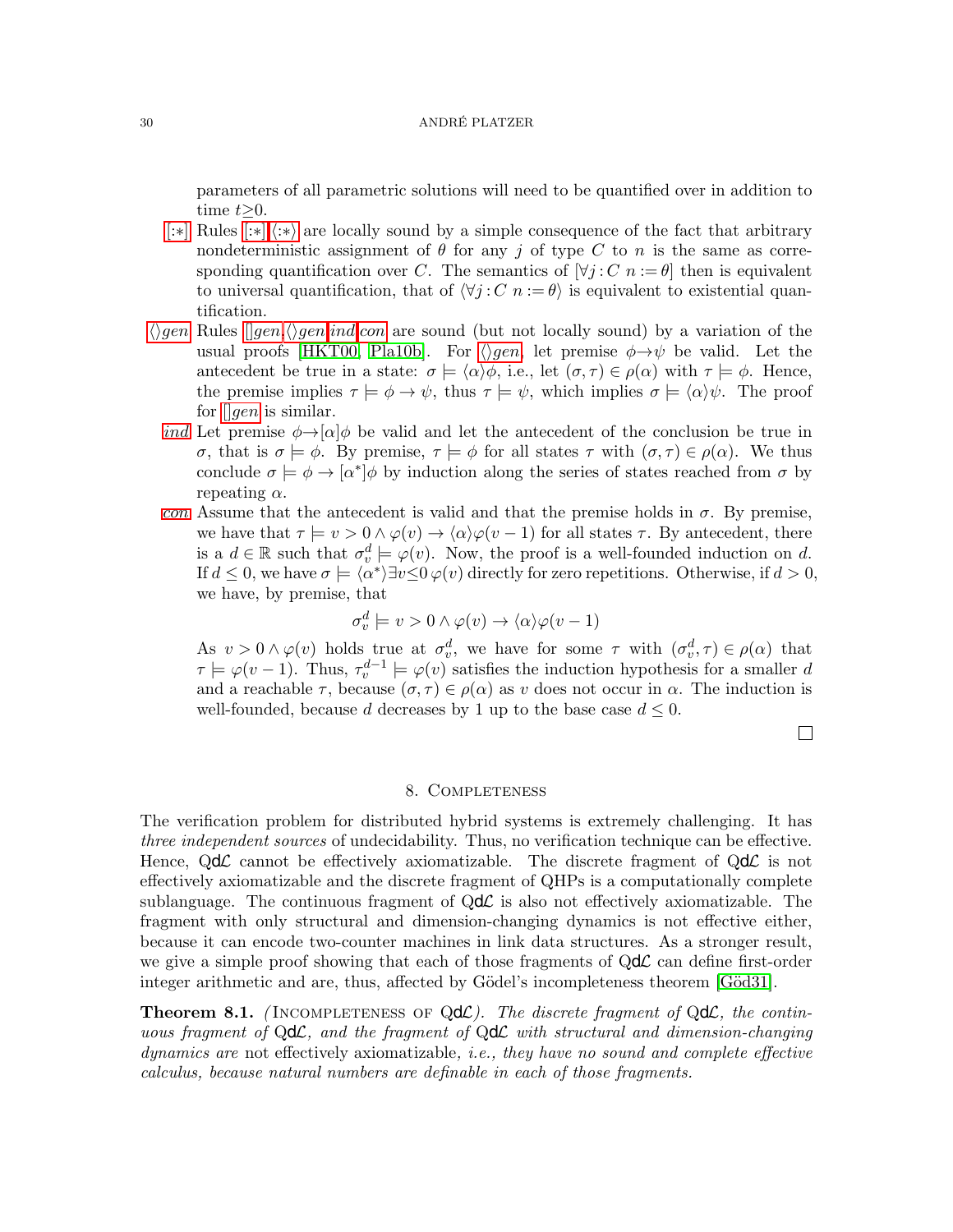*Proof.* We prove that natural numbers are definable among the real numbers of  $Qd\mathcal{L}$  interpretations in all three fragments. Then these fragments extend first-order integer arithmetic such that the incompleteness theorem of Gödel [Göd31] applies. Gödel's incompleteness theorem shows that no logic extending first-order integer arithmetic can have a sound and complete effective calculus. Natural numbers are definable in the discrete fragment using repetitive additions without continuous evolutions, quantified state change, or first-order function symbols:

$$
nat(n) \leftrightarrow \langle x:=0; (x:=x+1)^* \rangle \ x=n.
$$

In the continuous fragment, an isomorphic copy of the natural numbers is definable using linear ordinary (non-quantified) differential equations without first-order function symbols:

$$
nat(n) \leftrightarrow \exists s \exists c \exists \tau (s = 0 \land c = 1 \land \tau = 0 \land \langle s' = c, c' = -s, \tau' = 1 \rangle (s = 0 \land \tau = n)).
$$

These differential equations characterise sin and cos as unique solutions for s and c, respectively. Their zeros, as detected by  $\tau$ , correspond to an isomorphic copy of natural numbers, scaled by  $\pi$ , i.e.,  $nat(n)$  holds iff n is of the form  $k\pi$  for a  $k \in \mathbb{N}$ ; see Fig. [5.](#page-30-0) The initial values for s and c prevent the trivial solution identical to 0.



<span id="page-30-0"></span>Figure 5: Characterisation of  $\mathbb N$  as zeros of solutions of differential equations.

Integer arithmetic for natural numbers is also definable in the fragment with only structural and dimensional dynamics. The proof is somewhat more involved, because we do not consider data arithmetic to be part of that fragment. Instead, we characterize natural numbers by chains of links along the values of a function  $p$ , where we encode zero by a constant symbol z:

$$
nat(n) \leftrightarrow \langle (?n \neq z; n := p(n))^{*} \rangle n = z.
$$

We characterize addition by a QHP  $plus(s, n, m)$  to express that the result of adding the natural numbers represented by  $n$  and  $m$  yields the number represented by  $s$ :

$$
plus(s, n, m) \equiv s := z; \ (?\n n \neq z; \ n := p(n); \ \nu := \text{new}; \ p(\nu) := s; \ s := \nu)^*;
$$
\n
$$
(\ ?m \neq z; \ m := p(m); \ \nu := \text{new}; \ p(\nu) := s; \ s := \nu)^*; \ ?(n = z \land m = z)
$$

The idea behind this characterization is to create a new chain of links along the values of p by first creating exactly as many links as we can follow along  $p$  when starting from  $n$ , and then continue creating exactly as many links as we can follow along  $p$  when starting from m, instead; see Fig. [6.](#page-31-0) The number of links of the result s then is the sum of the respective numbers of links of  $n$  and  $m$ .

We characterize multiplication by a QHP  $times(s, n, m)$  to express that the result of multiplying the natural numbers represented by  $n$  and  $m$  yields the number represented by  $s$ :

$$
times(s, n, m) \equiv s := z; \ (?\neg p \neq z; \ n := p(n); \ plus(t, m, s); \ s := t)^{*}; \ ?n = z
$$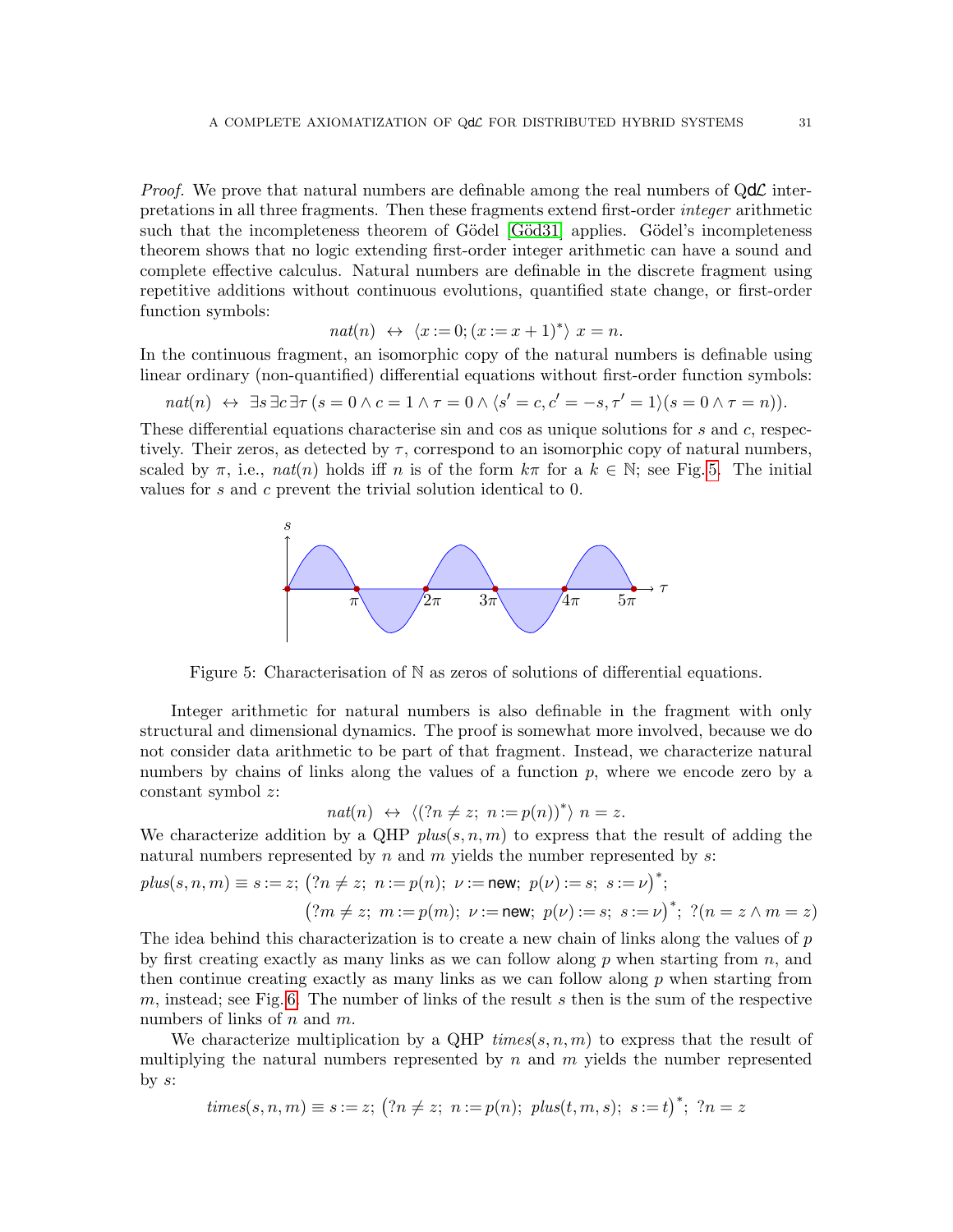

<span id="page-31-0"></span>Figure 6: Characterization of N addition with  $p$  links in dimensional dynamics.

The idea behind this characterization is to compute multiplication by a corresponding number of additions characterized by  $plus(t, m, s)$ . That is, the product of n and m can be computed by adding  $m$  to an accumulator  $s, n$  times.  $\Box$ 

The standard way to show adequacy of proof calculi for problems that are not effective is to prove completeness relative to an oracle for handling a fragment of the logic. Unlike in Cook/Harel relative completeness for discrete programs [\[Coo78,](#page-42-19) [HKT00\]](#page-42-9), however,  $Qd\mathcal{L}$ cannot be complete relative to the fragment of the data logic (many-sorted first-order logic with reals), because first-order real arithmetic is decidable and many-sorted first-order logic is semidecidable. If the  $Qd\mathcal{L}$  calculus would be complete relative to its data of manysorted first-order logic with real arithmetic, then, since this is a semidecidable logic, the  $Qd\mathcal{L}$  calculus would be complete altogether, which would contradict Theorem [8.1.](#page-29-0) Thus, we need a different basis for a relative completeness argument. Unlike in conventional discrete programs, the complexity of distributed hybrid systems truly originates from the actual dynamics, not the data.

Theorem [8.1](#page-29-0) shows that the discrete fragment, the continuous fragment, and also the structural/dimensional fragment of  $Qd\mathcal{L}$  each cause non-axiomatizability of  $Qd\mathcal{L}$ . The combination of these fragments and their repeated interaction in the QHP dynamics of  $Qd\mathcal{L}$ cannot be any easier. We prove that, nevertheless, our  $Qd\mathcal{L}$  calculus is a complete axiomatization relative to the fragment of  $Qd\mathcal{L}$  that has only quantified differential equations in modalities. We call this sublogic FOQD, the first-order logic of quantified differential equations, i.e., (many-sorted) first-order logic with real arithmetic augmented with formulas expressing properties of quantified differential equations, that is,  $Qd\mathcal{L}$  formulas of the form  $[\forall i: C \ f(\vec{s})' = \theta \& \chi$  F. The dual formula  $\langle \forall i: C \ f(\vec{s})' = \theta \& \chi \rangle F$  is expressible as  $\neg[\forall i:C \ f(\vec{s})' = \theta \& \chi]\neg F.$  Note that the inclusion of  $\chi$  in FOQD is not essential [\[Pla12\]](#page-43-5).

<span id="page-31-1"></span>**Theorem 8.2.** (AXIOMATIZATION). The calculus in Fig. [2](#page-17-8) is a sound and complete axiomatization of  $Qd\mathcal{L}$  relative to quantified differential equations, i.e., every valid  $Qd\mathcal{L}$  formula can be derived from valid FOQD tautologies.

Proof Outline. The (constructive) proof, which, in full, is contained in the remainder of this section, generalizes our earlier proof for static, unquantified hybrid systems [\[Pla08a\]](#page-43-10) to  $Qd\mathcal{L}$  and distributed hybrid systems. We prove that every valid  $Qd\mathcal{L}$  formula can be proven in the  $Qd\mathcal{L}$  calculus from elementary properties of quantified differential equations (valid oracle instances). The crucial step is to show that every valid property of a repetition  $\alpha^*$  of a  $QHP \alpha$  for a distributed hybrid system can be proven by *[ind](#page-17-31)* or *[con](#page-17-32)* with a sufficiently strong invariant or variant that is expressible in  $Qd\mathcal{L}$ . For this, we show that QHP transitions can be characterized in  $Qd\mathcal{L}$ . One decisive difference to our previous proof [\[Pla08a\]](#page-43-10) is the need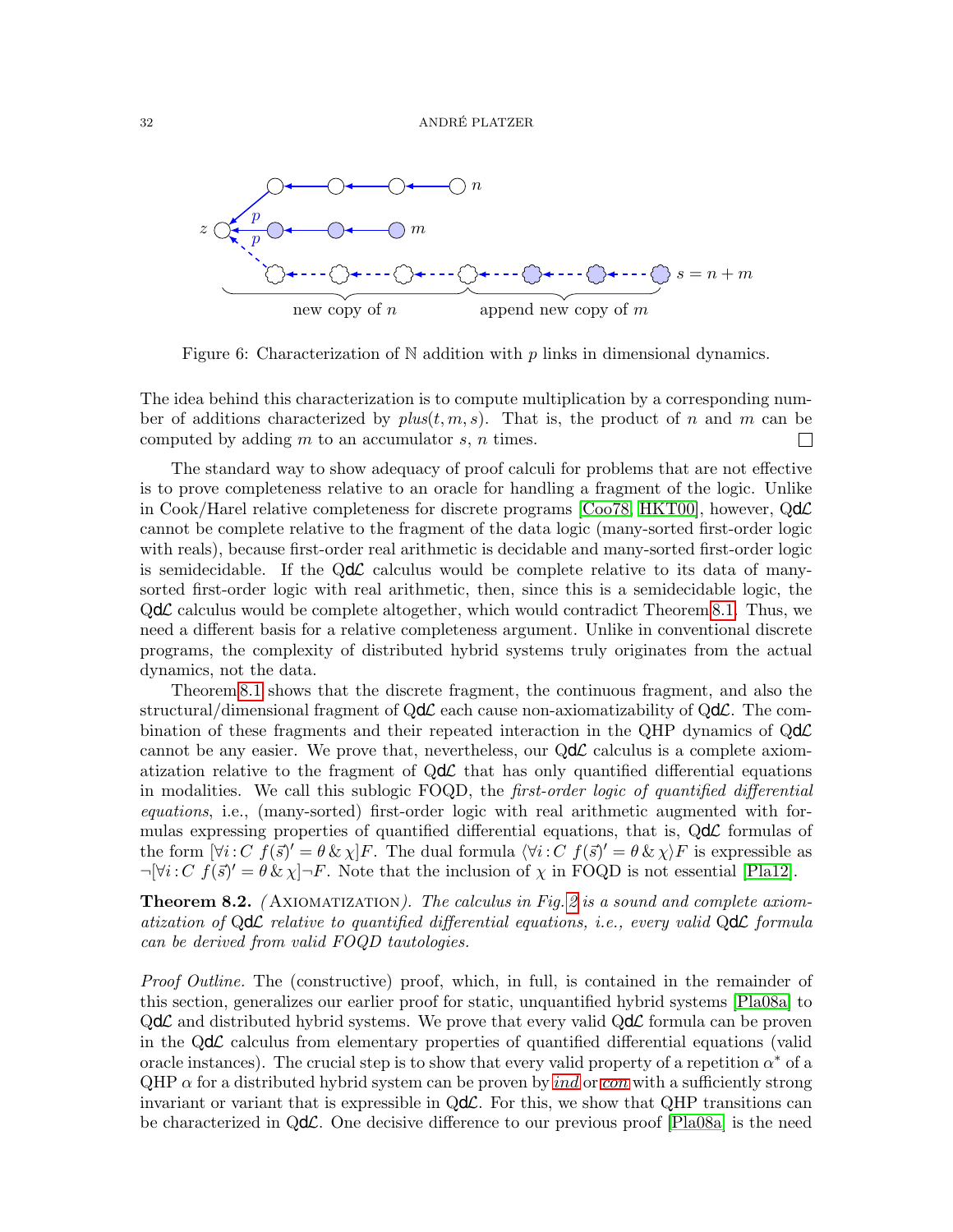to show that states can be characterized by a fixed-size vector of real numbers, and can thus be quantified over. This is easy in static finite-dimensional systems, but a fairly tricky challenge in unbounded varying-dimensional systems with first-order functions.  $\Box$ 

This central result shows that properties of distributed hybrid systems can be proven to exactly the same extent to which properties of quantified differential equations can be proven. Proof-theoretically, the  $Qd\mathcal{L}$  calculus completely lifts verification techniques for quantified continuous dynamics to distributed hybrid dynamics. Even though distributed hybrid systems have numerous independent sources of undecidability, we have shown that all true  $Qd\mathcal{L}$  formulas can be proven in our  $Qd\mathcal{L}$  calculus, if only we manage to tame the complexity of the continuous dynamics. Despite these new independent sources of undecidability, we have shown that  $Qd\mathcal{L}$  can still be axiomatized completely relative to differential equations, only now they are quantified differential equations.

Another important consequence of this result is that decomposition is successful in taming the complexity of distributed hybrid systems. The  $Qd\mathcal{L}$  proof calculus is strictly compositional. All proof rules prove logical formulas or properties of QHPs by reducing them to structurally simpler  $Qd\mathcal{L}$  formulas. As soon as we understand that the distributed hybrid systems complexity comes from a combination of several simpler aspects, we can, hence, tame the system complexity by reducing it to analyzing the dynamical effects of simpler parts. This decomposition principle is exactly how  $Qd\mathcal{L}$  proofs can scale to interesting systems in practice. The relative completeness theorem [8.2](#page-31-1) gives the theoretical evidence why this principle works in general.

In the remainder of this section, we present a fully constructive proof of Theorem [8.2.](#page-31-1) We have already shown that the  $Qd\mathcal{L}$  calculus is a sound axiomatization of  $Qd\mathcal{L}$  in The-orem [7.1.](#page-27-0) We need to prove that the  $Qd\mathcal{L}$  calculus is a complete axiomatization relative to quantified differential equations: every valid  $Qd\mathcal{L}$  formula can be derived in the  $Qd\mathcal{L}$ calculus from elementary properties of quantified differential equations. We need to prove that every valid  $Qd\mathcal{L}$  formula can be derived in the  $Qd\mathcal{L}$  calculus from a finite set of valid FOQD tautologies. A road map of the proof of Theorem [8.2](#page-31-1) that we present here is above.

The basic structure follows that of our relative completeness proof for unquantified differential dynamic logic for fixed-dimensional static hybrid systems in previous work [\[Pla08a\]](#page-43-10). Here we generalize the proof to  $Qd\mathcal{L}$ . A fundamental difference to previous work is that states can be characterized trivially in fixed-dimensional static hybrid systems, but it is not obvious why a finite formula would be sufficient in varying dimensions. In (dynamic) distributed hybrid systems, we have to prove that there is a finite formula that can characterize and identify all states (see Section [8.2\)](#page-33-0). In fixed-dimensional static hybrid systems, states can be characterized and identified trivially by a fixed vector of real numbers for each system variable. In  $Qd\mathcal{L}$ , instead, states are full first-order structures with interpretations of functions for all function symbols and the ability to characterize semantic states in logic is no longer obvious. States are no longer assignments of real numbers to a finite number of variables. In  $Qd\mathcal{L}$ , states are full first-order interpretations of function symbols.

Natural numbers are definable in FOQD by Theorem [8.1.](#page-29-0) Thus, we allow quantifiers over natural numbers like  $\forall x : \mathbb{N} \phi$  and  $\exists x : \mathbb{N} \phi$  and over integers  $\forall x : \mathbb{Z} \phi$  as abbreviations.

8.1. Characterizing Real Gödel Encodings. As the central device for constructing a FOQD formula that captures the effect of unboundedly many repetitive hybrid transitions and just uses finitely many real variables, we show that a real version of Gödel encoding is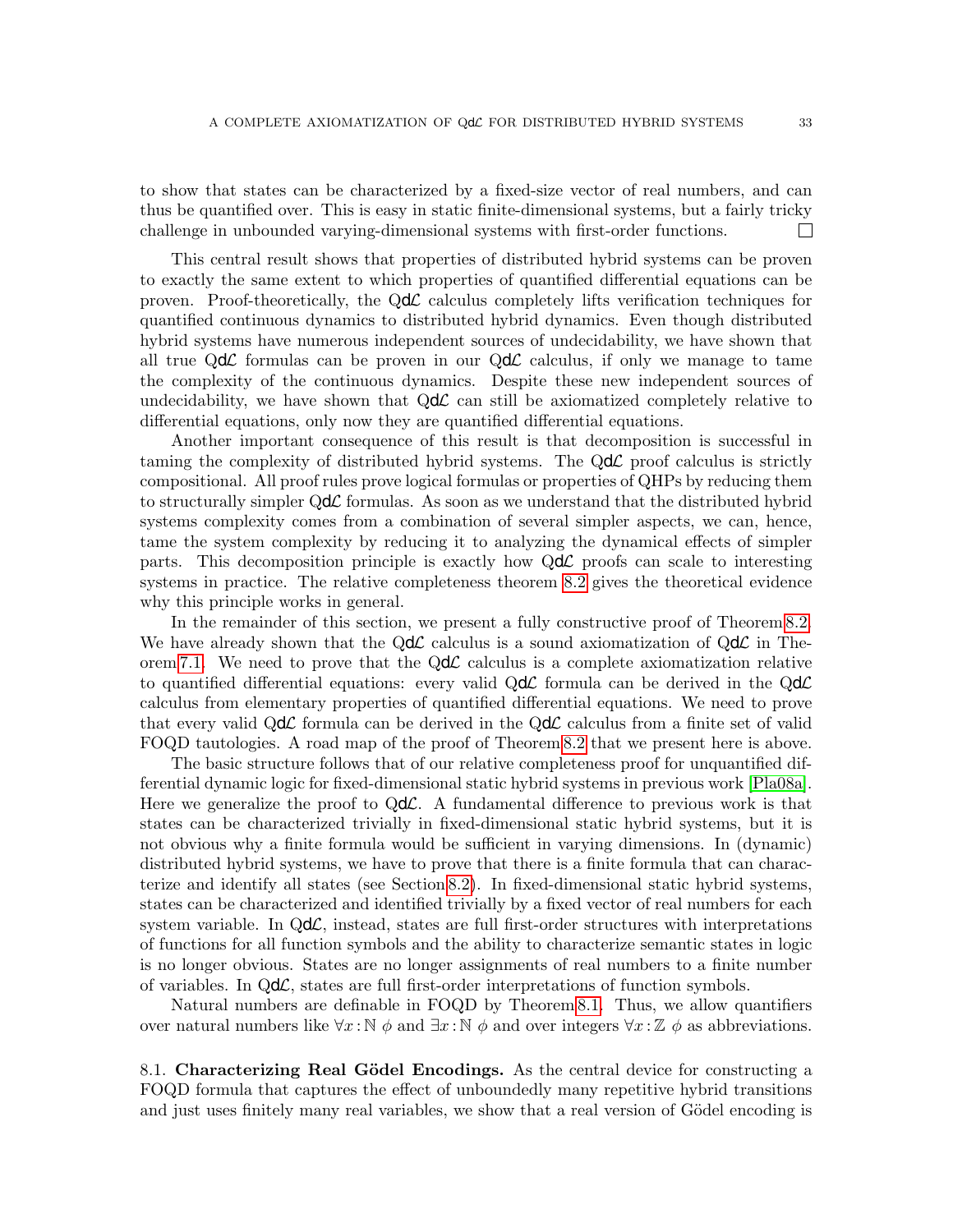definable in FOQD. That is, we show that there is a FOQD formula that reversibly packs finite sequences of real values into a single real number.

Observe that a single differential equation system is not sufficient for defining these pairing functions as their solutions are differentiable, yet, as a consequence of Morayne's theorem [\[Mor87\]](#page-43-22), there is no differentiable surjection  $\mathbb{R} \to \mathbb{R}^2$ , nor to any part of  $\mathbb{R}^2$  of positive measure. We show that real sequences can be encoded nevertheless by chaining the effects of solutions of multiple differential equations and quantifiers.

<span id="page-33-1"></span>**Lemma 8.3.** ( $\mathbb{R}$ -GÖDEL ENCODING). The formula at $(Z, n, j, z)$ , which holds iff Z is a real number that represents a Gödel encoding of a sequence of n real numbers with real value  $z$ at position j (for a position j with  $1 \leq j \leq n$ ), is definable in FOQD. For a formula  $\phi(z)$ we abbreviate  $\exists z (\text{at}(Z, n, j, z) \wedge \phi(z))$  by  $\phi(Z_i^{(n)})$  $j^{(n)}$ ).

Proof. The proof is an immediate corollary to a result from previous work [\[Pla08a,](#page-43-10) Lemma 4].  $\Box$ 

<span id="page-33-0"></span>8.2. First-order State Identification. The crucial step in the proof of Theorem [8.2](#page-31-1) is the construction of  $Qd\mathcal{L}$  (in)variants that are strong enough to characterize properties of repetition. In order to be able to characterize QHP state transitions in  $Qd\mathcal{L}$  (in)variants for the completeness proof, we first need to find formulas that characterize/identify states. For finite-dimensional systems of a fixed dimension  $n$ , states can simply be characterized completely by the values of all  $n$  real state variables. A particular state could be characterized uniquely by the formula  $x = 2 \land y = 0.5 \land z = -0.382$ , for example. As a trivial corollary to Lemma [8.3,](#page-33-1) states can then even be characterized uniquely by one real number when using the  $\mathbb{R}$ -Gödel encoding. For infinite-dimensional systems, systems with changing dimension, or systems with a dynamics that depends on evolving interpretations of function symbols  $f(\vec{s})$ , the situation is more difficult. After all, a state of QdC is a full first-order structure with functions as interpretations of function symbols, and these interpretations can change from state to state. Furthermore, in order to navigate among states during the completeness proof, we need to be able to characterize the current first-order state, but also to recall a previously identified first-order state and express what holds true at this state.

We show that the first-order states reachable with QHP  $\alpha$  from an initial state can, nevertheless, be characterized uniquely by real numbers, which can thus be quantified over. Furthermore, we show that this correspondence can be axiomatized in FOQD. One key observation is that the first-order interpretations can change from state to state, but only according to the dynamics of the QHP. Intuitively, the difference of any reachable firstorder state to the initial state can be characterized by a finite list of differences to the initial state. Clearly this difference concerns only finitely many symbols occurring in  $\alpha$ . It also concerns only finitely many positions of their interpreted functions, because actualist quantified assignments and actualist quantified differential equations only change the interpretation of finitely many function symbols at finitely many positions (actual quantified domains C! occurring in actualist quantifiers of QHPs are finite). Note that it is crucial for this argument that we have assumed the actual existence predicate  $E(i)$  to have finite support.

<span id="page-33-2"></span>**Lemma 8.4.** (STATE IDENTIFICATION). Let  $\Sigma_b$  be a finite set of function symbols containing  $E(\cdot)$ . The operators  $\downarrow$  and  $\omega$ , which identify and recall states reachable by QHPs, are definable in FOQD such that: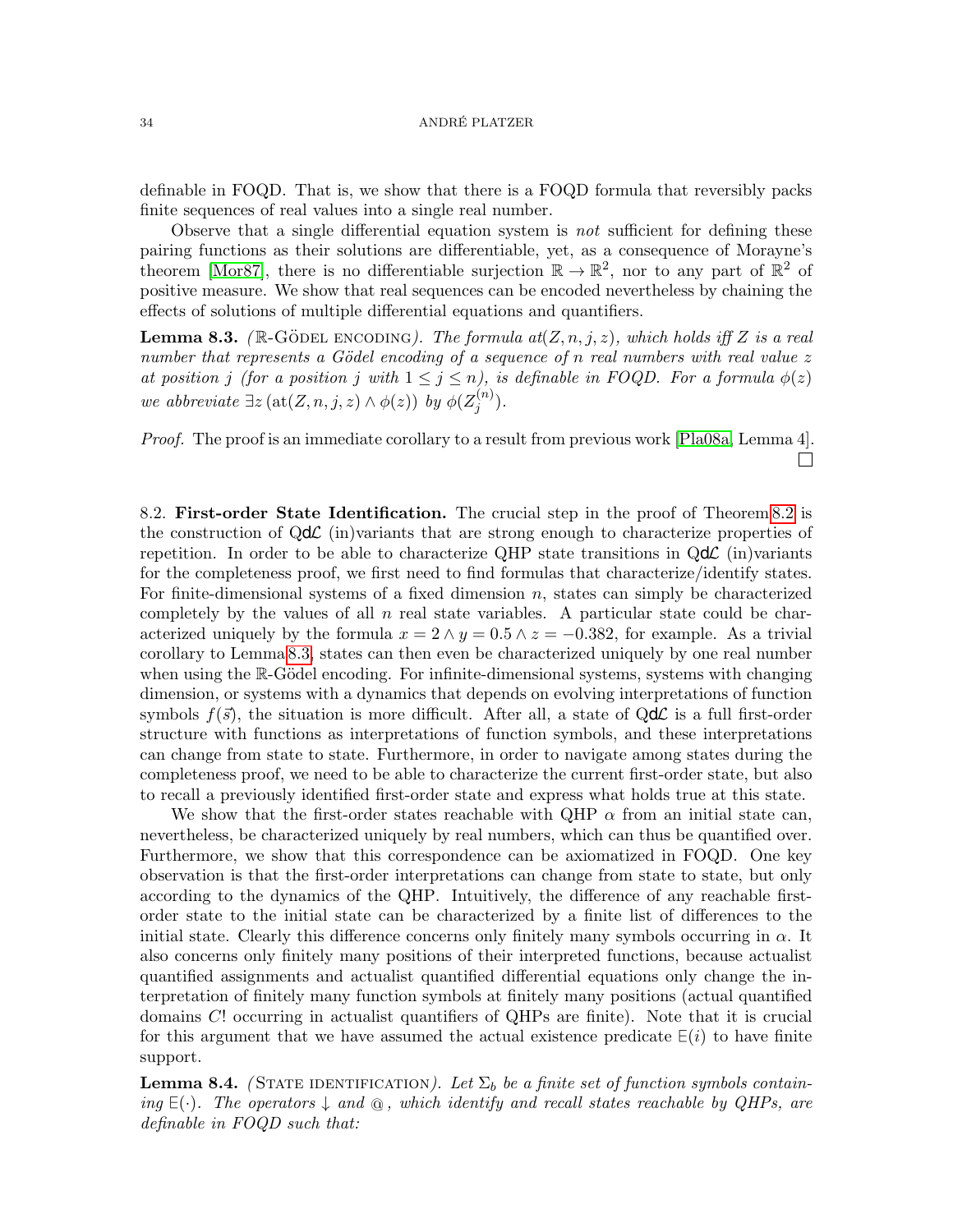- <span id="page-34-0"></span>(1) For every QHP  $\alpha$  with  $BV(\alpha) \subseteq \Sigma_b$ , every variable  $\mathfrak{I} \notin \Sigma_b$  of sort  $\mathbb{R}$ , and every state  $\sigma$ , the formula  $\downarrow$  I is true in at most one of the states reachable by  $\alpha$  from  $\sigma$ . That is, there is at most one state  $\iota$  such that  $(\sigma, \iota) \in \rho(\alpha)$  and  $\iota \models \downarrow \mathfrak{I}$ .
- <span id="page-34-1"></span>(2) For every QHP  $\alpha$  with  $BV(\alpha) \subseteq \Sigma_b$ , every variable  $\mathfrak{I} \notin \Sigma_b$  of sort  $\mathbb{R}$ , every formula  $\phi$ , and every state  $\sigma$ , the formula  $\mathfrak{D}\phi$  is true in any state reachable by  $\alpha$  from σ if and only if φ is true in the (unique) state that is reachable by α from σ in which  $\downarrow$  I holds (provided such a state is reachable at all, otherwise the truth-value of  $\mathfrak{A} \mathfrak{D} \phi$  is arbitrary). That is, suppose there is a state  $\iota$  such that  $(\sigma, \iota) \in \rho(\alpha)$ and  $\iota \models \downarrow \mathfrak{I}$  (thus, by case [1,](#page-34-0)  $\iota$  is unique with that property). Then for any state  $\tau$ with  $(\sigma, \tau) \in \rho(\alpha)$ , it is the case that  $\tau \models \text{or} \mathfrak{I} \phi$  if and only if  $\iota \models \phi$ . If, on the contrary, there is no state  $\iota$  with  $(\sigma, \iota) \in \rho(\alpha)$  and  $\iota \models \bot \mathfrak{I}$ , then this lemma makes no statement concerning the truth of formula  $\mathfrak{Q} \mathfrak{I} \phi$  at any state  $\tau$ .

*Proof.* The formulas  $\downarrow$  3 and  $\circledcirc$  3  $\phi$  are like the here and at operators of hybrid-nominal logic. We show that they can be characterized by FOQD formulas. For defining  $\downarrow$  3 and  $\circledcirc$  3  $\phi$ , we use an auxiliary function  $is_f(\mathfrak{I}, \vec{\sigma})$  to improve readability. The formula  $\theta = is_f(\mathfrak{I}, \vec{\sigma})$  is true if the value of  $\theta$  coincides with the value of f at position  $\vec{o}$  according to the state characterized by J (i.e., where  $\downarrow$  I is true). We characterize  $\theta = is_f(\mathfrak{I}, \vec{\sigma})$  by the following FOQD formula:

$$
\text{if } \exists s : \mathbb{N} \,\,(s < m \wedge X_s^{(m)} = \vec{o}) \text{ then } \exists s : \mathbb{N} \,\,(s < m \wedge X_s^{(m)} = \vec{o} \wedge \theta = Y_s^{(m)}) \text{ else } \theta = f(\vec{o}) \text{ fi}
$$

where  $\mathfrak I$  is split into the following abbreviations  $m := \mathfrak I_i^{(d)}$ i (3)  $\mathfrak{I}^{(3)}_1, X := \mathfrak{I}^{(d)}_i$ i (3)  $\mathfrak{I}^{(3)}_2,Y:=\mathfrak{I}^{(d)}_i$ i (3) 3 further d is the number of symbols in  $\Sigma_b$  and i is the index of f in  $\Sigma_b$ 

The function symbol  $is_f(\mathfrak{I}, \vec{\sigma})$  gives the value ( $\theta$ ) of function f at position  $\vec{\sigma}$  at the state characterized by the real number denoted by  $\mathfrak{I}$ . It can be defined easily using the real pairing function from Lemma [8.3.](#page-33-1) The basic idea is to understand  $\mathfrak I$  via the real pairing function as a list of length m of position/value pairs  $(X_s^{(m)}/Y_s^{(m)})$ , which characterize changes to the value  $f(\vec{o})$  for each of the finitely many function symbols  $f \in \Sigma_b$ . Using an arbitrary but fixed ordering, these function symbols f are identified with their index d in  $\Sigma_b$ . The most important insight for the proof is that, for every state reachable by  $\alpha$  from  $\sigma$ , the list of changes of f compared to  $f(\vec{o})$  at  $\sigma$  is always finite after finitely many transitions of quantified state change with finite support (see end of Section [5\)](#page-14-0). Consequently, the list of changes can always be encoded by one (finite) real number according to Lemma [8.3.](#page-33-1)

Using the auxiliary definition  $\theta = is_f(\mathfrak{I}, \vec{\sigma})$ , we characterize cases [1](#page-34-0) and [2,](#page-34-1) that is  $\downarrow \mathfrak{I}$ and  $\mathbf{\odot} \mathbf{\mathcal{I}} \phi$  by the following FOQD formulas:

$$
\downarrow \mathfrak{I} \equiv \bigwedge_{f \in \Sigma_b} \forall \vec{o} : S_f \ f(\vec{o}) = is_f(\mathfrak{I}, \vec{o}) \qquad \text{where } S_f \text{ is the sort of the arguments of } f
$$

$$
\textcircled{1} \Phi \equiv \langle \forall i : C \ \forall u : \mathbb{R} \ f(i)' = u \rangle (\phi \land \downarrow \mathfrak{I})
$$

The definitions do not need recursion, so that we can consider occurrences of the defined notations as syntactic abbreviations for quantified variables satisfying the respective definitions (like for Lemma [8.3\)](#page-33-1).

Case [1:](#page-34-0) The characterization for  $\downarrow$  I is defined as a conjunction over all relevant function symbols  $f \in \Sigma_b$  asserting that the value  $f(\vec{\sigma})$  of f at each position  $\vec{\sigma}$  of the sort  $S_f$  of f is identical to the corresponding value  $is_f(\mathfrak{I}, \vec{o})$  characterized by  $\mathfrak{I}$ .

Case [2:](#page-34-1) The characterization for  $\mathcal{O} \mathcal{I} \phi$  uses a quantified differential equation with a variable u that only occurs on the right hand side and thus changes  $f$  at all positions  $i$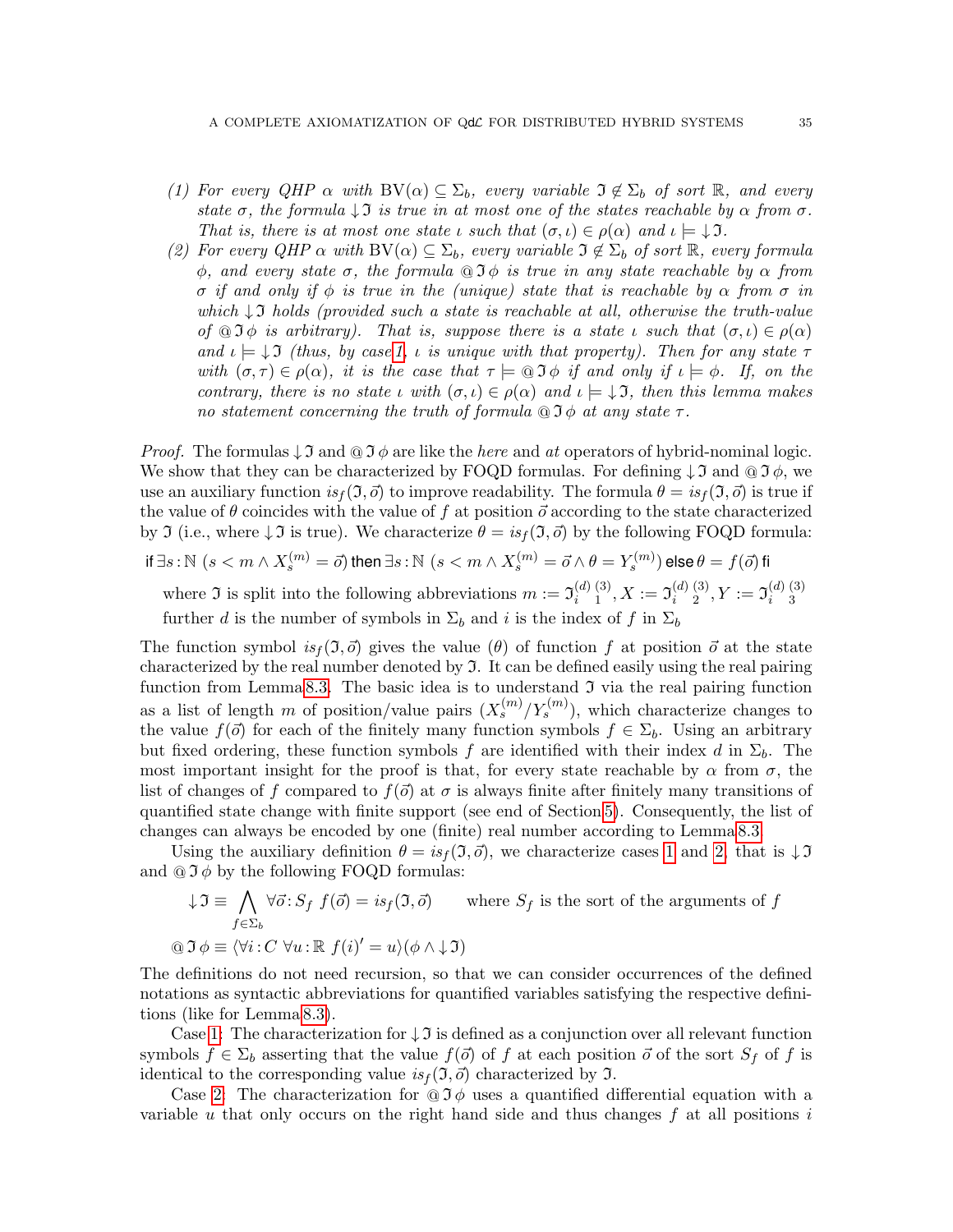with an arbitrary slope u. The  $\mathbf{Q} \mathcal{I} \phi$  characterization then checks if the appropriate state characterized by  $\Im$  has been reached using  $\Im$  and further expresses that  $\phi$  holds at this state. By case [1,](#page-34-0) we know that  $\downarrow$  I holds in at most one of the states reachable by  $\alpha$  from  $\sigma$ . In the quantified differential equation system for  $\mathbf{Q} \mathcal{I} \phi$ , the second quantified variable u amounts to nondeterministically specifying a slope u for each  $f(i)$ . Unlike i, quantified variable u only occurs on the right hand side of the quantified differential equation. Consequently, the semantics (case [2](#page-12-2) of the transition relation  $\rho(\alpha)$  defined in Section [4\)](#page-12-3) defines the states corresponding to *all choices* for  $u$  to be reachable. These respective choices for  $u$  include the choice that leads to the state characterized by  $\downarrow \mathfrak{I}$ , e.g., by choosing slope  $u := is_f(\mathfrak{I}, i) - f(i)$ for each i and evolving for 1 time unit. To simplify notation, we define  $@{\overline{\jmath}} \phi$  only for  $\Sigma_b = \{f\}$ . The construction is repeated accordingly (by nesting modalities) for each  $f \in \Sigma_b$ , which are finitely many. The createdness flag  $E(\cdot)$  needs to be part of  $\Sigma_b$  so that object creation is taken care of on the fly.  $\Box$ 

8.3. Expressibility and Rendition of Quantified Hybrid Program Semantics. In order to show that  $Qd\mathcal{L}$  is sufficiently expressive to state the invariants and variants that are needed for proving valid statements about QHP loops with [ind](#page-17-31) and [con](#page-17-32), we prove an expressibility result. We give a constructive proof that the state transition relation of QHPs is definable in FOQD, i.e., there is a FOQD-formula  $\mathcal{R}_{\alpha}(\mathfrak{I})$  characterizing the state transitions of quantified hybrid program  $\alpha$  from the current state to the state characterized by  $\Im$  (a real variable that characterizes a state by way of Lemma [8.4\)](#page-33-2). For this, we need to characterize the dynamics of QHPs, which are dynamic distributed hybrid processes with repetitively evolving discrete, continuous, structural, and dimension-changing dynamics, equivalently by quantified differential equations in FOQD.

<span id="page-35-1"></span>**Lemma 8.5.** (PROGRAM RENDITION). For every QHP  $\alpha$  with symbols among a finite set  $\Sigma_b \supseteq \{\texttt{E}(\cdot)\}\)$  there is a FOQD-formula  $\mathcal{R}_\alpha(\mathfrak{I})$  with one additional free variable  $\mathfrak{I}$  of sort  $\mathbb R$ such that

$$
\vDash \mathcal{R}_{\alpha}(\mathfrak{I}) \leftrightarrow \langle \alpha \rangle \downarrow \mathfrak{I}
$$

 $\mathcal{R}_{\forall i \,:\, C \,\, f(\vec{s}) = \theta}(\mathfrak{I}) \equiv \forall \vec{o} \colon \! S_f$  $\text{(if } \exists i: C \ \vec{o} = \vec{s} \text{ then } \exists i: C \ (\vec{o} = \vec{s} \land \theta = is_f(\mathfrak{I}, \vec{o})) \text{ else } f(\vec{o}) = is_f(\mathfrak{I}, \vec{o}) \text{ fi)}$  $\wedge \quad \bigwedge \quad \forall \vec{o} : S_g \; g(\vec{o}) = i s_g(\mathfrak{I}, \vec{o})$  $g{\in}\Sigma_b\backslash\{f\}$  $\mathcal{R}_{\forall i:C\ \, f(\vec{s})'=\theta}(\mathfrak{I})\equiv \langle \forall i:C\ \, f(\vec{s})'=\theta \rangle \!\downarrow\!\mathfrak{I}$  $\mathcal{R}_{\forall i:C\ f(\vec{s})'=\theta \& \chi(\vec{0})\equiv \langle \forall i:C\ f(\vec{s})'=\theta \& \chi \rangle \downarrow \vec{0}$  $\mathcal{R}_{?Y}(\mathfrak{I}) \equiv \chi \wedge \downarrow \mathfrak{I}$  $\mathcal{R}_{\beta\cup\gamma}(\mathfrak{I})\equiv\mathcal{R}_{\beta}(\mathfrak{I})\vee\mathcal{R}_{\gamma}(\mathfrak{I})$  $\mathcal{R}_{\beta;\gamma}(\mathfrak{I}) \equiv \exists \mathfrak{B} \left( \mathcal{R}_{\beta}(\mathfrak{B}) \wedge \mathfrak{B} \mathfrak{B} \mathcal{R}_{\gamma}(\mathfrak{I}) \right)$  $\mathcal{R}_{\beta^*}(\mathfrak{I})\equiv\exists\mathfrak{B}\,\exists n:\mathbb{N}\,\left(\downarrow\mathfrak{B}_1^{(n)}\wedge\mathfrak{B}_n^{(n)}=\mathfrak{I}\wedge\forall i:\mathbb{N}\,\left(1\leq i$ 

<span id="page-35-0"></span>Figure 7: Explicit rendition of QHP transition semantics in FOQD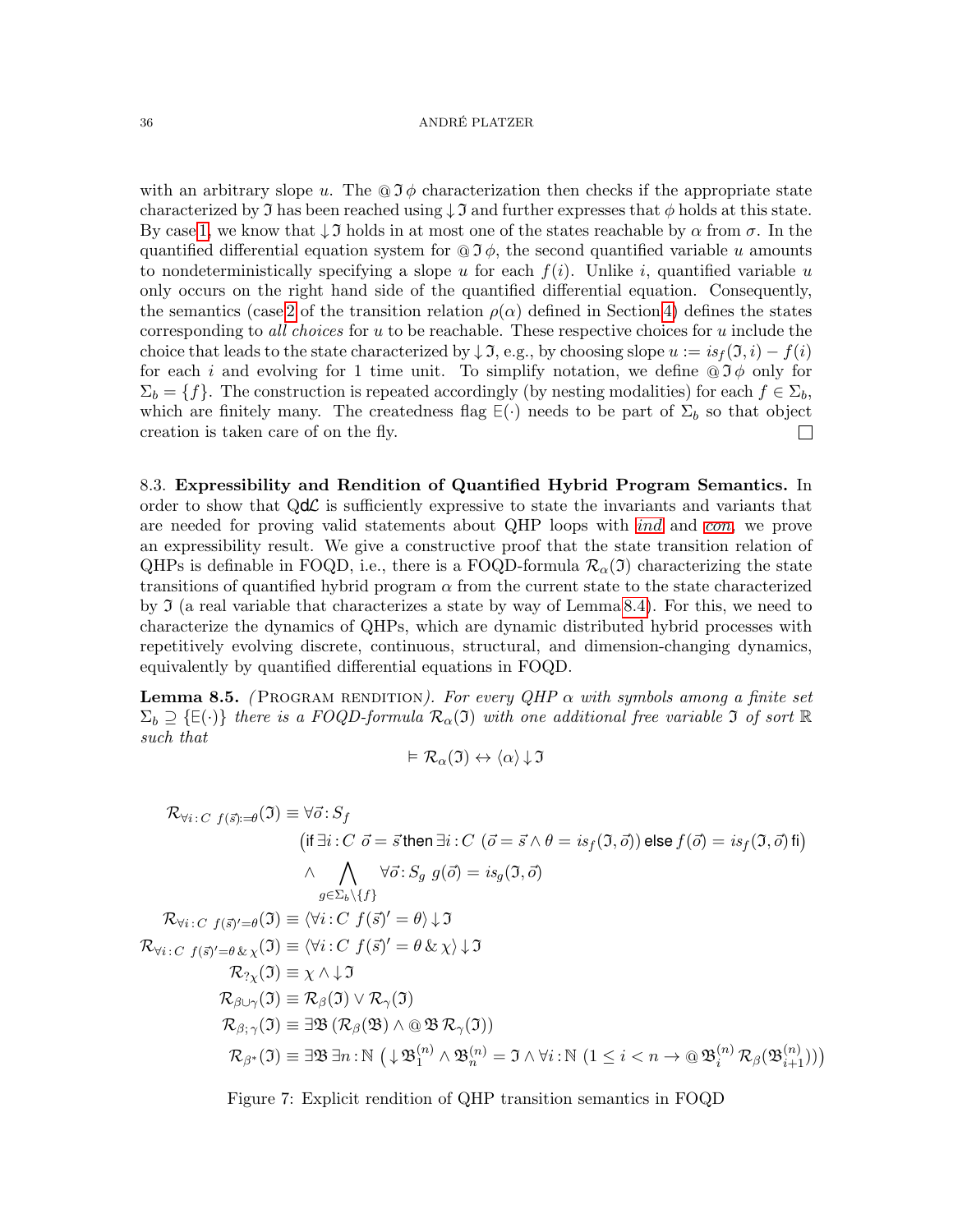Proof. The program rendition is defined inductively in Fig. [7.](#page-35-0) The characterization of quantified assignments is a variation of the characterization of  $\downarrow$  I from the proof of Lemma [8.4.](#page-33-2) The only difference is that the value  $\theta$  is used instead of  $f(\vec{\sigma})$  for positions  $\vec{\sigma}$  that are affected by the quantified state change, i.e.,  $\vec{o}$  is of the form  $\vec{s}$  for some i (where the quantified assignment matches as expressed by  $\exists i: C \, \vec{o} = \vec{s}$ . Quantified differential equations give FOQD-formulas already, because  $\downarrow$  is a FOQD-formula, hence no further reduction is necessary.

With a finite formula, the characterization of repetition  $\mathcal{R}_{\beta^*}(\vec{v})$  in FOQD needs to capture arbitrarily long sequences of intermediate first-order states and the correct transition between successive states of such a sequence. To achieve this with first-order quantifiers, we use the real Gödel encoding from Lemma [8.3](#page-33-1) in Fig. [7](#page-35-0) along with the first-order state identification from Lemma [8.4](#page-33-2) to map unbounded sequences of real first-order states reversibly to a single real variable B, which can be quantified over in first-order logic and identify a first-order state with it by Lemma [8.4.](#page-33-2)  $\Box$ 

Using the QHP rendition from Lemma [8.5](#page-35-1) to characterize modalities, we prove that every  $Qd\mathcal{L}$  formula can be expressed equivalently in FOQD by structural induction.

<span id="page-36-0"></span>**Lemma 8.6.** (EXPRESSIBILITY). QdC is expressible in FOQD: for all QdC formulas  $\phi \in \text{Fml}$  there is a FOQD-formula  $\phi^{\flat} \in \text{Fml}_{FOQD}$  that is equivalent, i.e.,  $\models \phi \leftrightarrow \phi^{\flat}$ . The converse holds trivially.

*Proof.* The proof follows an induction on the structure of formula  $\phi$  for which it is imperative to find an equivalent  $\phi^{\flat}$  in FOQD. Observe that the construction of  $\phi^{\flat}$  from  $\phi$  is effective.

- 0. If  $\phi$  is a first-order formula, then  $\phi^{\flat} := \phi$  already is a FOQD-formula such that nothing has to be shown.
- (1) If  $\phi$  is of the form  $\varphi \vee \psi$ , then by induction hypothesis there are FOQD-formulas  $\varphi^{\flat}, \psi^{\flat}$  such that  $\models \varphi \leftrightarrow \varphi^{\flat}$  and  $\models \psi \leftrightarrow \psi^{\flat}$ , from which we can conclude by congruence that  $\models (\varphi \vee \psi) \leftrightarrow (\varphi^{\flat} \vee \psi^{\flat})$  giving  $\models \phi \leftrightarrow \phi^{\flat}$  by choosing  $\varphi^{\flat} \vee \psi^{\flat}$  for  $\phi^{\flat}$ . Likewise reasoning concludes the other propositional connectives or quantifiers.
- (2) The case where  $\phi$  is of the form  $\langle \alpha \rangle \psi$  is a consequence of the characterization of the semantics of QHPs in FOQD. The expressibility conjecture holds by induction hypothesis using the equivalence of explicit QHP renditions from Lemma [8.5:](#page-35-1)

$$
\vDash \langle \alpha \rangle \psi \leftrightarrow \exists \mathfrak{I} \left( \mathcal{R}_{\alpha}(\mathfrak{I}) \wedge \mathfrak{S} \mathfrak{I} \psi^{\flat} \right) .
$$

(3) The case where  $\phi$  is  $\alpha|\psi$  is again a consequence of Lemma [8.5:](#page-35-1)

$$
\vDash \left[ \alpha \right] \psi \leftrightarrow \forall \mathfrak{I} \left( \mathcal{R}_{\alpha}(\mathfrak{I}) \to \mathfrak{O} \mathfrak{I} \, \psi^{\flat} \right) .
$$

 $\Box$ 

8.4. Relative Completeness of First-order Assertions. As special cases of Theorem [8.2,](#page-31-1) we first prove relative completeness for first-order assertions about QHPs. These first-order cases constitute the basis for the general completeness proof for arbitrary  $Qd\mathcal{L}$ formulas.

In the sequel, we use the notation  $\vdash_{\mathcal{D}} \phi$  to indicate that a QdL formula  $\phi$  is derivable from a set of FOQD-tautologies, which is equivalent to saying that  $\phi$  is derivable in the  $Qd\mathcal{L}$  calculus augmented with a single *oracle axiom*  $D$ , that gives all valid FOQD-instances.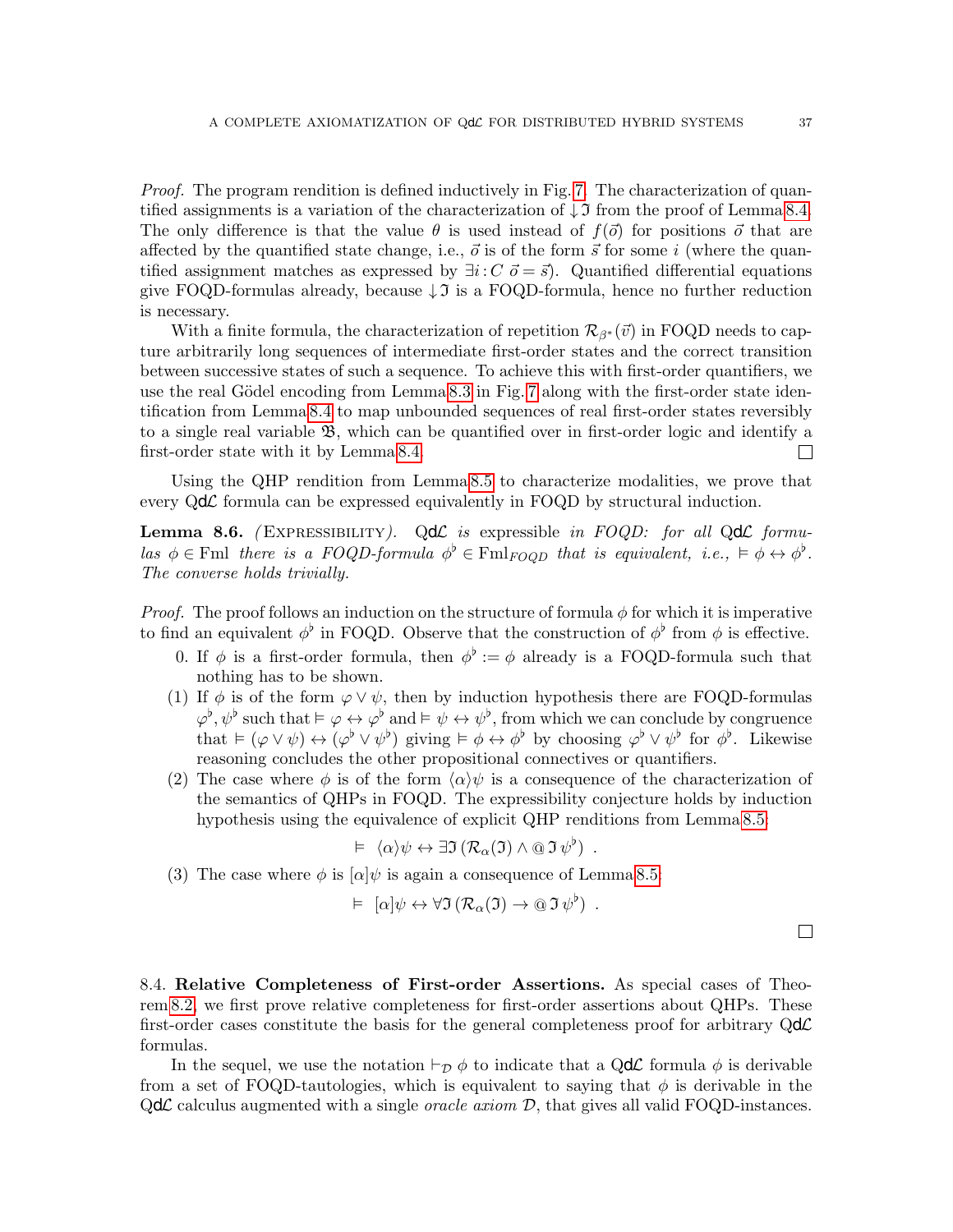The  $Qd\mathcal{L}$  calculus contains a complete calculus for propositional logic and for many-sorted first-order logic. We implicitly use simple propositional reasoning (using the *[cut](#page-18-3)*-rule) to glue together subproofs propositionally.

<span id="page-37-0"></span>Proposition 8.7. (RELATIVE COMPLETENESS OF FIRST-ORDER SAFETY). For every QHP  $\alpha$  and all FOQD formulas F, G

$$
\vDash F \to [\alpha]G \ implies \vdash_{\mathcal{D}} F \to [\alpha]G .
$$

*Proof.* We generalize the relative completeness proof by Cook  $\vert \text{Coo78} \vert$  to  $\text{Qd}\mathcal{L}$  and follow an induction on the structure of program  $\alpha$ . In the following, IH is short for the induction hypothesis.

- (1) The cases where  $\alpha$  is of the form  $f(\vec{s}) := \theta$ ,  $?\chi$ ,  $\beta \cup \gamma$ , or  $\beta$ ;  $\gamma$  are consequences of the soundness of the rules  $[;]$ ,  $[\cup]$ ,  $[?]$ , and  $[:=]$ , which are equivalence rules. Consequently, whenever their conclusion is valid, their premise is valid and of smaller complexity (the programs get simpler), hence the premise is derivable by IH. Thus, we can derive  $F \to [\alpha]G$  by applying the respective rule. For [\[:=\]](#page-17-17) and [\[:\],](#page-17-19) respectively, the premise is simpler because the quantified assignment is only applied to structurally simpler expressions ( $\vec{u}$ ) in the premise than in the conclusion  $(f(\vec{u}))$ while the program stays the same. For nondeterministic assignments, the reasoning is similar using equivalence rule [\[:](#page-17-20)∗] instead of [\[:=\].](#page-17-17) Again, the premise is valid, and already a FOQD formula, hence derivable as an  $\mathcal D$  axiom directly. A formal rewrite proof along these lines is a simple modification of prior work [\[BP06\]](#page-42-10). We explicitly show the proof for  $\beta$ ;  $\gamma$  as it contains an extra twist.
- $(2) \vDash F \rightarrow [\beta; \gamma]G$ , which implies  $\vDash F \rightarrow [\beta][\gamma]G$ . By Lemma [8.6,](#page-36-0) there is a FOQDformula  $G^{\flat}$  such that  $\models G^{\flat} \leftrightarrow [\gamma]G$ . From the validity of  $\models F \to [\beta]G^{\flat}$ , we can conclude by IH that  $\vdash_{\mathcal{D}} F \to [\beta]G^{\flat}$  is derivable. Similarly, because of  $\models G^{\flat} \to [\gamma]G$ , we conclude  $\vdash_{\mathcal{D}} G^{\flat} \to [\gamma] G$  by IH. With an application of  $\lceil \lg en \rceil$ , the latter derivation can be extended to a derivation of  $\vdash_{\mathcal{D}} [\beta]G^{\flat} \rightarrow [\beta][\gamma]G$ . Combining the above derivations propositionally by a cut with  $[\beta]G^{\flat}$ , we can derive  $\vdash_{\mathcal{D}} F \rightarrow [\beta][\gamma]G$ , from which [\[;\]](#page-17-9) yields  $\vdash_{\mathcal{D}} F \rightarrow [\beta; \gamma] G$  as desired.
- $(3) \models F \rightarrow [\forall i: C \; f(\vec{s})' = \theta \& \chi \, G$  is a FOQD-formula and hence derivable as a D axiom directly.
- $(4) \models F \rightarrow [\beta^*]G$  can be derived by induction. For this, we define the invariant as a FOQD encoding of the statement that all potential poststates of  $\beta^*$  satisfy G according to Lemma [8.6:](#page-36-0)

$$
\phi \equiv ([\beta^*]G)^{\flat} \equiv \forall \Im (\mathcal{R}_{\beta^*}(\Im) \rightarrow \textcircled{a} \Im G) .
$$

Since  $F \to \phi$  and  $\phi \to G$  are valid FOQD-formulas according to the semantics, they are derivable by D. By  $[gen, \vdash_{\mathcal{D}} [\beta^*] \phi \rightarrow [\beta^*] G$  $[gen, \vdash_{\mathcal{D}} [\beta^*] \phi \rightarrow [\beta^*] G$  $[gen, \vdash_{\mathcal{D}} [\beta^*] \phi \rightarrow [\beta^*] G$  is derivable from the latter. Likewise,  $\phi \rightarrow |\beta|\phi$  is valid according to the semantics of repetition, thus derivable by IH, since  $\beta$  is less complex. Now [ind](#page-17-31) yields  $\vdash_{\mathcal{D}} \phi \rightarrow [\beta^*]\phi$ . Combining the above derivations propositionally by a cut with  $\lbrack \beta^* \rbrack \phi$  and  $\phi$  yields  $\vdash_{\mathcal{D}} F \rightarrow [\beta^*] G$ .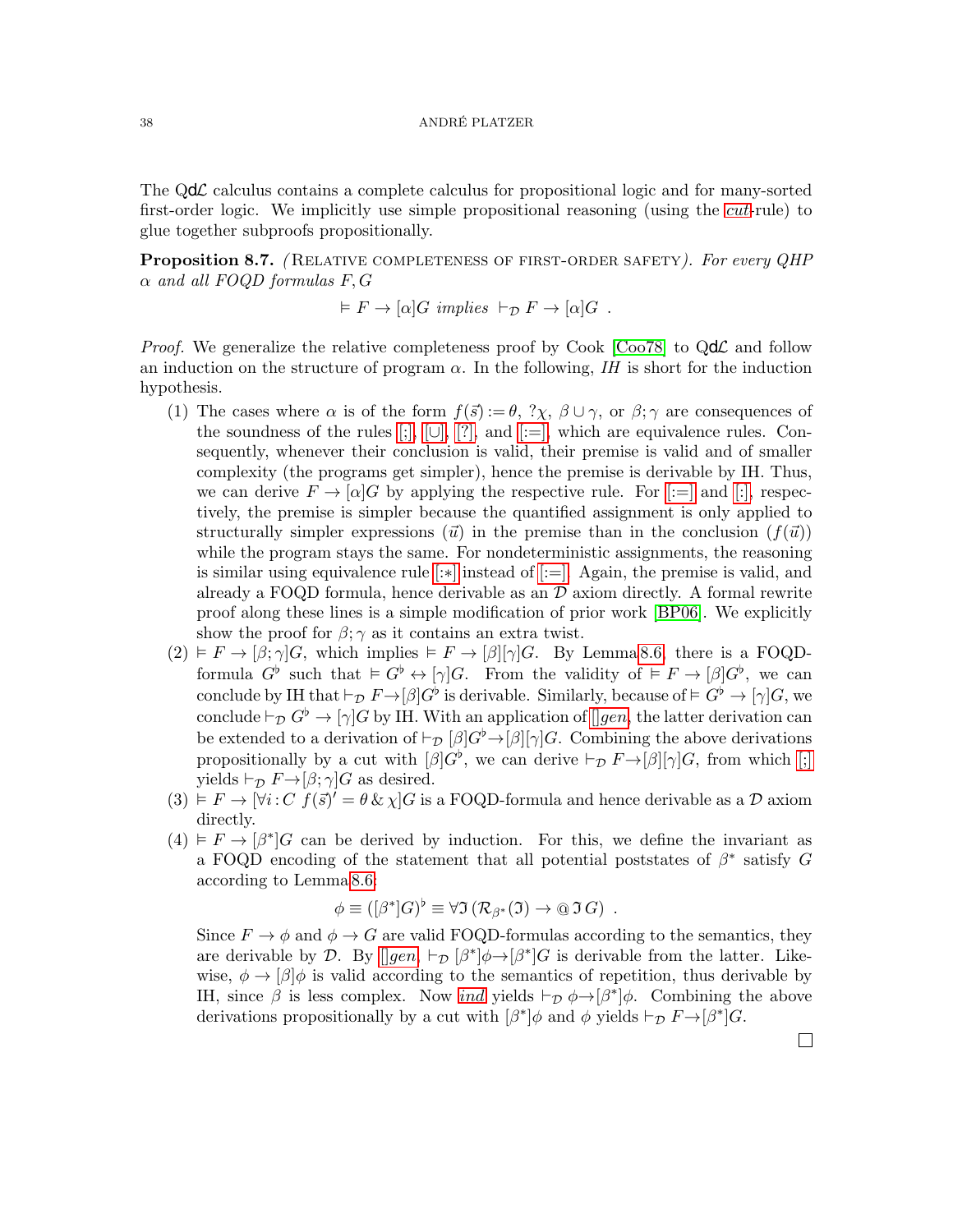<span id="page-38-0"></span>**Proposition 8.8.** (RELATIVE COMPLETENESS OF FIRST-ORDER LIVENESS). For each QHP  $\alpha$  and all FOQD-formulas F, G

$$
\vDash F \to \langle \alpha \rangle G \implies \vdash_{\mathcal{D}} F \to \langle \alpha \rangle G \ .
$$

Proof. We generalize the integer arithmetic completeness proof by Harel [\[Har79\]](#page-42-20) to the hybrid case. Most cases of the proof are simple adaptations of the corresponding cases in Proposition [8.7.](#page-37-0) What remains to be shown is the case of repetitions. Assume that  $F \to \langle \beta^* \rangle G$ . To derive this formula by [con](#page-17-32), we use a FOQD-formula  $\varphi(n)$  as a variant expressing that, after n iterations,  $\beta$  can lead to a state satisfying G. This formula is obtained from Lemma [8.5-](#page-35-1)[8.6](#page-36-0) as  $(\langle \beta^* \rangle G)^{\flat} \equiv \exists \Im (\mathcal{R}_{\beta^*}(\mathfrak{I}) \wedge \mathfrak{O} \mathfrak{I} G)$ , except that the quantifier on the repetition count n is removed such that n becomes a free variable (plus index shifting to count repetitions):

$$
\varphi(n-1) \equiv \exists \mathfrak{B} \left( \downarrow \mathfrak{B}_1^{(n)} \land \mathfrak{B}_n^{(n)} = \mathfrak{I} \land \forall i : \mathbb{N} \left( 1 \leq i < n \rightarrow \mathbb{Q} \mathfrak{B}_i^{(n)} \mathcal{R}_{\beta}(\mathfrak{B}_{i+1}^{(n)}) \right) \land \mathbb{Q} \mathfrak{I} \, G \right) \; .
$$

By Lemma [8.3,](#page-33-1)  $\varphi(n)$  can only hold true if n is a natural number.

According to the loop semantics,  $\vdash n > 0 \land \varphi(n) \rightarrow \langle \beta \rangle \varphi(n-1)$  is valid by construction: If  $n > 0$  is a natural number then so is  $n - 1$ , and if  $\beta$  reaches G after n repetitions, then, after executing  $\beta$  once,  $n-1$  repetitions of  $\beta$  reach G. By IH, this formula is derivable, since  $\beta$  contains less loops. We have derived  $\vdash_{\mathcal{D}} n > 0 \land \varphi(n) \rightarrow \langle \beta \rangle \varphi(n-1)$ . Thus  $\vdash_{\mathcal{D}} \exists v \varphi(v) \rightarrow \langle \beta^* \rangle \exists v \leq 0 \varphi(v)$  by [con](#page-17-32). It only remains to show that the antecedent is derivable from F and that  $\langle \beta^* \rangle G$  is derivable from the succedent. From our assumption, we conclude that the following are valid FOQD-formulas, hence D-axioms:

- $F \to \exists v \varphi(v)$ , because  $\models F \to \langle \beta^* \rangle G$ , and
- $(\exists v \leq 0 \varphi(v)) \rightarrow G$ , because  $v \leq 0$  and the fact, that, by Lemma [8.3,](#page-33-1)  $\varphi(v)$  only holds true for natural numbers, imply  $\varphi(0)$ . Further,  $\varphi(0)$  entails G, because zero repetitions of  $\beta$  have no effect.

We extend the latter derivation to  $\vdash_{\mathcal{D}} \langle \beta^* \rangle \exists v \leq 0 \varphi(v) \rightarrow \langle \beta^* \rangle G$  by  $\langle \rangle gen$  $\langle \rangle gen$ . Now, the above derivations can be combined propositionally by a cut with  $\langle \beta^* \rangle \exists v \leq 0 \varphi(v)$  and with  $\exists v \varphi(v)$ to yield  $\vdash_{\mathcal{D}} F \rightarrow \langle \beta^* \rangle G$ .  $\Box$ 

8.5. Relative Completeness of the  $Qd\mathcal{L}$  Calculus. Having succeeded with the proofs of the above statements about parts of the completeness proof, we can finish the proof of Theorem [8.2.](#page-31-1)

*Proof of Theorem [8.2.](#page-31-1)* The proof follows a basic structure similar to that of Harel's proof for the discrete case [\[Har79,](#page-42-20) Theorem 3.1]. We have to show that every valid  $Qd\mathcal{L}$  formula  $\phi$  can be proven from FOQD axioms within the QdC calculus: from  $\models \phi$  we have to prove  $\models_{\mathcal{D}} \phi$ . The proof proceeds as follows: By propositional recombination, we inductively identify fragments of  $\phi$  that correspond to  $\phi_1 \rightarrow [\alpha]\phi_2$  or  $\phi_1 \rightarrow \langle \alpha \rangle \phi_2$  logically. Next, we express subformulas  $\phi_i$  equivalently in FOQD by Lemma [8.6,](#page-36-0) and use Proposition [8.7](#page-37-0) and [8.8](#page-38-0) to resolve these first-order safety or liveness assertions. Finally, we prove that the original  $Qd\mathcal{L}$  formula can be re-derived from the subproofs.

We can assume  $\phi$  to be given in conjunctive normal form by appropriate propositional reasoning. In particular, we assume that negations are pushed inside over modalities using the dualities  $\neg[\alpha]\phi \equiv \langle \alpha \rangle \neg \phi$  and  $\neg \langle \alpha \rangle \phi \equiv [\alpha] \neg \phi$ . The remainder of the proof follows an induction on a measure  $|\phi|$  defined as the number of modalities in  $\phi$ . For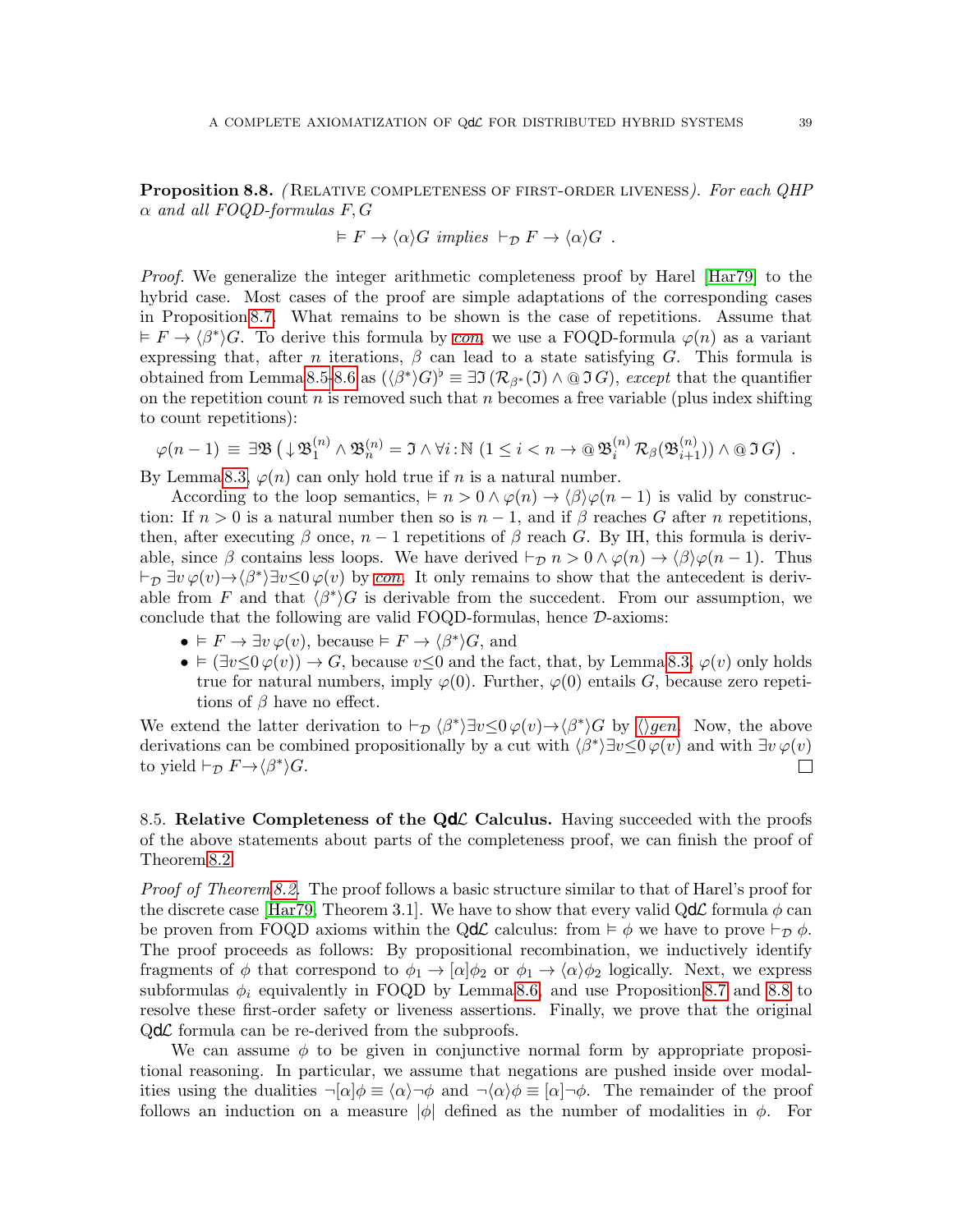a uniform proof, we assume real quantifiers to be abbreviations for modal formulas by  $\exists x : \mathbb{R} \phi \equiv \langle x' = 1 \rangle \phi \vee \langle x' = -1 \rangle \phi$  and  $\forall x : \mathbb{R} \phi \equiv [x' = 1] \phi \wedge [x' = -1] \phi$ . Following either  $x' = 1$  or  $x' = -1$ , we can reach any real number as a value for x. Similarly, we assume quantifiers for sort  $C \neq \mathbb{R}$  to be abbreviations for modal formulas by  $\exists x : C \phi \equiv \langle \forall j : C \ x := j \rangle \phi$ and  $\forall x : C \phi \equiv [\forall j : C \ x := j] \phi$ . We can obtain any object of sort C by an appropriate choice of j. Now the proof is by induction on the measure  $|\phi|$  of  $\phi$ .

- 0.  $|\phi| = 0$  then  $\phi$  is a first-order formula, hence derivable by  $\mathcal{D}$ .
- (1)  $\phi$  is of the form  $\neg \phi_1$ , then  $\phi_1$  is first-order, as we assumed negations to be pushed inside. Hence, case 0 applies:  $|\phi| = 0$ .
- (2)  $\phi$  is of the form  $\phi_1 \wedge \phi_2$ , then individually deduce the simpler proofs for  $\vdash_{\mathcal{D}} \phi_1$  and  $\vdash_{\mathcal{D}} \phi_2$  by IH, which can be combined by [∧](#page-18-4)r.
- (3)  $\phi$  is a disjunction and—without loss of generality—has one of the following forms (otherwise use associativity and commutativity to select a different order for the disjunction):

$$
\begin{array}{c}\n\phi_1 \lor [\alpha]\phi_2 \\
\phi_1 \lor \langle \alpha \rangle \phi_2\n\end{array}
$$

As a unified notation for those cases we use  $\phi_1 \vee \langle \alpha \rangle \phi_2$ . Then,  $|\phi_2| < |\phi|$ , since  $\phi_2$ has less modalities. Likewise,  $|\phi_1| < |\phi|$  because  $\langle \alpha | \phi_2 \rangle$  contributes one modality to  $|\phi|$  that is not part of  $\phi_1$ .

According to Lemma [8.6](#page-36-0) there are FOQD-formulas  $\phi_1^b, \phi_2^b$  that satisfy  $\models \phi_i \leftrightarrow \phi_i^b$ for  $i = 1, 2$ . By congruence, the validity  $\models \phi$  yields that  $\models \phi_1^{\flat} \vee (\alpha) \phi_2^{\flat}$ , which directly implies  $\models \neg \phi_1^{\flat} \rightarrow \langle \alpha \rangle \phi_2^{\flat}$ . Then by Proposition [8.7](#page-37-0) or [8.8,](#page-38-0) respectively, we can derive

<span id="page-39-1"></span>
$$
\vdash_{\mathcal{D}} \neg \phi_1^{\flat} \to \{\alpha\} \phi_2^{\flat} . \tag{8.1}
$$

Further  $\models \phi_1 \leftrightarrow \phi_1^{\flat}$  implies  $\models \neg \phi_1 \rightarrow \neg \phi_1^{\flat}$ , which is derivable by IH, because  $|\phi_1| < |\phi|$ . We combine the resulting derivation  $\vdash_{\mathcal{D}} \neg \phi_1 \rightarrow \neg \phi_1^{\flat}$ , with [\(8.1\)](#page-39-1) by a cut with  $\neg \phi_1^{\flat}$  to obtain

<span id="page-39-2"></span>
$$
\vdash_{\mathcal{D}} \neg \phi_1 \rightarrow \langle \alpha \rangle \phi_2^{\flat} . \tag{8.2}
$$

Likewise  $\models \phi_2 \leftrightarrow \phi_2^{\flat}$  implies  $\models \phi_2^{\flat} \rightarrow \phi_2$ , which is derivable by IH, as  $|\phi_2| < |\phi|$ . We can extend the derivation of  $\vdash_{\mathcal{D}} \phi_2^{\flat} \to \phi_2 \vdash_{\mathcal{D}} (\alpha \phi_2^{\flat} \to \alpha \phi_2) \uplus [\phi_2 \to \phi_2 \to \phi_2 \phi_2]$ we combine the latter propositionally with [\(8.2\)](#page-39-2) by a cut with  $\langle \alpha | \phi_2^{\flat} \rangle$  to derive  $\vdash_{\mathcal{D}} \neg \phi_1 \rightarrow \langle \alpha \rangle \phi_2$ , from which  $\vdash_{\mathcal{D}} \phi_1 \vee \langle \alpha \rangle \phi_2$  can be obtained, again using *[cut](#page-18-3)*, to complete the proof.

<span id="page-39-3"></span> $\Box$ 

# 9. Distributed Car Control Verification

<span id="page-39-0"></span>With the QdC calculus and the compatibility condition  $\mathcal{M}(i, j)$  from eqn. [\(3.2\)](#page-8-1), we can easily prove collision freedom, i.e., formula [\(5.2\)](#page-16-0), in the distributed car control system [\(5.4\)](#page-16-1):

$$
(\forall i, j : C! \mathcal{M}(i, j)) \rightarrow
$$
  
\n
$$
[(n := \text{new } C; ?\forall i : C! \mathcal{M}(i, n); \forall i : C! (x(i)^{''} = a(i)))^*] \forall i \neq j : C! x(i) \neq x(j)
$$
 (9.1)

The biggest challenge in the proof of this  $Qd\mathcal{L}$  formula is that it involves continuous dynamics, discrete dynamics, and dimensional dynamics, and that all parts of the system need to interact safely for the system to stay collision-free. In particular, formula [\(9.1\)](#page-39-3) states a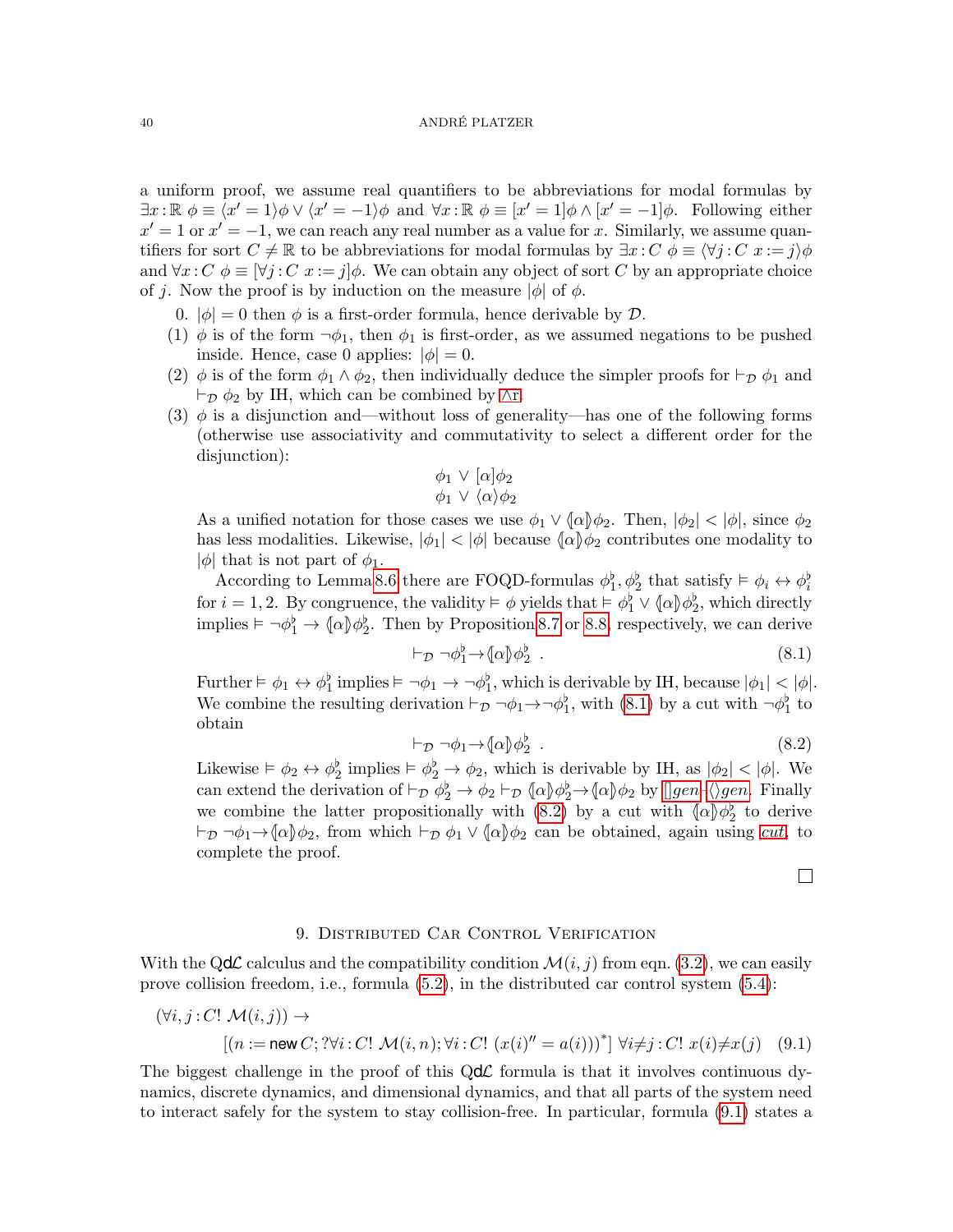safety property of unboundedly many cars driving on a road, where an unbounded number of new cars may additionally appear dynamically during the evolution of the system. See Fig. [8](#page-40-0) for a formal  $Qd\mathcal{L}$  proof of this  $Qd\mathcal{L}$  formula, which proves collision freedom despite dynamic appearance of new cars.

|                 | ж                                                                                                                                                                                                                                                                                                                                                                                                                                                                                                                                    | $\ast$                                                                                                                                                                                                |
|-----------------|--------------------------------------------------------------------------------------------------------------------------------------------------------------------------------------------------------------------------------------------------------------------------------------------------------------------------------------------------------------------------------------------------------------------------------------------------------------------------------------------------------------------------------------|-------------------------------------------------------------------------------------------------------------------------------------------------------------------------------------------------------|
|                 | i∀"<br>i∀⊤<br>, $\mathcal{M}(i,n)$ , $t \geq 0 \rightarrow \mathcal{S}_t \mathcal{M}(i,n)$                                                                                                                                                                                                                                                                                                                                                                                                                                           | $\mathcal{M}(i, j), t \geq 0 \rightarrow \mathcal{S}_t \mathcal{M}(i, j)$                                                                                                                             |
|                 | $\forall 1 \ldots, \forall i: C! \; \mathcal{M}(i,n), t \geq 0 \rightarrow \mathcal{S}_t \mathcal{M}(i,n)$                                                                                                                                                                                                                                                                                                                                                                                                                           | $\forall i, j : C! \; \mathcal{M}(i, j), \ldots, t \geq 0 \rightarrow \mathcal{S}_t \mathcal{M}(i, j)$                                                                                                |
| Λr              | $\forall i, j : C! \mathcal{M}(i, j), \forall i : C! \mathcal{M}(i, n), t \geq 0 \rightarrow S_t \mathcal{M}(i, n) \land \mathcal{S}_t \mathcal{M}(i, j)$                                                                                                                                                                                                                                                                                                                                                                            |                                                                                                                                                                                                       |
|                 | $[:=]$ $\overline{\forall i,j:C! \mathcal{M}(i,j),\forall i:C! \mathcal{M}(i,n),t \geq 0 \rightarrow [\forall i:C! \cup \{n\} \mathcal{S}_t(i)] (\mathcal{M}(i,n) \wedge \mathcal{M}(i,j))}$                                                                                                                                                                                                                                                                                                                                         |                                                                                                                                                                                                       |
| $\forall r$     | $\overline{\forall i,j:C! \; \mathcal{M}(i,j), \forall i:C! \; \mathcal{M}(i,n), t \geq 0 \rightarrow [\forall i:C! \cup \{n\} \; \mathcal{S}_t(i)] \forall i,j:C! \; (\mathcal{M}(i,n) \wedge \mathcal{M}(i,j))}$                                                                                                                                                                                                                                                                                                                   |                                                                                                                                                                                                       |
| $\nu \forall$   | $\forall i, j : C! \mathcal{M}(i, j), \forall i : C! \mathcal{M}(i, n), t \geq 0 \rightarrow [\forall i : C! \cup \{n\} \mathcal{S}_t(i)][\mathsf{E}(n) \forall i, j : C! \mathcal{M}(i, j))$                                                                                                                                                                                                                                                                                                                                        |                                                                                                                                                                                                       |
| $\nu A$         | $\overline{\forall i,j:C! \mathcal{M}(i,j), \forall i:C! \mathcal{M}(i,n), t \geq 0 \rightarrow [\mathsf{E}(n)][\forall i:C! \mathcal{S}_t(i)] \forall i,j:C! \mathcal{M}(i,j)}$                                                                                                                                                                                                                                                                                                                                                     |                                                                                                                                                                                                       |
|                 | $\forall r, \rightarrow r^{-}$<br>$\forall i, j : C! \mathcal{M}(i, j), \forall i : C! \mathcal{M}(i, n) \rightarrow \left[\mathbb{E}(n)\right] \forall t \geq 0 \left[\forall i : C! \mathcal{S}_t(i)\right] \forall i, j : C! \mathcal{M}(i, j)$                                                                                                                                                                                                                                                                                   |                                                                                                                                                                                                       |
| $\lceil \rceil$ | $\forall i, j : C! \mathcal{M}(i, j), \forall i : C! \mathcal{M}(i, n) \rightarrow [\mathbb{E}(n)][\forall i : C! (x(i)'' = a(i))]\forall i, j : C! \mathcal{M}(i, j)$                                                                                                                                                                                                                                                                                                                                                               |                                                                                                                                                                                                       |
|                 | $\text{rank}\, \text{rank}\, \text{rank}\, \text{rank}\, \text{rank}\, \text{rank}\, \text{rank}\, \text{rank}\, \text{rank}\, \text{rank}\, \text{rank}\, \text{rank}\, \text{rank}\, \text{rank}\, \text{rank}\, \text{rank}\, \text{rank}\, \text{rank}\, \text{rank}\, \text{rank}\, \text{rank}\, \text{rank}\, \text{rank}\, \text{rank}\, \text{rank}\, \text{rank}\, \text{rank}\, \text{rank}\, \text{rank}\, \text{rank}\, \text{rank}\, \text{rank}\, \text{rank}\, \text{rank}\, \text{rank}\, \text{rank}\, \text{rank$ |                                                                                                                                                                                                       |
| $\rightarrow$ r |                                                                                                                                                                                                                                                                                                                                                                                                                                                                                                                                      | $\forall i, j : C! \mathcal{M}(i, j) \rightarrow \mathbb{E}(n) \land (\forall i : C! \mathcal{M}(i, n) \rightarrow \forall i : C! \mathcal{M}(i)' = a(i) \land \forall i, j : C! \mathcal{M}(i, j))$  |
| $\lceil$ ?      |                                                                                                                                                                                                                                                                                                                                                                                                                                                                                                                                      | $E(n) = 0, \forall i, j : C! \mathcal{M}(i, j) \rightarrow [E(n)][? \forall i : C! \mathcal{M}(i, n); \forall i : C! (x(i)'' = a(i))]\forall i, j : C! \mathcal{M}(i, j)$                             |
| new             |                                                                                                                                                                                                                                                                                                                                                                                                                                                                                                                                      | $\forall i, j \in C!$ $\mathcal{M}(i,j) \rightarrow [n := \text{new } C][\forall i \in C!$ $\mathcal{M}(i,n); \forall i \in C!$ $(x(i)^{\prime\prime} = a(i))[\forall i, j \in C!$ $\mathcal{M}(i,j)$ |
| $[\cdot]$       | $\forall i, j : C! \mathcal{M}(i, j) \rightarrow [DCCS] \forall i, j : C! \mathcal{M}(i, j)$                                                                                                                                                                                                                                                                                                                                                                                                                                         |                                                                                                                                                                                                       |
| ind             | $\forall i, j : C! \mathcal{M}(i, j) \rightarrow [(DCCS)^*] \forall i \neq j : C! \ x(i) \neq x(j)$                                                                                                                                                                                                                                                                                                                                                                                                                                  |                                                                                                                                                                                                       |

<span id="page-40-0"></span>Figure 8:  $Qd\mathcal{L}$  proof for collision freedom in distributed car control with dynamic appearance.

The proof in Fig. [8](#page-40-0) uses [ind](#page-17-31)uction (rule ind) with invariant  $\forall i, j : C!$   $\mathcal{M}(i, j)$ . Figure 8 does not show the branch proving that the invariant  $\forall i, j : C!$   $\mathcal{M}(i, j)$  implies the postcondition  $\forall i \neq j : C! \; x(i) \neq x(j)$ , which is easy to prove.

<span id="page-40-1"></span>The proof step marked by [new](#page-40-1) uses the definition of new C from eqn. [\(5.1\)](#page-15-0). To save space, we abbreviate  $[E(n) := 1]$  by  $[E(n)]$  in Fig. [8.](#page-40-0) The proof uses the derived rules  $\nu \forall$  and  $\nu A$  from Section [6](#page-18-2) to propagate the effect of object creation on actualist quantifiers and actualist quantified assignments respectively. In rule  $\nu A$ , the shorthand notation  $\forall i: C! \cup \{n\}$   $\mathcal{S}_t(i)$  in the resulting formula indicates that the new object n is also updated according to the solution  $S_t(n)$ , not just the previously existing objects  $(\forall i: C \, S_t(i))$ . Here, we abbreviate by  $S_t(i)$  the solution  $x(i) := x(i) + v(i)t + \frac{a(i)}{2}$  $\frac{(i)}{2}t^2, v(i) := v(i) + a(i)t$  of the quantified differential equation  $\forall i: C \; x(i)' = a(i)$ , which rule [\[](#page-17-15)'] introduces. For the top-most application of rule [\[:=\],](#page-17-17) we denote by  $\mathcal{S}_t\mathcal{M}(i,j)$  the result of substituting  $\forall i: C$ !  $\mathcal{S}_t(i)$ into  $\mathcal{M}(i, j)$  according to rule [\[:=\].](#page-17-17) In Fig. [8,](#page-40-0) we leave out some irrelevant formulas, indicated by ellipsis  $(\ldots)$  or gray print. The proof closes (indicated by  $\ast$ ) by QE with rule [i](#page-17-27) $\forall$ . Hence,  $Qd\mathcal{L}$  formula [\(9.1\)](#page-39-3) is valid by Theorem [7.1.](#page-27-0)

In a similar way, the  $Qd\mathcal{L}$  proof rules can prove collision freedom in an advanced distributed car control system that has both dynamic appearance of cars on the road as in [\(5.4\)](#page-16-1) and more flexibility in acceleration and braking choices of the individual cars as in  $(5.3)$ . For this, we choose a weaker constraint for  $\mathcal{M}(i, j)$  that allows cars that move with quite different accelerations, if only the respective safety distances are compatible with the different velocities:

$$
i \neq j \rightarrow ((x(i) < x(j) \land v(i)^2 < v(j)^2 + 2b(x(j) - x(i)) \land v(i) \ge 0 \land v(j) \ge 0) \\
 \lor (x(i) > x(j) \land v(j)^2 < v(i)^2 + 2b(x(i) - x(j)) \land v(i) \ge 0 \land v(j) \ge 0))
$$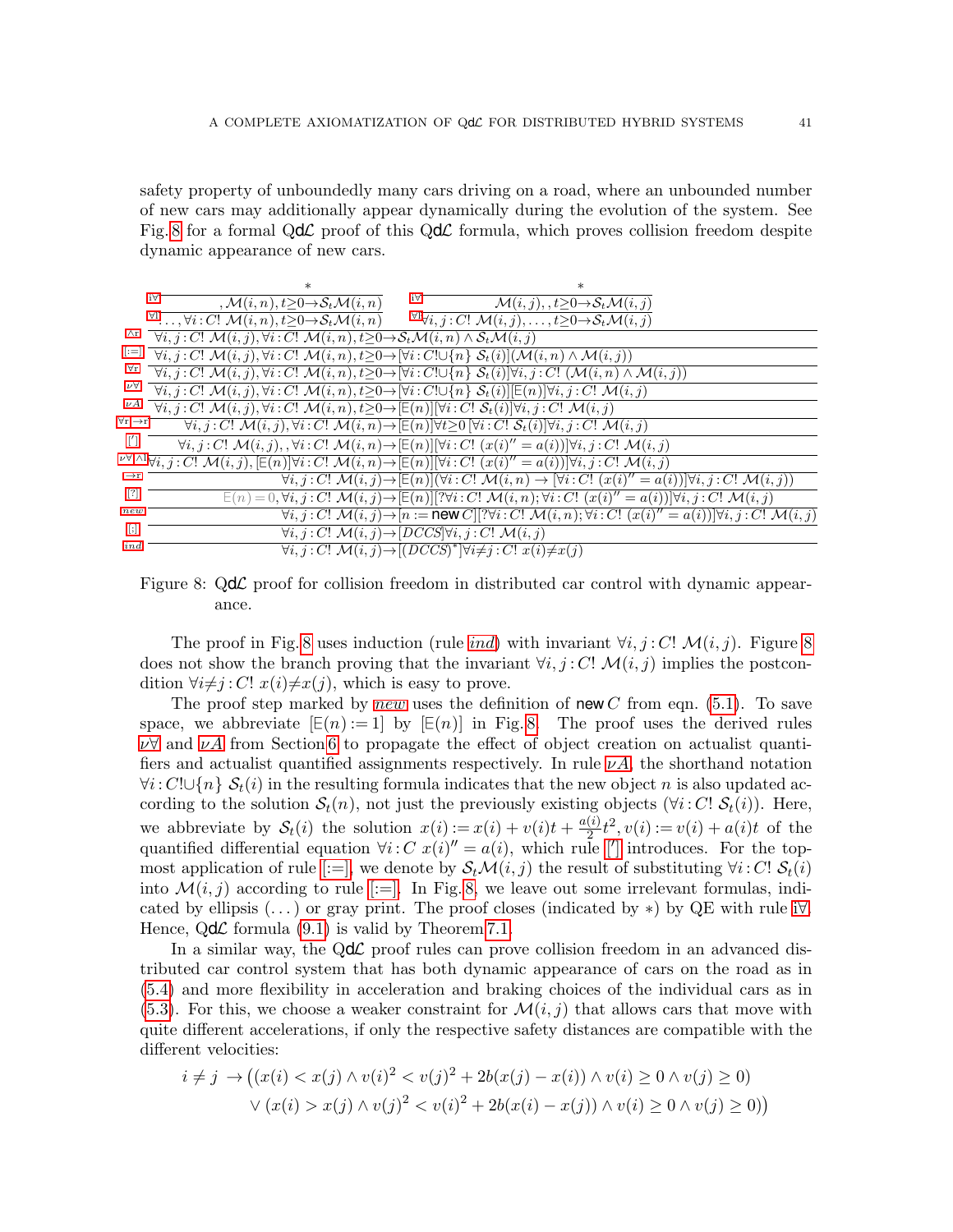With this choice for  $\mathcal{M}(i, j)$ , the QdC proof calculus can be used to prove the following QdC formula with a proof very similar to that in Fig. [8:](#page-40-0)

$$
\forall i, j : C! \mathcal{M}(i, j) \rightarrow
$$
  
\n
$$
[(n := new C; ?\forall i : C! \mathcal{M}(i, n);
$$
  
\n
$$
\forall i : C! \ a(i) := \text{if } \forall j : C! \ far(i, j) \text{ then } a \text{ else } -b \text{ fi};
$$
  
\n
$$
\tau := 0; \ \forall i : C! \ (x(i)' = v(i), v(i)' = a(i), \tau' = 1 \ \& \ v(i) \ge 0 \ \land \tau \le \varepsilon))^*
$$
  
\n
$$
]\ \forall i \neq j : C! \ x(i) \neq x(j)
$$
\n(9.2)

The QHP in  $Qd\mathcal{L}$  formula [\(9.2\)](#page-41-0) allows all cars to change their respective acceleration freely when all other cars are sufficiently far away like in  $(5.3)$ . For this, we choose a condition characterizing that the distributed car control system stays controllable for at least  $\varepsilon$  time units (which is the maximum reaction time of the controller):

$$
far(i,j) \equiv x(j) > x(i) \rightarrow x(j) > x(i) + \frac{v(i)^2 - v(j)^2}{2b} + \left(\frac{a}{b} + 1\right) \left(\frac{a}{2}\varepsilon^2 + \varepsilon v(i)\right)
$$

The continuous dynamics in [\(9.2\)](#page-41-0) is bounded by the evolution domain constraint  $\tau \leq \varepsilon$  to evolve for at most  $\varepsilon$  time units, at which point, at the latest, the discrete controllers will have a chance to react to situation changes again (i.e., the control loop repeats). The  $Qd\mathcal{L}$ proof of [\(9.2\)](#page-41-0) has the same structure as that in Fig. [8](#page-40-0) except that the arithmetic is more involved to handle the resulting nonlinear and nonmonotonic arithmetic constraints, see [\[Pla10d\]](#page-43-23).

For a  $Qd\mathcal{L}$  proof extending the above ideas to a proof of collision-freedom for a more realistic distributed car control system having arbitrarily many cars switching between arbitrarily many lanes with dynamic appearance and disappearance of arbitrarily many cars, we refer to follow-up work [\[LPN11\]](#page-43-13). Unlike our simplified system model, this followup work does not assume that all cars use the same braking power.

### <span id="page-41-0"></span>10. CONCLUSIONS

We have introduced a formal system model and semantics for dynamic distributed hybrid systems together with a compositional verification logic and proof calculus. We believe this is the *first formal verification approach for distributed hybrid dynamics*, where structure and dimension of the system can evolve jointly with the discrete and continuous dynamics. Our approach handles *distributed hybrid systems* with interacting discrete dynamics, continuous dynamics, structural dynamics, and dimensional dynamics. We have proven our calculus to be a sound and complete axiomatization relative to quantified differential equations. Our calculus proves collision avoidance in distributed car control with dynamic appearance of new cars on the road, which is out of scope for other approaches.

Future work includes full modular concurrency in distributed hybrid systems, which is already challenging in discrete programs.

### Acknowledgement

I thank Frank Pfenning for his helpful comments and the reviewers for their feedback.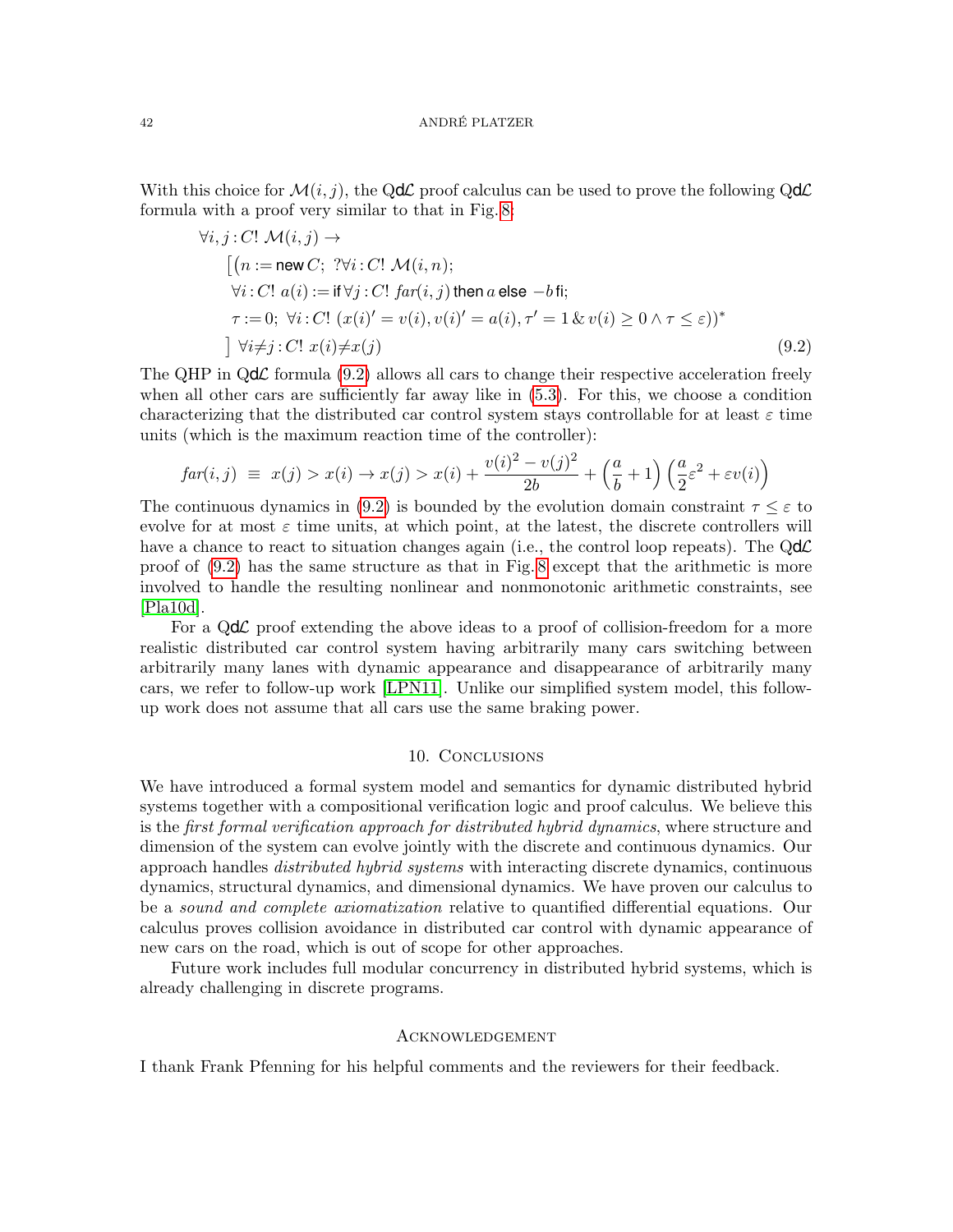### **REFERENCES**

- <span id="page-42-2"></span>[ACHH92] Rajeev Alur, Costas Courcoubetis, Thomas A. Henzinger, and Pei-Hsin Ho. Hybrid automata: An algorithmic approach to the specification and verification of hybrid systems. In Grossman et al. [\[GNRR93\]](#page-42-21), pages 209–229.
- <span id="page-42-7"></span>[AdBO10] Krzysztof R. Apt, Frank S. de Boer, and Ernst-Rüdiger Olderog. Verification of Sequential and Concurrent Programs. Springer, 3rd edition, 2010.
- <span id="page-42-22"></span>[AHS96] Rajeev Alur, Thomas A. Henzinger, and Eduardo D. Sontag, editors. *Hybrid Systems III:* Verification and Control, Proceedings, volume 1066 of LNCS. Springer, 1996.
- <span id="page-42-6"></span>[AL01] Paul C. Attie and Nancy A. Lynch. Dynamic input/output automata: A formal model for dynamic systems. In Kim Guldstrand Larsen and Mogens Nielsen, editors, CONCUR, volume 2154 of LNCS, pages 137–151. Springer, 2001.
- <span id="page-42-5"></span>[BBM98] Michael S. Branicky, Vivek S. Borkar, and Sanjoy K. Mitter. A unified framework for hybrid control: Model and optimal control theory. IEEE T. Automat. Contr., 43(1):31–45, 1998.
- <span id="page-42-13"></span>[Bog95] Vladimir I. Bogachev. Deterministic and stochastic differential equations in infinite-dimensional spaces. Acta Appl. Math., 40(1):25–93, Jul 1995.
- <span id="page-42-10"></span>[BP06] Bernhard Beckert and André Platzer. Dynamic logic with non-rigid functions: A basis for object-oriented program verification. In Ulrich Furbach and Natarajan Shankar, editors, IJCAR, volume 4130 of LNCS, pages 266–280. Springer, 2006.
- <span id="page-42-3"></span>[Bra95] Michael S. Branicky. General hybrid dynamical systems: Modeling, analysis, and control. In Alur et al. [\[AHS96\]](#page-42-22), pages 186–200.
- <span id="page-42-16"></span>[CH91] George E. Collins and Hoon Hong. Partial cylindrical algebraic decomposition for quantifier elimination. J. Symb. Comput., 12(3):299–328, 1991.
- <span id="page-42-11"></span>[CJR95] Zhou Chaochen, Wang Ji, and Anders P. Ravn. A formal description of hybrid systems. In Alur et al. [\[AHS96\]](#page-42-22), pages 511–530.

<span id="page-42-19"></span>[Coo78] Stephen A. Cook. Soundness and completeness of an axiom system for program verification. SIAM J. Comput., 7(1):70–90, 1978.

- <span id="page-42-8"></span>[DGV96] Akash Deshpande, Aleks Göllü, and Pravin Varaiya. SHIFT: A formalism and a programming language for dynamic networks of hybrid automata. In Panos J. Antsaklis, Wolf Kohn, Anil Nerode, and Shankar Sastry, editors, Hybrid Systems, volume 1273 of LNCS, pages 113–133. Springer, 1996.
- <span id="page-42-1"></span>[DMC05] Gilles Dowek, César Muñoz, and Víctor A. Carreño. Provably safe coordinated strategy for distributed conflict resolution. In Proceedings of the AIAA Guidance Navigation, and Control Conference and Exhibit 2005, AIAA-2005-6047, 2005.
- <span id="page-42-15"></span>[Fit96] Melvin Fitting. First-Order Logic and Automated Theorem Proving. Springer, New York, 2nd edition, 1996.
- <span id="page-42-12"></span>[FM99] Melvin Fitting and Richard L. Mendelsohn. First-Order Modal Logic. Kluwer, Norwell, MA, USA, 1999.
- <span id="page-42-21"></span>[GNRR93] Robert L. Grossman, Anil Nerode, Anders P. Ravn, and Hans Rischel, editors. *Hybrid Systems*, volume 736 of LNCS. Springer, 1993.
- <span id="page-42-18"></span>[Göd31] Kurt Gödel. Über formal unentscheidbare Sätze der Principia Mathematica und verwandter Systeme I. Mon. hefte Math. Phys., 38:173–198, 1931.
- <span id="page-42-20"></span>[Har79] David Harel. First-Order Dynamic Logic. Springer, New York, 1979.
- <span id="page-42-4"></span>[Hen96] Thomas A. Henzinger. The theory of hybrid automata. In LICS, pages 278–292, Los Alamitos, 1996. IEEE Computer Society.
- <span id="page-42-0"></span>[HESV91] Ann Hsu, Farokh Eskafi, Sonia Sachs, and Pravin Varaiya. Design of platoon maneuver protocols for IVHS. PATH Research Report UCB-ITS-PRR-91-6, Institute of Transportation Studies, University of California, Berkeley, 1991.
- <span id="page-42-9"></span>[HKT00] David Harel, Dexter Kozen, and Jerzy Tiuryn. Dynamic logic. MIT Press, Cambridge, 2000.
- <span id="page-42-14"></span>[Hoa69] Charles Antony Richard Hoare. An axiomatic basis for computer programming. Commun. ACM, 12(10):576–580, 1969.
- <span id="page-42-17"></span>[HS94] Reiner H¨ahnle and Peter H. Schmitt. The liberalized δ-rule in free variable semantic tableaux. J. Autom. Reasoning, 13(2):211–221, 1994.
- <span id="page-42-23"></span>[HT06] João P. Hespanha and Ashish Tiwari, editors. Hybrid Systems: Computation and Control, 9th International Workshop, HSCC 2006, Santa Barbara, CA, USA, March 29-31, 2006, Proceedings, volume 3927 of LNCS. Springer, 2006.